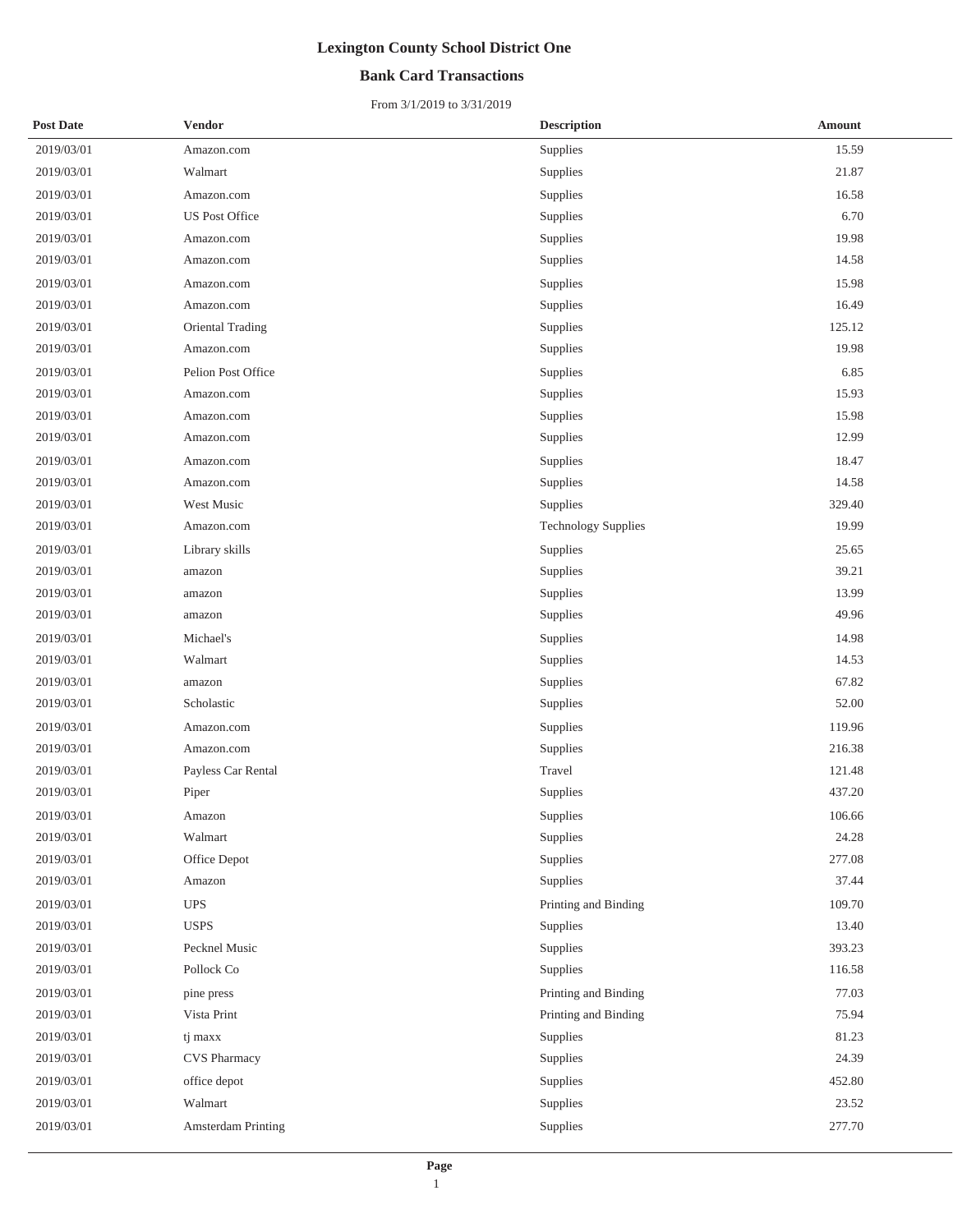## **Bank Card Transactions**

| <b>Post Date</b> | <b>Vendor</b>                | <b>Description</b>        | <b>Amount</b> |
|------------------|------------------------------|---------------------------|---------------|
| 2019/03/01       | <b>SCASA</b>                 | Travel                    | 225.00        |
| 2019/03/01       | <b>SCASA</b>                 | Travel                    | 225.00        |
| 2019/03/01       | Embassy Suites, Myrtle Beach | Travel                    | 327.02        |
| 2019/03/01       | Amazon.com                   | Supplies                  | 59.89         |
| 2019/03/01       | Amazon.com                   | Supplies                  | 71.16         |
| 2019/03/01       | Amazon.com                   | Supplies                  | 41.81         |
| 2019/03/01       | Amazon.com                   | Supplies                  | 29.78         |
| 2019/03/01       | modular robotics             | Supplies                  | 109.70        |
| 2019/03/01       | Demco                        | Supplies                  | 380.90        |
| 2019/03/01       | Library skills               | Supplies                  | 105.40        |
| 2019/03/01       | <b>Starfall Education</b>    | Software Renewal/Agreemen | 270.00        |
| 2019/03/01       | <b>Survey Monkey</b>         | Software Renewal/Agreemen | 93.09         |
| 2019/03/01       | Avery.com                    | Supplies                  | 49.00         |
| 2019/03/01       | <b>SCASA</b>                 | Travel                    | 225.00        |
| 2019/03/01       | lyft                         | Travel                    | 8.64          |
| 2019/03/01       | Delta Airlines               | Travel                    | 445.01        |
| 2019/03/01       | lyft                         | Travel                    | 8.90          |
| 2019/03/01       | double tree hotel            | Travel                    | 604.14        |
| 2019/03/01       | Lyft                         | Travel                    | 34.24         |
| 2019/03/01       | lyft                         | Travel                    | 26.40         |
| 2019/03/01       | EB MVPS School Visit         | Travel                    | 215.44        |
| 2019/03/01       | Lowes                        | Supplies                  | 3.73          |
| 2019/03/01       | Lowes                        | Supplies                  | 46.21         |
| 2019/03/01       | Home Depot                   | Supplies                  | 37.35         |
| 2019/03/01       | Lowes                        | Supplies                  | 101.98        |
| 2019/03/01       | PES Caf??                    | Supplies                  | 35.95         |
| 2019/03/01       | Pelion Post Office           | Supplies                  | 275.00        |
| 2019/03/01       | Walmart                      | Supplies                  | 18.97         |
| 2019/03/01       | Walmart                      | Supplies                  | 124.24        |
| 2019/03/01       | Shumperts IGA                | Supplies                  | 77.13         |
| 2019/03/01       | Shumperts IGA                | Supplies                  | 45.63         |
| 2019/03/01       | Office Depot                 | Supplies                  | 43.89         |
| 2019/03/01       | <b>Family First</b>          | Supplies                  | 50.00         |
| 2019/03/01       | Geddes                       | Supplies                  | 210.53        |
| 2019/03/01       | Amazon.com                   | Supplies                  | 10.99         |
| 2019/03/01       | Amazon.com                   | Supplies                  | 52.39         |
| 2019/03/01       | Amazon.com                   | Supplies                  | 102.87        |
| 2019/03/01       | Amazon.com                   | Supplies                  | 102.89        |
| 2019/03/01       | Walmart                      | Supplies                  | 270.47        |
| 2019/03/01       | amazon                       | Supplies                  | 22.50         |
| 2019/03/01       | Walmart                      | Supplies                  | 10.66         |
| 2019/03/01       | Steve Weiss music            | Pupil Activity            | 427.98        |
| 2019/03/01       | <b>JW</b> Pepper             | Pupil Activity            | 266.97        |
| 2019/03/01       | <b>JW</b> Pepper             | Pupil Activity            | 108.49        |
| 2019/03/01       | Office Depot                 | Pupil Activity            | 46.99         |
|                  |                              |                           |               |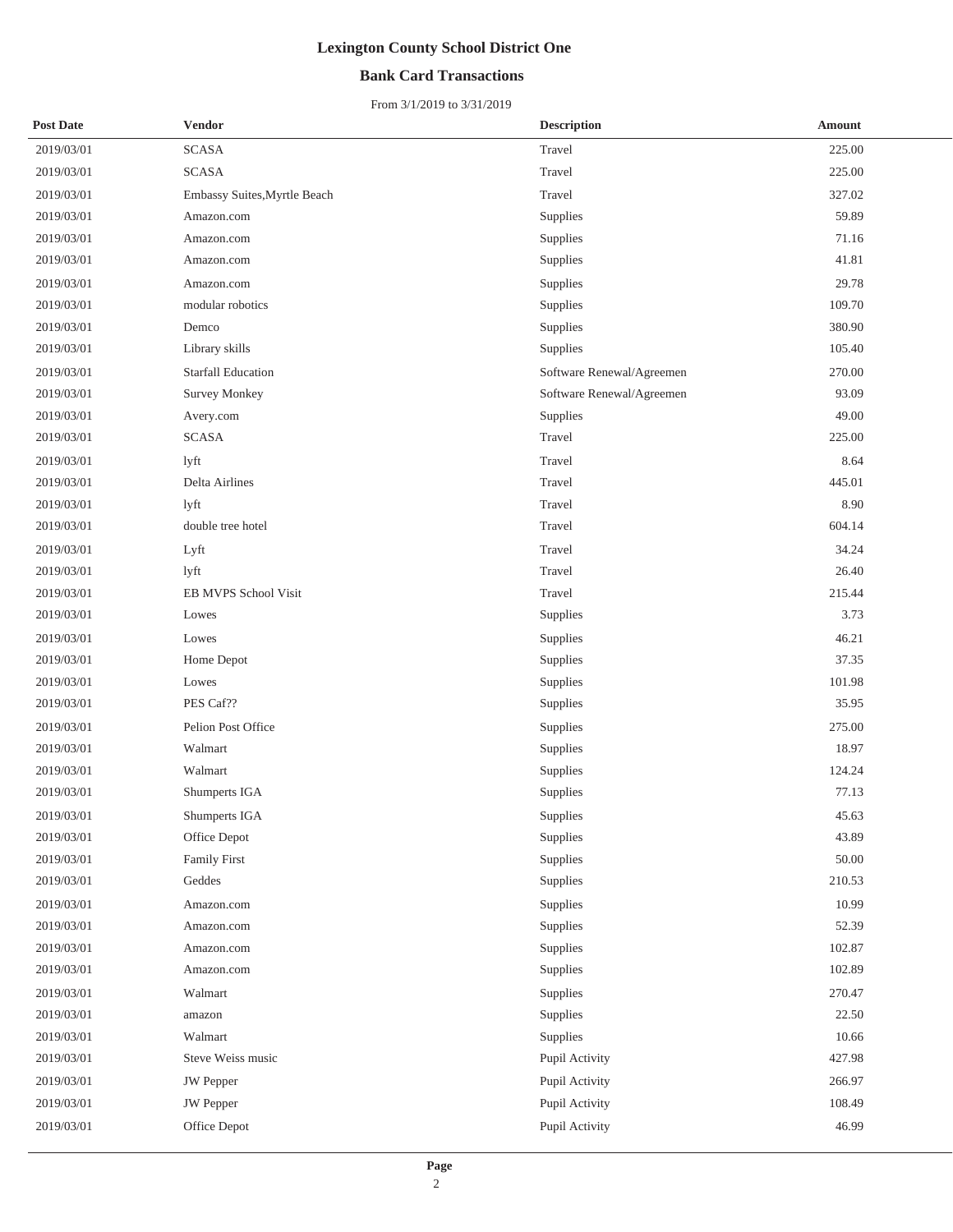## **Bank Card Transactions**

| <b>Post Date</b> | <b>Vendor</b>                   | <b>Description</b>         | Amount |
|------------------|---------------------------------|----------------------------|--------|
| 2019/03/01       | Walmart                         | Pupil Activity             | 69.19  |
| 2019/03/01       | Amazon.com                      | Pupil Activity             | 97.68  |
| 2019/03/01       | GL Group Inc                    | Pupil Activity             | 67.35  |
| 2019/03/01       | <b>USPS</b>                     | Pupil Activity             | 400.00 |
| 2019/03/01       | Amazon.com                      | Pupil Activity             | 24.25  |
| 2019/03/01       | Amazon                          | Pupil Activity             | 802.80 |
| 2019/03/01       | Amazon                          | Pupil Activity             | 79.59  |
| 2019/03/01       | Amazon                          | Pupil Activity             | 19.80  |
| 2019/03/01       | Walmart                         | Pupil Activity             | 23.59  |
| 2019/03/01       | walmart                         | Pupil Activity             | 3.68   |
| 2019/03/01       | Amazon                          | Pupil Activity             | 279.95 |
| 2019/03/01       | Demco Inc                       | Pupil Activity             | 263.24 |
| 2019/03/01       | <b>USPS</b>                     | Pupil Activity             | 59.85  |
| 2019/03/01       | Moby Max                        | Pupil Activity             | 142.00 |
| 2019/03/01       | Scholastic                      | Pupil Activity             | 250.00 |
| 2019/03/01       | PSAE (PayPal)                   | Travel                     | 50.00  |
| 2019/03/04       | Office Depot                    | Printing and Binding       | 754.19 |
| 2019/03/04       | Amazon                          | Supplies                   | 199.01 |
| 2019/03/04       | <b>Continental Press</b>        | Supplies                   | 127.68 |
| 2019/03/04       | Embassy Kingston Plantation     | Travel                     | 356.13 |
| 2019/03/04       | Embassy Kingston Plantation     | Travel                     | 237.42 |
| 2019/03/04       | Embassy Kingston Plantation     | Travel                     | 237.42 |
| 2019/03/04       | Amazon Market Place             | Supplies                   | 22.45  |
| 2019/03/04       | Dicks Sporting Goods            | <b>Supplies</b>            | 71.66  |
| 2019/03/04       | Amazon Market Place             | Supplies                   | 32.99  |
| 2019/03/04       | Amazon Market Place             | Supplies                   | 13.68  |
| 2019/03/04       | Lowe's                          | Supplies                   | 83.37  |
| 2019/03/04       | Publix                          | Supplies                   | 150.62 |
| 2019/03/04       | Amazon Market Place             | Supplies                   | 812.02 |
| 2019/03/04       | Wal-Mart                        | Supplies                   | 41.26  |
| 2019/03/04       | TJ Maxx                         | Supplies                   | 117.44 |
| 2019/03/04       | Snatch Latch LLC                | Supplies                   | 91.95  |
| 2019/03/04       | Office Depot                    | Supplies                   | 41.69  |
| 2019/03/04       | <b>SCMEA</b>                    | Pupil Transportation       | 54.84  |
| 2019/03/04       | Hearn SCASA Registration in Co. | Travel                     | 250.00 |
| 2019/03/04       | GSU - Continuing Education Reg  | Travel                     | 518.89 |
| 2019/03/04       | THE COTTON SAIL HOTEL           | Travel                     | 706.68 |
| 2019/03/04       | Precision Roller                | <b>Technology Supplies</b> | 37.15  |
| 2019/03/04       | Printersupplies.com             | <b>Technology Supplies</b> | 23.50  |
| 2019/03/04       | Sams                            | Supplies                   | 252.26 |
| 2019/03/04       | Walmart                         | Supplies                   | 31.12  |
| 2019/03/04       | Target                          | Supplies                   | 78.90  |
| 2019/03/04       | Publix                          | Other Objects              | 5.98   |
| 2019/03/04       | Dollar General                  | Other Objects              | 5.90   |
| 2019/03/04       | Amazon                          | Supplies                   | 151.95 |
|                  |                                 |                            |        |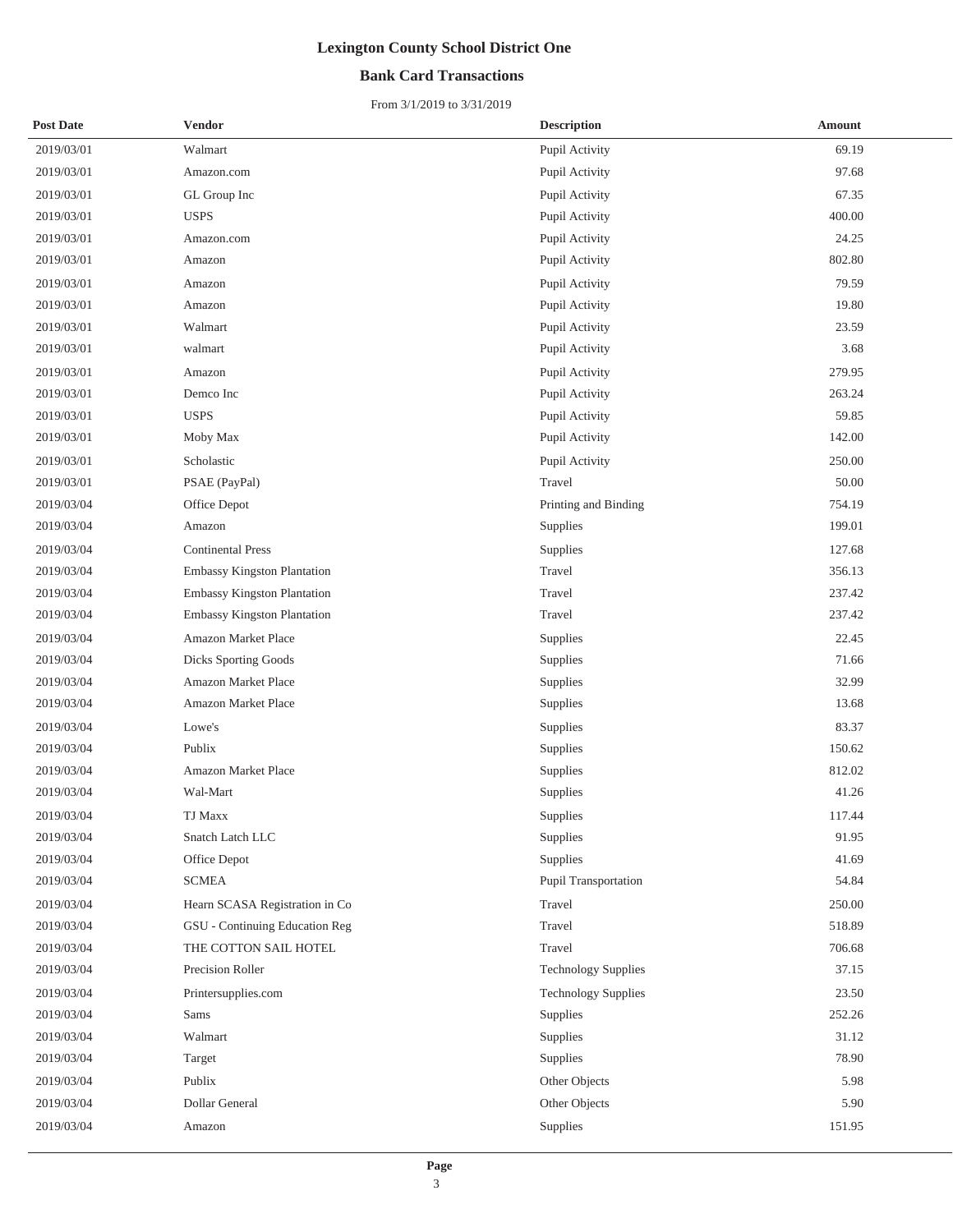## **Bank Card Transactions**

| <b>Post Date</b> | <b>Vendor</b>                  | <b>Description</b>       | <b>Amount</b> |
|------------------|--------------------------------|--------------------------|---------------|
| 2019/03/04       | Amazon                         | Supplies                 | 187.75        |
| 2019/03/04       | Office Depot                   | Supplies                 | 55.90         |
| 2019/03/04       | Amazon                         | Supplies                 | 190.66        |
| 2019/03/04       | Walmart                        | Other Objects            | 11.50         |
| 2019/03/04       | Walmart                        | Other Objects            | 32.19         |
| 2019/03/04       | Delta Airlines                 | Travel                   | 652.00        |
| 2019/03/04       | Midwest Symposium for Leadersh | Travel                   | 360.00        |
| 2019/03/04       | doubletree Inn                 | Travel-Teacher Staff Dev | 604.14        |
| 2019/03/04       | Online Learning Consortium     | Dues and Fees            | 175.00        |
| 2019/03/04       | <b>ASCD</b>                    | Dues and Fees            | 89.00         |
| 2019/03/04       | <b>ISTE</b>                    | Dues and Fees            | 125.00        |
| 2019/03/04       | USPS - Certified Letter fee    | Supplies                 | 6.85          |
| 2019/03/04       | <b>ASCD</b>                    | Dues and Fees            | 59.00         |
| 2019/03/04       | <b>ASCD</b>                    | Dues and Fees            | 59.00         |
| 2019/03/04       | AMLE                           | Dues and Fees            | 229.97        |
| 2019/03/04       | EB 2019 TransformSC            | Travel                   | 105.99        |
| 2019/03/04       | EB 2019 transform SC           | Travel                   | 105.99        |
| 2019/03/04       | <b>WALKER HARDWARE</b>         | Supplies                 | 67.17         |
| 2019/03/04       | Walker Hardware                | Supplies                 | 10.70         |
| 2019/03/04       | <b>LOWES</b>                   | Supplies                 | 42.95         |
| 2019/03/04       | Walker Hardware                | Supplies                 | 17.11         |
| 2019/03/04       | Walker Hardware                | Supplies                 | 59.02         |
| 2019/03/04       | CORNER PANTRY, PELION, SC      | Supplies                 | 23.65         |
| 2019/03/04       | <b>WALKER'S HARDWARE</b>       | Supplies                 | 27.79         |
| 2019/03/04       | Lowes                          | Supplies                 | 13.40         |
| 2019/03/04       | Lowe's                         | Supplies                 | 28.47         |
| 2019/03/04       | Lowes                          | Supplies                 | 33.03         |
| 2019/03/04       | Office Depot                   | Supplies                 | 122.08        |
| 2019/03/04       | Lowes                          | Supplies                 | 183.93        |
| 2019/03/04       | Office Depot                   | Supplies                 | 63.26         |
| 2019/03/04       | Amazon                         | Supplies                 | 74.83         |
| 2019/03/04       | Office Depot                   | Supplies                 | 42.90         |
| 2019/03/04       | Amazon                         | Supplies                 | 125.02        |
| 2019/03/04       | Office Depot                   | Supplies                 | 112.32        |
| 2019/03/04       | Lexington Publishing Co.       | Periodicals              | 55.00         |
| 2019/03/04       | <b>Education Week</b>          | Periodicals              | 40.00         |
| 2019/03/04       | <b>Washington Post</b>         | Periodicals              | 10.70         |
| 2019/03/04       | The State Paper                | Periodicals              | 8.95          |
| 2019/03/04       | The Twin-City News             | Periodicals              | 29.00         |
| 2019/03/04       | <b>PSTA</b>                    | Dues and Fees            | 25.00         |
| 2019/03/04       | Trophy and Awards              | Other Objects            | 16.05         |
| 2019/03/04       | PayPal                         | Travel                   | 110.00        |
| 2019/03/04       | PayPal                         | Travel                   | 100.00        |
| 2019/03/04       | Amazon                         | Supplies                 | 207.64        |
| 2019/03/04       | Walmart                        | Supplies                 | 356.70        |
|                  |                                |                          |               |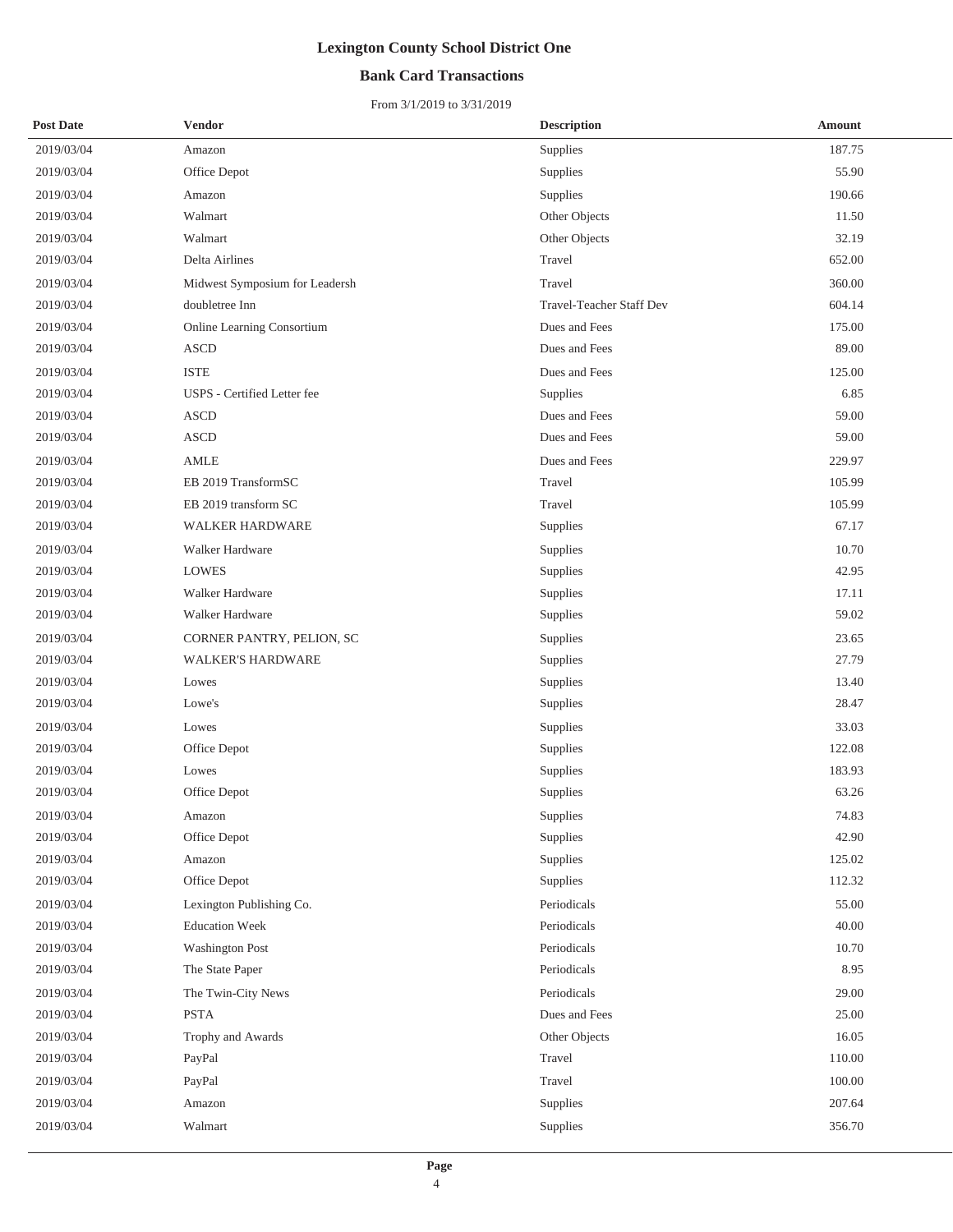## **Bank Card Transactions**

| <b>Post Date</b> | <b>Vendor</b>                       | <b>Description</b>              | <b>Amount</b> |
|------------------|-------------------------------------|---------------------------------|---------------|
| 2019/03/04       | Walmart                             | Supplies                        | 9.06          |
| 2019/03/04       | Wingard's                           | Supplies                        | 64.20         |
| 2019/03/04       | Petco                               | Supplies                        | 17.08         |
| 2019/03/04       | <b>JW</b> Pepper                    | Pupil Activity                  | 46.25         |
| 2019/03/04       | Dramatic publishing                 | Pupil Activity                  | 182.20        |
| 2019/03/04       | Pioneer Drama                       | Pupil Activity                  | 144.50        |
| 2019/03/04       | <b>Theatre Folk</b>                 | Pupil Activity                  | 22.85         |
| 2019/03/04       | Bilo                                | Pupil Activity                  | 82.54         |
| 2019/03/04       | Bilo                                | Pupil Activity                  | 36.31         |
| 2019/03/04       | Bilo                                | Pupil Activity                  | 18.29         |
| 2019/03/04       | MAU MAU MUSIC                       | Pupil Activity                  | 120.00        |
| 2019/03/04       | Office Depot                        | Pupil Activity                  | 156.98        |
| 2019/03/04       | Amazon                              | Pupil Activity                  | 55.20         |
| 2019/03/04       | Pioneer Valley Books                | Pupil Activity                  | 69.30         |
| 2019/03/04       | Amazon                              | Pupil Activity                  | 35.85         |
| 2019/03/04       | Dollar Tree                         | Pupil Activity                  | 64.80         |
| 2019/03/04       | Ward's Science - supplies           | Pupil Activity                  | 480.53        |
| 2019/03/04       | Wal-Mart                            | Pupil Activity                  | 10.49         |
| 2019/03/04       | Lowes                               | Pupil Activity                  | 85.56         |
| 2019/03/04       | Amazon Market Place                 | Pupil Activity                  | 27.98         |
| 2019/03/04       | Wal-Mart                            | Pupil Activity                  | 43.66         |
| 2019/03/04       | Dick's Sporting Goods               | Pupil Activity                  | 38.50         |
| 2019/03/04       | <b>Country Clean Paper Supplies</b> | Pupil Activity                  | 65.45         |
| 2019/03/04       | Yeast for Culinary Arts             | Pupil Activity                  | 9.03          |
| 2019/03/04       | Amazon.com                          | Pupil Activity                  | 25.10         |
| 2019/03/04       | Teachers pay teachers               | Pupil Activity                  | 34.54         |
| 2019/03/04       | X & O Labs                          | Pupil Activity                  | 149.99        |
| 2019/03/04       | The Kuckery - Coach's meal          | Pupil Activity                  | 160.00        |
| 2019/03/04       | Pelion Flowers Shop                 | Pupil Activity                  | 10.70         |
| 2019/03/04       | Sub Station II                      | Pupil Activity                  | 52.32         |
| 2019/03/04       | SubStation II                       | Pupil Activity                  | 176.58        |
| 2019/03/04       | SubStation II                       | Pupil Activity                  | 65.40         |
| 2019/03/04       | Sub Station II                      | Pupil Activity                  | 189.66        |
| 2019/03/04       | CORNER PANTRY, PELION, SC           | Pupil Activity                  | 14.25         |
| 2019/03/04       | Amazon Market Place                 | Pupil Activity                  | 38.97         |
| 2019/03/05       | Amazon.com                          | Supplies-Immersion              | 134.40        |
| 2019/03/05       | <b>Hilton Charlotte</b>             | Travel                          | $-40.00$      |
| 2019/03/05       | <b>Hilton Charlotte</b>             | Travel                          | 40.00         |
| 2019/03/05       | Walmart                             | Supplies                        | 48.45         |
| 2019/03/05       | Embassy Kingston Plantation         | <b>Travel-Teacher Staff Dev</b> | 178.67        |
| 2019/03/05       | Embassy Kingston Plantation         | Travel-Teacher Staff Dev        | 178.67        |
| 2019/03/05       | Amazon.com                          | Supplies                        | 23.70         |
| 2019/03/05       | Youth Light                         | Supplies                        | 57.68         |
| 2019/03/05       | Office Depot                        | Supplies                        | 71.24         |
| 2019/03/05       | Office Depot                        | Supplies                        | 30.88         |
|                  |                                     |                                 |               |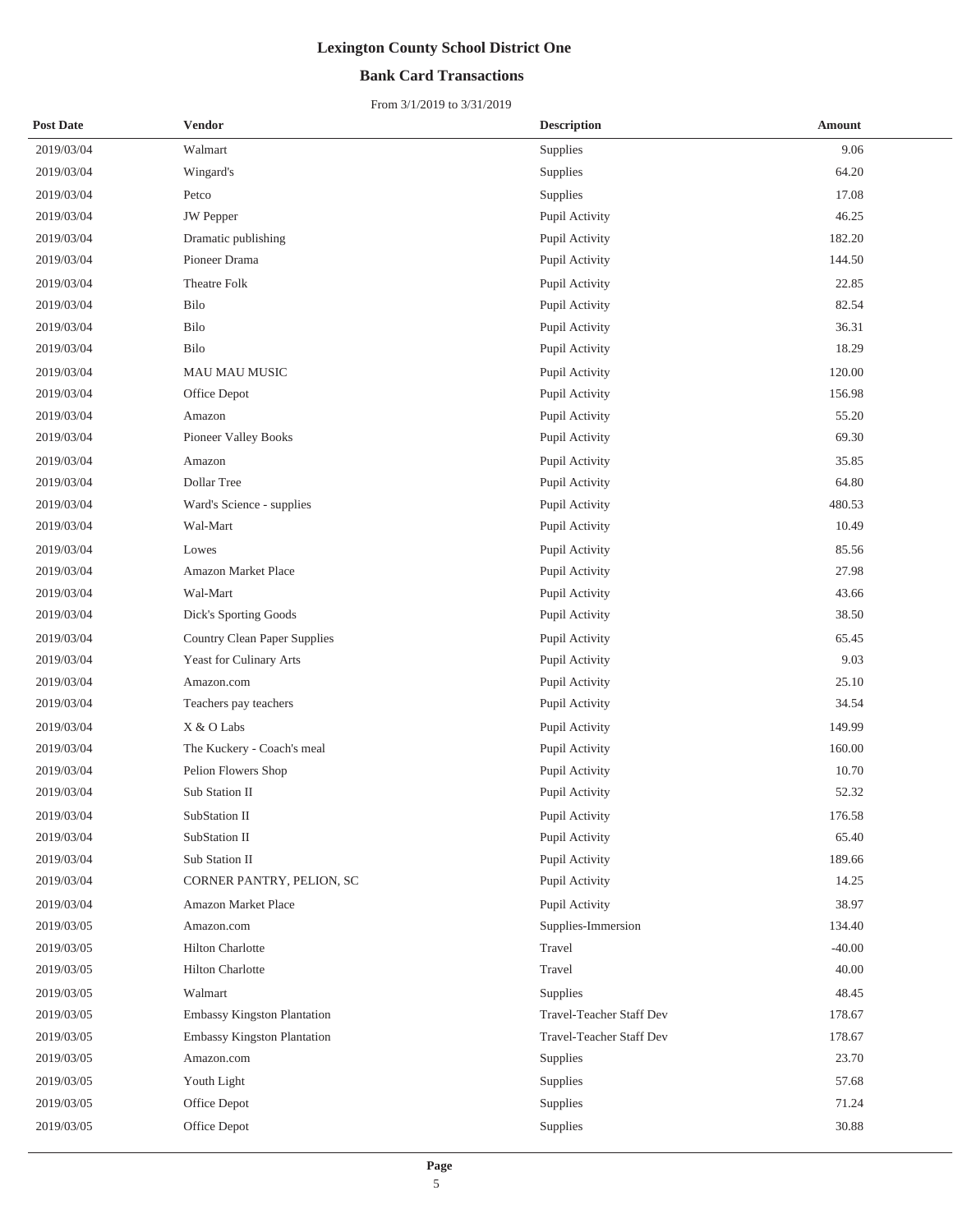## **Bank Card Transactions**

| <b>Post Date</b> | <b>Vendor</b>                         | <b>Description</b> | <b>Amount</b> |
|------------------|---------------------------------------|--------------------|---------------|
| 2019/03/05       | Walmart                               | Supplies           | 6.26          |
| 2019/03/05       | Smith & Jones Janitorial              | Supplies           | 261.08        |
| 2019/03/05       | Pitt Stop                             | Supplies           | 29.39         |
| 2019/03/05       | Amazon.com                            | Supplies           | 271.96        |
| 2019/03/05       | Loving Guide-Pay Pal                  | Supplies           | 58.00         |
| 2019/03/05       | Scholastic Reading                    | Supplies           | 214.00        |
| 2019/03/05       | Amazon                                | Supplies           | 191.80        |
| 2019/03/05       | Webstaurant                           | Supplies           | 173.18        |
| 2019/03/05       | Amazon                                | Supplies           | 513.54        |
| 2019/03/05       | Office Depot                          | Supplies           | 52.40         |
| 2019/03/05       | Acco-Mead Direct                      | Supplies           | 45.25         |
| 2019/03/05       | Academy of Nutrition and Diete        | Dues and Fees      | 264.00        |
| 2019/03/05       | <b>SNA Annual National Conference</b> | Dues and Fees      | 445.00        |
| 2019/03/05       | Swanson-Girard                        | Dues and Fees      | 100.00        |
| 2019/03/05       | Amazon                                | Supplies           | 11.86         |
| 2019/03/05       | Amazon                                | Supplies           | 74.84         |
| 2019/03/05       | Johnstone Supply                      | Supplies           | 423.28        |
| 2019/03/05       | Verticle Culinary Solutions           | Supplies           | 117.81        |
| 2019/03/05       | <b>BI-LO</b>                          | Food               | 22.97         |
| 2019/03/05       | Lowe's                                | Supplies           | 36.33         |
| 2019/03/05       | Publix                                | Food               | 37.55         |
| 2019/03/05       | School Nutrition Association          | Dues and Fees      | 46.00         |
| 2019/03/05       | Verticle Culinary Solutions           | Supplies           | 117.70        |
| 2019/03/05       | Publix                                | Food               | 26.15         |
| 2019/03/05       | <b>CK</b> Parts                       | Supplies           | 221.07        |
| 2019/03/05       | Huber Supply                          | Supplies           | 84.70         |
| 2019/03/05       | Pro Kitchen                           | Supplies           | 63.10         |
| 2019/03/05       | <b>CK</b> Parts                       | Supplies           | 284.30        |
| 2019/03/05       | Huber                                 | Supplies           | 65.44         |
| 2019/03/05       | City Electric Repair                  | Supplies           | 73.22         |
| 2019/03/05       | Lowe's                                | Supplies           | 29.87         |
| 2019/03/05       | Lowe's                                | Supplies           | 63.60         |
| 2019/03/05       | <b>CK</b> Parts                       | Supplies           | 284.48        |
| 2019/03/05       | City Electric Repair                  | Supplies           | 115.13        |
| 2019/03/05       | Walgreens                             | Food               | 37.98         |
| 2019/03/05       | Walmart                               | Food               | 95.80         |
| 2019/03/05       | United Refrigeration                  | Supplies           | 162.00        |
| 2019/03/05       | Tribles                               | Supplies           | 31.22         |
| 2019/03/05       | City Electric Repair                  | Supplies           | 132.55        |
| 2019/03/05       | Home Depot                            | Supplies           | 21.37         |
| 2019/03/05       | Walmart                               | Supplies           | 10.36         |
| 2019/03/05       | City Electric Repair                  | Supplies           | 73.22         |
| 2019/03/05       | Lowe's                                | Supplies           | 45.15         |
| 2019/03/05       | City Electric Supply                  | Supplies           | 55.60         |
| 2019/03/05       | United Refrigeration                  | Supplies           | 143.20        |
|                  |                                       |                    |               |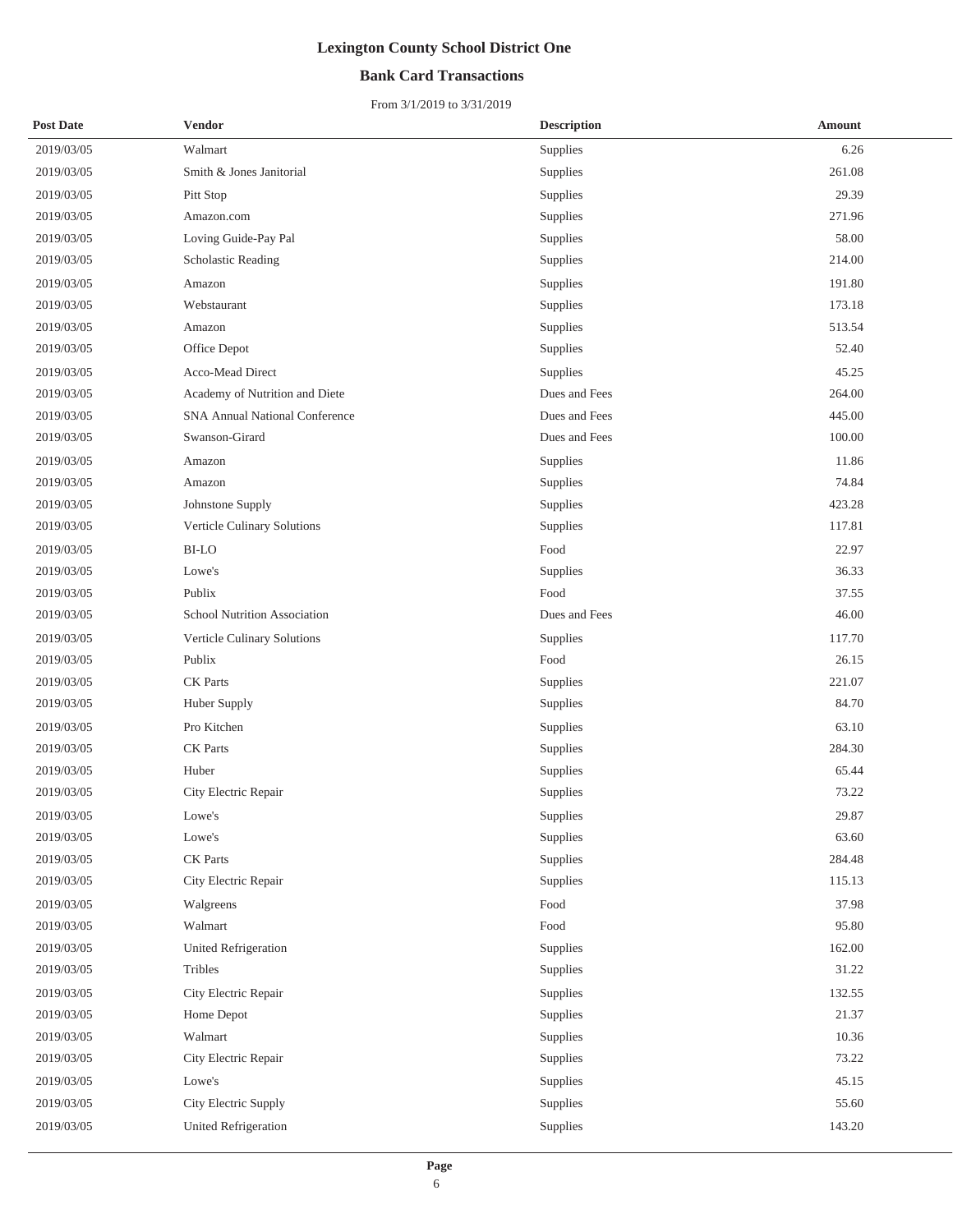## **Bank Card Transactions**

| <b>Post Date</b> | <b>Vendor</b>                  | <b>Description</b>        | Amount |
|------------------|--------------------------------|---------------------------|--------|
| 2019/03/05       | Publix                         | Food                      | 37.12  |
| 2019/03/05       | <b>United Refrigeration</b>    | Supplies                  | 162.00 |
| 2019/03/05       | Home Depot                     | Supplies                  | 50.27  |
| 2019/03/05       | Gateway Supply                 | Supplies                  | 12.22  |
| 2019/03/05       | Home Depot                     | Supplies                  | 31.09  |
| 2019/03/05       | United Refrigeration           | Supplies                  | 177.01 |
| 2019/03/05       | Lowe's                         | Supplies                  | 77.64  |
| 2019/03/05       | City Electric Supply           | Supplies                  | 20.04  |
| 2019/03/05       | <b>BI-LO</b>                   | Food                      | 28.06  |
| 2019/03/05       | Walgreens                      | Food                      | 179.97 |
| 2019/03/05       | School Health Corp             | Pupil Activity            | 170.28 |
| 2019/03/05       | Walmart                        | Pupil Activity            | 52.35  |
| 2019/03/05       | <b>Just Ribbons</b>            | Pupil Activity            | 65.00  |
| 2019/03/05       | Amazon                         | Pupil Activity            | 29.77  |
| 2019/03/05       | Walmart                        | Pupil Activity            | 332.11 |
| 2019/03/05       | Lowe's                         | Pupil Activity            | 38.84  |
| 2019/03/05       | Lowe's                         | Supplies                  | 43.60  |
| 2019/03/05       | Dollar General                 | Supplies                  | 6.42   |
| 2019/03/05       | Checker Yellow                 | Other Prof & Tech Service | 180.00 |
| 2019/03/05       | Checker Yellow                 | Other Prof & Tech Service | 60.00  |
| 2019/03/05       | Wal Mart                       | Supplies                  | 137.98 |
| 2019/03/05       | Wal Mart                       | Supplies                  | 75.00  |
| 2019/03/05       | Wal Mart                       | Supplies                  | 22.87  |
| 2019/03/05       | Wal Mart                       | Supplies                  | 195.92 |
| 2019/03/05       | Shealy's                       | Other Objects             | 169.50 |
| 2019/03/05       | Wal Mart                       | Other Objects             | 133.34 |
| 2019/03/06       | <b>Kindle Services</b>         | Supplies                  | 11.99  |
| 2019/03/06       | Kindle Services                | Supplies                  | 4.99   |
| 2019/03/06       | Amazon.com                     | Supplies-Immersion        | 79.25  |
| 2019/03/06       | Amazon.com                     | Supplies-Immersion        | 58.73  |
| 2019/03/06       | Amazon                         | Supplies                  | 7.55   |
| 2019/03/06       | Dollar General                 | Supplies                  | 49.68  |
| 2019/03/06       | Office Depot                   | Supplies                  | 198.32 |
| 2019/03/06       | Hilton Charlotte               | Travel                    | 343.00 |
| 2019/03/06       | <b>Teacher Direct</b>          | Supplies                  | 380.40 |
| 2019/03/06       | Computer Design                | Printing and Binding      | 90.95  |
| 2019/03/06       | Computer Design Consulting Ser | Printing and Binding      | 42.80  |
| 2019/03/06       | Amazon                         | Supplies                  | 57.77  |
| 2019/03/06       | Amazon                         | Supplies                  | 77.04  |
| 2019/03/06       | Michaels                       | Supplies                  | 56.15  |
| 2019/03/06       | Amazon                         | Supplies                  | 51.29  |
| 2019/03/06       | Amazon                         | Supplies                  | 138.75 |
| 2019/03/06       | Amazon                         | Supplies                  | 38.48  |
| 2019/03/06       | Amazon.com                     | Supplies                  | 28.53  |
| 2019/03/06       | Amazon.com                     | Supplies                  | 19.99  |
|                  |                                |                           |        |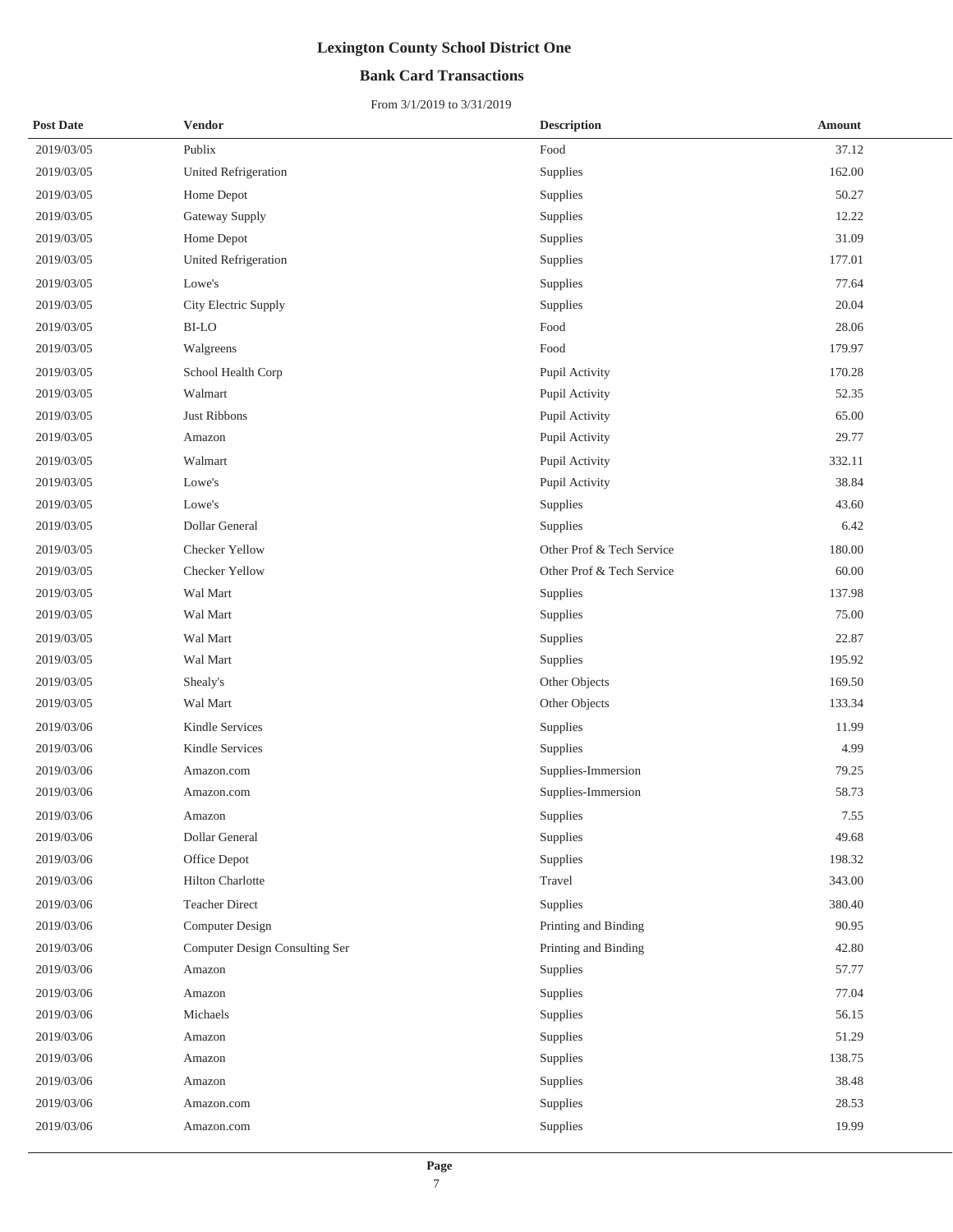## **Bank Card Transactions**

| <b>Post Date</b> | Vendor                           | <b>Description</b>            | Amount    |  |
|------------------|----------------------------------|-------------------------------|-----------|--|
| 2019/03/06       | Jones School Supply              | Supplies                      | 35.99     |  |
| 2019/03/06       | Amazon.com                       | Supplies                      | 40.61     |  |
| 2019/03/06       | Really Good Stuff                | Supplies                      | 144.38    |  |
| 2019/03/06       | Amazon                           | Supplies                      | 27.99     |  |
| 2019/03/06       | <b>Presentation Systems</b>      | Supplies                      | 979.52    |  |
| 2019/03/06       | Dolalr General                   | Supplies                      | 8.56      |  |
| 2019/03/06       | <b>Staples</b>                   | Supplies                      | 342.39    |  |
| 2019/03/06       | Really Good Stuff                | Supplies                      | 79.10     |  |
| 2019/03/06       | Amazon                           | Supplies                      | 178.86    |  |
| 2019/03/06       | <b>Continental Press</b>         | Supplies                      | 40.32     |  |
| 2019/03/06       | Lowes                            | Supplies                      | 55.61     |  |
| 2019/03/06       | Apperson                         | Supplies                      | 75.91     |  |
| 2019/03/06       | Amazon                           | Supplies                      | 156.24    |  |
| 2019/03/06       | Amazon                           | Supplies                      | 68.67     |  |
| 2019/03/06       | Amazon                           | Supplies                      | 26.70     |  |
| 2019/03/06       | <b>Teachers Pay Teachers</b>     | Supplies-Immersion            | 31.25     |  |
| 2019/03/06       | Teachers Pay Teachers            | Supplies-Immersion            | 51.25     |  |
| 2019/03/06       | EdHelper                         | Technology Supplies-Immersion | 9.99      |  |
| 2019/03/06       | Sams Club                        | Supplies                      | 58.96     |  |
| 2019/03/06       | GoBulk.com                       | <b>Technology Supplies</b>    | 93.23     |  |
| 2019/03/06       | Sam's Club                       | Supplies                      | 59.75     |  |
| 2019/03/06       | Pine Press                       | Supplies                      | 145.31    |  |
| 2019/03/06       | Carolina Retail Packaging        | Supplies                      | 21.47     |  |
| 2019/03/06       | <b>Staples</b>                   | Supplies                      | 49.03     |  |
| 2019/03/06       | Amazon                           | Supplies                      | 79.40     |  |
| 2019/03/06       | Amazon                           | Supplies                      | 11.46     |  |
| 2019/03/06       | <b>Embassy Suites Greenville</b> | Travel                        | 394.46    |  |
| 2019/03/06       | Embassy suites Greenville        | Travel                        | 208.36    |  |
| 2019/03/06       | Michaels                         | Supplies                      | 46.75     |  |
| 2019/03/06       | Amazon.de                        | Supplies-Immersion            | 336.64    |  |
| 2019/03/06       | Embassy Suites Riverplace        | Travel                        | $-190.40$ |  |
| 2019/03/06       | <b>UBER Service</b>              | Travel                        | 92.01     |  |
| 2019/03/06       | Emabassy Suites Riverplace       | Travel                        | 782.09    |  |
| 2019/03/06       | Hilton Providence Inn            | Travel                        | 671.22    |  |
| 2019/03/06       | Expedia - America Airlines       | Travel                        | 1,472.00  |  |
| 2019/03/06       | Embassy Suites Hotel Riverplac   | Travel                        | 197.23    |  |
| 2019/03/06       | American Airlines                | Travel                        | 180.00    |  |
| 2019/03/06       | Expedia                          | Supplies                      | 494.99    |  |
| 2019/03/06       | Amazon                           | Supplies                      | 556.20    |  |
| 2019/03/06       | Amazon                           | Supplies                      | 5.35      |  |
| 2019/03/06       | Cheap Tickets                    | Travel                        | 483.68    |  |
| 2019/03/06       | <b>EAI</b> Education             | Supplies                      | 52.74     |  |
| 2019/03/06       | Office Depot                     | Supplies                      | 129.46    |  |
| 2019/03/06       | Cable & Connections              | Supplies                      | 55.60     |  |
| 2019/03/06       | Amazon                           | Supplies                      | 63.74     |  |
|                  |                                  |                               |           |  |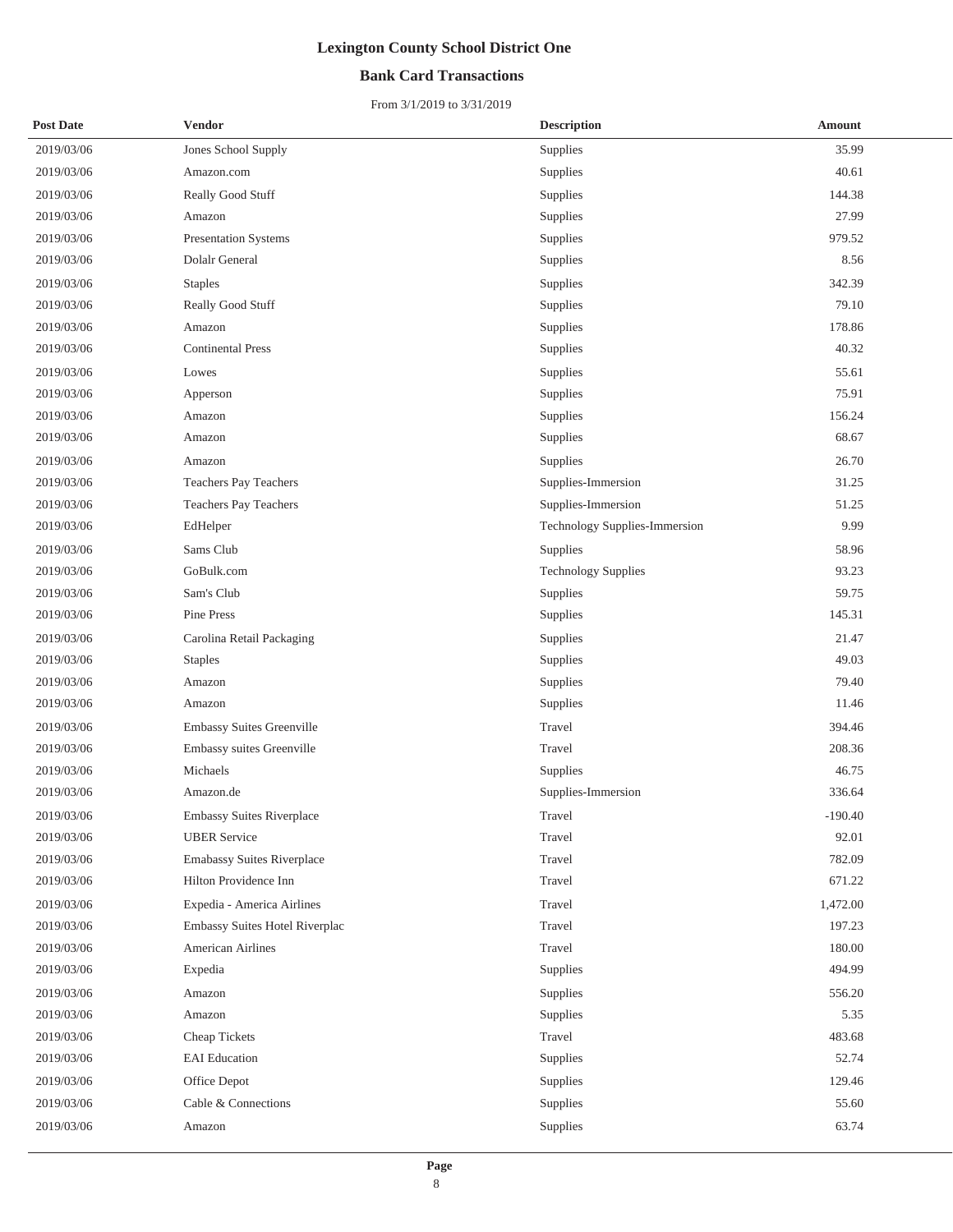## **Bank Card Transactions**

| <b>Post Date</b> | Vendor                         | <b>Description</b>       | Amount   |
|------------------|--------------------------------|--------------------------|----------|
| 2019/03/06       | <b>JW</b> Pepper               | Supplies                 | 30.00    |
| 2019/03/06       | <b>JW</b> Pepper               | Supplies                 | 154.99   |
| 2019/03/06       | Amazon                         | Supplies                 | 176.70   |
| 2019/03/06       | Teachers Pay Teachers          | Supplies                 | 45.90    |
| 2019/03/06       | YouthLight, Inc                | Supplies                 | 304.52   |
| 2019/03/06       | Dan St. Romain, Educational Co | Supplies                 | 18.00    |
| 2019/03/06       | VistaPrint                     | Supplies                 | 65.78    |
| 2019/03/06       | Amazon.com                     | Supplies                 | 18.62    |
| 2019/03/06       | Amazon.com                     | Supplies                 | 77.99    |
| 2019/03/06       | Amazon                         | Supplies                 | $-29.93$ |
| 2019/03/06       | <b>GLSEN</b> Shop              | Supplies                 | 44.50    |
| 2019/03/06       | Mead Direct Response           | Supplies                 | 36.37    |
| 2019/03/06       | Costco                         | Supplies                 | 108.81   |
| 2019/03/06       | Hobby Lobby                    | Supplies                 | 72.06    |
| 2019/03/06       | Target                         | Supplies                 | 21.35    |
| 2019/03/06       | Walmart                        | Supplies                 | 29.02    |
| 2019/03/06       | Dollar General                 | Supplies                 | 11.70    |
| 2019/03/06       | Amazon                         | Supplies                 | 34.97    |
| 2019/03/06       | Amazon                         | Supplies                 | 69.94    |
| 2019/03/06       | Amazon                         | Supplies                 | 9.99     |
| 2019/03/06       | Amazon                         | Supplies                 | 34.97    |
| 2019/03/06       | Amazon                         | Supplies                 | 177.86   |
| 2019/03/06       | Amazon                         | Library Books            | 130.55   |
| 2019/03/06       | Amazon                         | Library Books            | 36.32    |
| 2019/03/06       | Demco                          | <b>Library Books</b>     | 118.59   |
| 2019/03/06       | SC Association of School Libra | Supplies                 | 33.00    |
| 2019/03/06       | Walmart                        | Supplies                 | 9.35     |
| 2019/03/06       | Amazon                         | <b>Library Books</b>     | 7.48     |
| 2019/03/06       | Amazon                         | <b>Library Books</b>     | 30.06    |
| 2019/03/06       | Monoprice, Inc.                | Technology Supplies      | 98.42    |
| 2019/03/06       | Amazon.com                     | Supplies                 | 25.92    |
| 2019/03/06       | Hilton Hotel                   | Travel-Teacher Staff Dev | 40.00    |
| 2019/03/06       | Mears                          | Travel                   | 34.00    |
| 2019/03/06       | Doubletree Hotel               | Travel-Teacher Staff Dev | 604.14   |
| 2019/03/06       | EB South Carolina - Eventbrite | Travel-Teacher Staff Dev | 591.61   |
| 2019/03/06       | Target                         | Supplies                 | 85.58    |
| 2019/03/06       | Amazon                         | Supplies                 | 17.63    |
| 2019/03/06       | Trophy & Awards                | Supplies                 | 16.05    |
| 2019/03/06       | Office Depot                   | Supplies                 | 143.68   |
| 2019/03/06       | Amazon.com                     | Supplies                 | 42.78    |
| 2019/03/06       | Epic Sports                    | Supplies                 | 70.70    |
| 2019/03/06       | <b>USPS</b>                    | Supplies                 | 22.00    |
| 2019/03/06       | RSWarehouse.com                | Supplies                 | 18.79    |
| 2019/03/06       | Amazon.Com                     | Supplies                 | 39.47    |
| 2019/03/06       | Office Depot/Office Max        | Supplies                 | 120.09   |
|                  |                                |                          |          |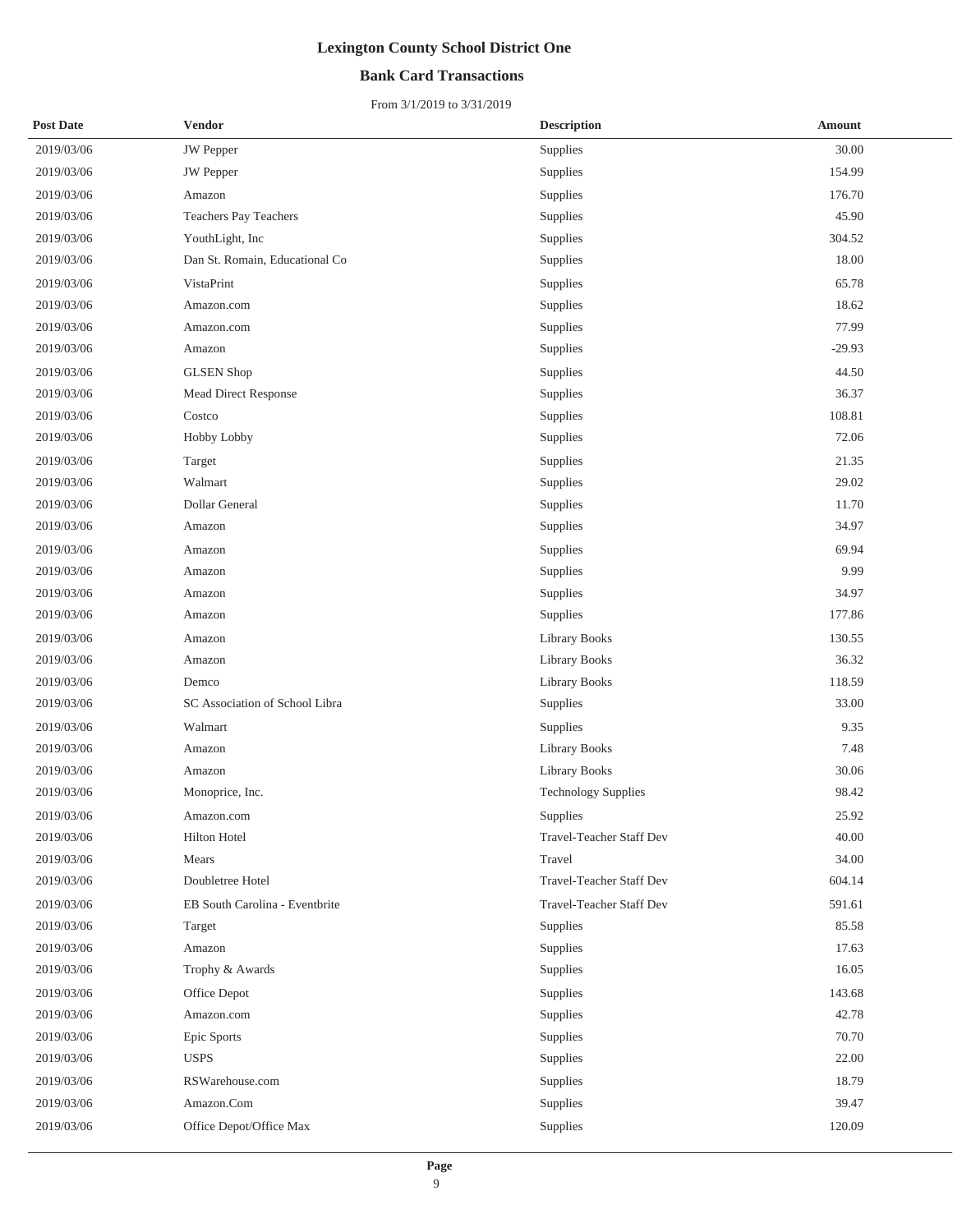## **Bank Card Transactions**

| <b>Post Date</b> | <b>Vendor</b>            | <b>Description</b>        | <b>Amount</b> |
|------------------|--------------------------|---------------------------|---------------|
| 2019/03/06       | <b>BI-LO</b>             | Supplies                  | 10.88         |
| 2019/03/06       | Amazon.com               | Supplies                  | 35.99         |
| 2019/03/06       | Amazon                   | Supplies                  | 49.90         |
| 2019/03/06       | Lowes Hardware Store     | Supplies                  | 17.06         |
| 2019/03/06       | Amazon                   | Supplies                  | 15.40         |
| 2019/03/06       | Amazon                   | Supplies                  | 26.70         |
| 2019/03/06       | Amazon                   | Supplies                  | 39.47         |
| 2019/03/06       | Amazon                   | Supplies                  | 42.94         |
| 2019/03/06       | Amazon                   | Supplies                  | 105.26        |
| 2019/03/06       | Amazon                   | Supplies                  | 20.06         |
| 2019/03/06       | Amazon                   | Supplies                  | 37.90         |
| 2019/03/06       | <b>Embassy Suites</b>    | Travel                    | 237.42        |
| 2019/03/06       | Ed Smith Lumber          | Supplies                  | 11.72         |
| 2019/03/06       | Smith & Jones Janitorial | Supplies                  | 53.50         |
| 2019/03/06       | Town & Country           | Supplies                  | 128.25        |
| 2019/03/06       | Ed Smith Lumber          | Supplies                  | 38.40         |
| 2019/03/06       | Price's Country Store    | Supplies                  | 19.20         |
| 2019/03/06       | Amazon                   | Supplies                  | 36.18         |
| 2019/03/06       | Murphy Express           | Supplies                  | 46.50         |
| 2019/03/06       | Walmart                  | Supplies                  | 127.33        |
| 2019/03/06       | Lowe's                   | Supplies                  | 64.52         |
| 2019/03/06       | Lowes                    | Supplies                  | 100.08        |
| 2019/03/06       | Walker Hadware           | Supplies                  | 23.27         |
| 2019/03/06       | Walmart                  | Supplies                  | 4.22          |
| 2019/03/06       | Walker Hardware          | Supplies                  | 6.23          |
| 2019/03/06       | Walker Hardware          | Supplies                  | 5.20          |
| 2019/03/06       | Walker Hardware          | Supplies                  | 7.66          |
| 2019/03/06       | Walker Hardware          | Supplies                  | 7.16          |
| 2019/03/06       | Walker Hardware          | Supplies                  | 3.83          |
| 2019/03/06       | Derricks Service Center  | Supplies                  | 61.64         |
| 2019/03/06       | Ed Smith Lumber          | Supplies                  | 11.80         |
| 2019/03/06       | Lowe's Home Centers      | Supplies                  | 10.14         |
| 2019/03/06       | WW Grainger              | Supplies                  | 155.73        |
| 2019/03/06       | Lowe's Home Centers      | Supplies                  | 151.69        |
| 2019/03/06       | Lowes Food               | Supplies                  | $-3.32$       |
| 2019/03/06       | Lowes Foods              | Supplies                  | 9.90          |
| 2019/03/06       | Wal-Mart                 | Supplies                  | 24.96         |
| 2019/03/06       | Lowes                    | Supplies                  | 108.39        |
| 2019/03/06       | <b>SLED</b>              | Other Prof & Tech Service | 64.00         |
| 2019/03/06       | Enlows                   | Supplies                  | 213.28        |
| 2019/03/06       | Home Depot               | Supplies                  | 222.53        |
| 2019/03/06       | Enlows                   | Supplies                  | 217.09        |
| 2019/03/06       | Interstate               | Supplies                  | 146.59        |
| 2019/03/06       | Merritt Manufacturing    | Supplies                  | 251.55        |
| 2019/03/06       | Enlows                   | Supplies                  | 102.40        |
|                  |                          |                           |               |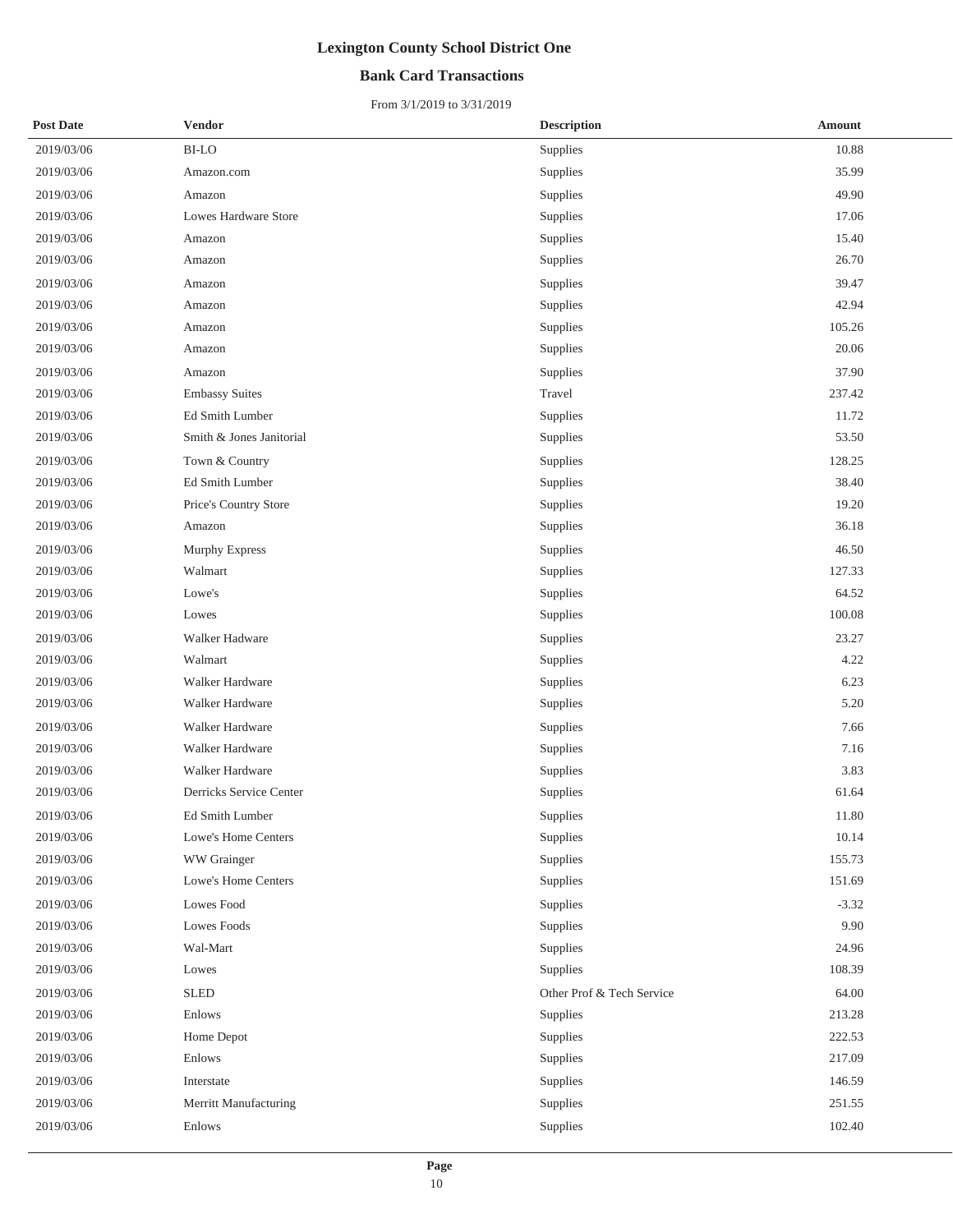### **Bank Card Transactions**

| <b>Post Date</b> | <b>Vendor</b>                  | <b>Description</b>         | Amount   |
|------------------|--------------------------------|----------------------------|----------|
| 2019/03/06       | Enlows                         | Supplies                   | 170.67   |
| 2019/03/06       | Interstate                     | Supplies                   | 257.12   |
| 2019/03/06       | Cox Tire                       | Supplies                   | 350.85   |
| 2019/03/06       | Office Depot                   | <b>Technology Supplies</b> | 64.19    |
| 2019/03/06       | <b>SCAPT</b>                   | Dues and Fees              | 750.00   |
| 2019/03/06       | <b>SCAPT</b>                   | Dues and Fees              | 25.00    |
| 2019/03/06       | WalMart                        | Other Objects              | 7.41     |
| 2019/03/06       | Walmart                        | Other Objects              | 11.64    |
| 2019/03/06       | WalMart                        | Other Objects              | 28.50    |
| 2019/03/06       | <b>Dunkin Donuts</b>           | Other Objects              | 10.13    |
| 2019/03/06       | Hardee's                       | Other Objects              | 478.82   |
| 2019/03/06       | PMI Midlands                   | Travel                     | 50.00    |
| 2019/03/06       | $\operatorname{PSUG}$          | Travel                     | 399.00   |
| 2019/03/06       | PMI Midlands                   | Travel                     | 15.00    |
| 2019/03/06       | <b>PSUG</b>                    | Travel                     | 399.00   |
| 2019/03/06       | Digital River                  | Software Renewal/Agreemen  | 45.00    |
| 2019/03/06       | Amazon                         | Supplies                   | 184.99   |
| 2019/03/06       | Amazon                         | Supplies                   | 49.20    |
| 2019/03/06       | True Value                     | Supplies                   | 53.46    |
| 2019/03/06       | Amazon                         | <b>Technology Supplies</b> | 108.60   |
| 2019/03/06       | Aamzon                         | <b>Technology Supplies</b> | 503.88   |
| 2019/03/06       | Amazon                         | <b>Technology Supplies</b> | 194.60   |
| 2019/03/06       | Amazon                         | <b>Technology Supplies</b> | 158.00   |
| 2019/03/06       | Amazon                         | <b>Technology Supplies</b> | $-54.88$ |
| 2019/03/06       | Amazon                         | <b>Technology Supplies</b> | 49.80    |
| 2019/03/06       | Amazon.com                     | Supplies                   | 27.62    |
| 2019/03/06       | <b>First Book</b>              | Supplies                   | 117.50   |
| 2019/03/06       | Amazon.com                     | Supplies                   | 34.76    |
| 2019/03/06       | Amazon.com                     | Supplies                   | 51.95    |
| 2019/03/06       | <b>USPS</b>                    | Supplies                   | 57.75    |
| 2019/03/06       | Amazon.Com                     | Supplies                   | 77.70    |
| 2019/03/06       | Walmart.Com                    | Supplies                   | 51.76    |
| 2019/03/06       | Gilbert Post Office            | Supplies                   | 335.00   |
| 2019/03/06       | Embassy Kingston Plantation    | Travel                     | 313.60   |
| 2019/03/06       | <b>NSTA</b>                    | Travel                     | 295.00   |
| 2019/03/06       | Paypal                         | Travel                     | 175.00   |
| 2019/03/06       | Delta Air                      | Travel                     | 504.80   |
| 2019/03/06       | Paypal                         | Travel                     | 175.00   |
| 2019/03/06       | Delta Air                      | Travel                     | 504.80   |
| 2019/03/06       | <b>NSTA</b>                    | Travel                     | 295.00   |
| 2019/03/06       | Paypal                         | Travel                     | 175.00   |
| 2019/03/06       | EB Putting the Pieces Together | Travel                     | 160.76   |
| 2019/03/06       | Westin Charlotte               | Travel                     | 767.33   |
| 2019/03/06       | ECU Division of Continued Stud | Travel                     | 120.00   |
| 2019/03/06       | Westin Charlotte               | Travel                     | 688.05   |
|                  |                                |                            |          |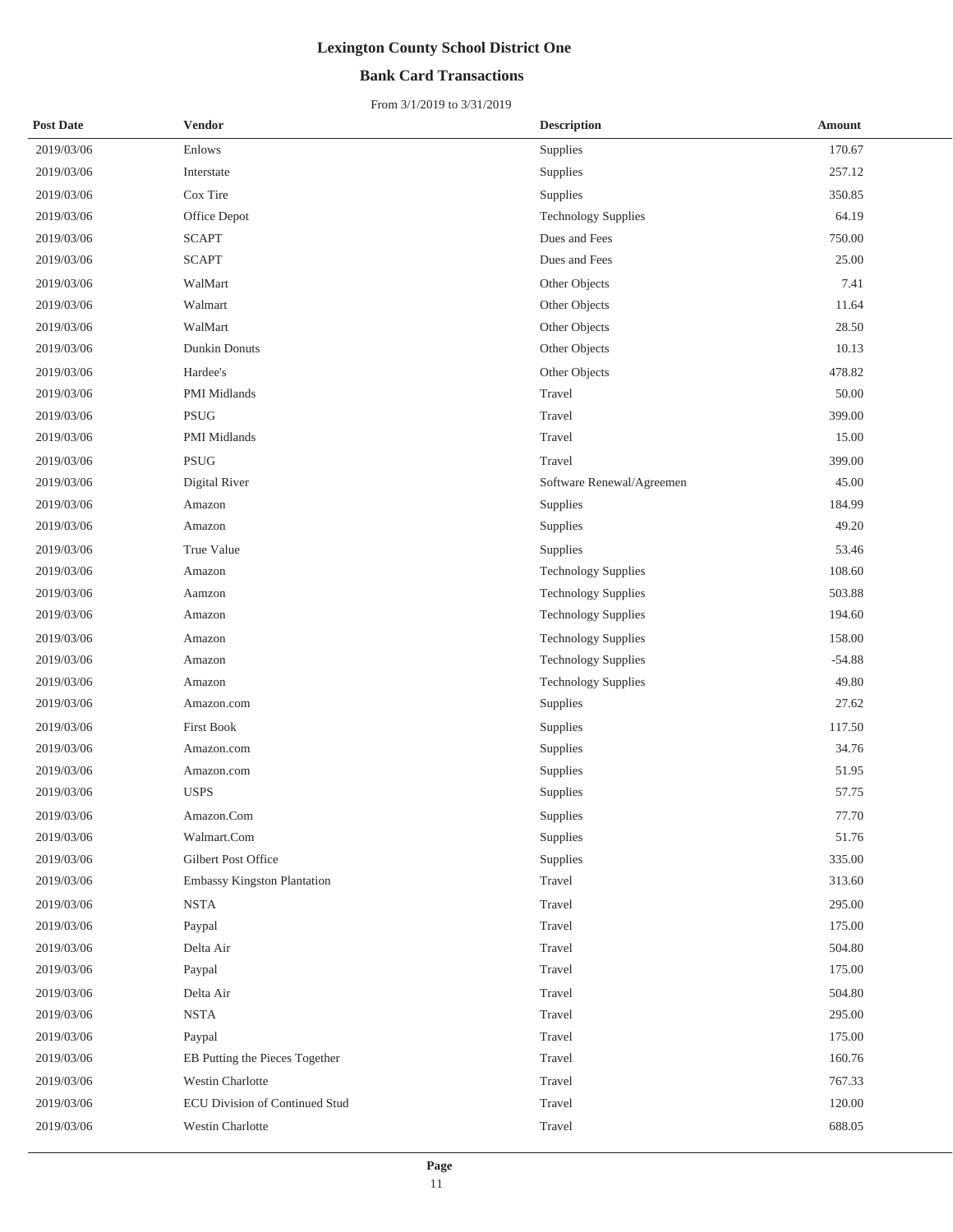## **Bank Card Transactions**

| <b>Post Date</b> | Vendor                         | <b>Description</b>        | <b>Amount</b> |
|------------------|--------------------------------|---------------------------|---------------|
| 2019/03/06       | EB Putting the Pieces Together | Travel                    | 160.76        |
| 2019/03/06       | EB Putting the Pieces Together | Travel                    | 160.76        |
| 2019/03/06       | Marco Products                 | Supplies                  | 39.40         |
| 2019/03/06       | Amazon.com                     | Supplies                  | 401.27        |
| 2019/03/06       | Ambutech                       | Supplies                  | 141.87        |
| 2019/03/06       | Walmart                        | Supplies                  | 24.01         |
| 2019/03/06       | Walmart                        | Supplies                  | 37.04         |
| 2019/03/06       | Stokke                         | Supplies                  | 425.86        |
| 2019/03/06       | Amazon Mktp                    | Supplies                  | 187.30        |
| 2019/03/06       | <b>WPS</b>                     | Supplies                  | 479.33        |
| 2019/03/06       | Venngage                       | Software Renewal/Agreemen | 190.00        |
| 2019/03/06       | Amazon Mktp                    | Supplies                  | 29.95         |
| 2019/03/06       | $\ensuremath{\mathrm{LPR}}$    | Supplies                  | 359.50        |
| 2019/03/06       | Amazon Mktp                    | Supplies                  | 75.96         |
| 2019/03/06       | Amazon Mktp                    | Supplies                  | 22.56         |
| 2019/03/06       | Walmart                        | Supplies                  | 24.01         |
| 2019/03/06       | QBS                            | Inst Prog Improvement     | 4.00          |
| 2019/03/06       | Amazon.com                     | Supplies                  | 28.95         |
| 2019/03/06       | Amazon.com                     | Supplies                  | 34.69         |
| 2019/03/06       | Walmart.com                    | Supplies                  | 24.89         |
| 2019/03/06       | Walmart.Com                    | Supplies                  | 58.97         |
| 2019/03/06       | Walmart.com                    | Supplies                  | 160.89        |
| 2019/03/06       | <b>HPS</b> Seeds               | Supplies                  | 304.85        |
| 2019/03/06       | Johnny's Seeds                 | Supplies                  | 58.09         |
| 2019/03/06       | Dollar Tree                    | Supplies                  | 40.66         |
| 2019/03/06       | Walmart                        | Supplies                  | 102.66        |
| 2019/03/06       | Amazon                         | Supplies                  | 53.48         |
| 2019/03/06       | Greenhouse Megastore           | Supplies                  | 222.68        |
| 2019/03/06       | Harbor Freight Tools           | Supplies                  | 54.49         |
| 2019/03/06       | <b>Tractor Supply</b>          | Supplies                  | 81.23         |
| 2019/03/06       | Walmart                        | Supplies                  | 34.11         |
| 2019/03/06       | Walmart                        | Supplies                  | 132.52        |
| 2019/03/06       | Amazon                         | Supplies                  | 149.99        |
| 2019/03/06       | Amazon.com                     | Supplies                  | 41.64         |
| 2019/03/06       | Lakeshore                      | Supplies                  | 24.10         |
| 2019/03/06       | ARC-3                          | Pupil Activity            | 141.15        |
| 2019/03/06       | Praxair                        | Pupil Activity            | 42.66         |
| 2019/03/06       | Ed Smith Lumber                | Pupil Activity            | 57.78         |
| 2019/03/06       | National FFA Organization      | Pupil Activity            | 87.60         |
| 2019/03/06       | Walmart                        | Pupil Activity            | 13.14         |
| 2019/03/06       | Amazon                         | Pupil Activity            | 22.94         |
| 2019/03/06       | Amazon                         | Pupil Activity            | 22.94         |
| 2019/03/06       | Amazon                         | Pupil Activity            | 57.35         |
| 2019/03/06       | Amazon                         | Pupil Activity            | 1,685.62      |
| 2019/03/06       | Michael's                      | Pupil Activity            | 63.62         |
|                  |                                |                           |               |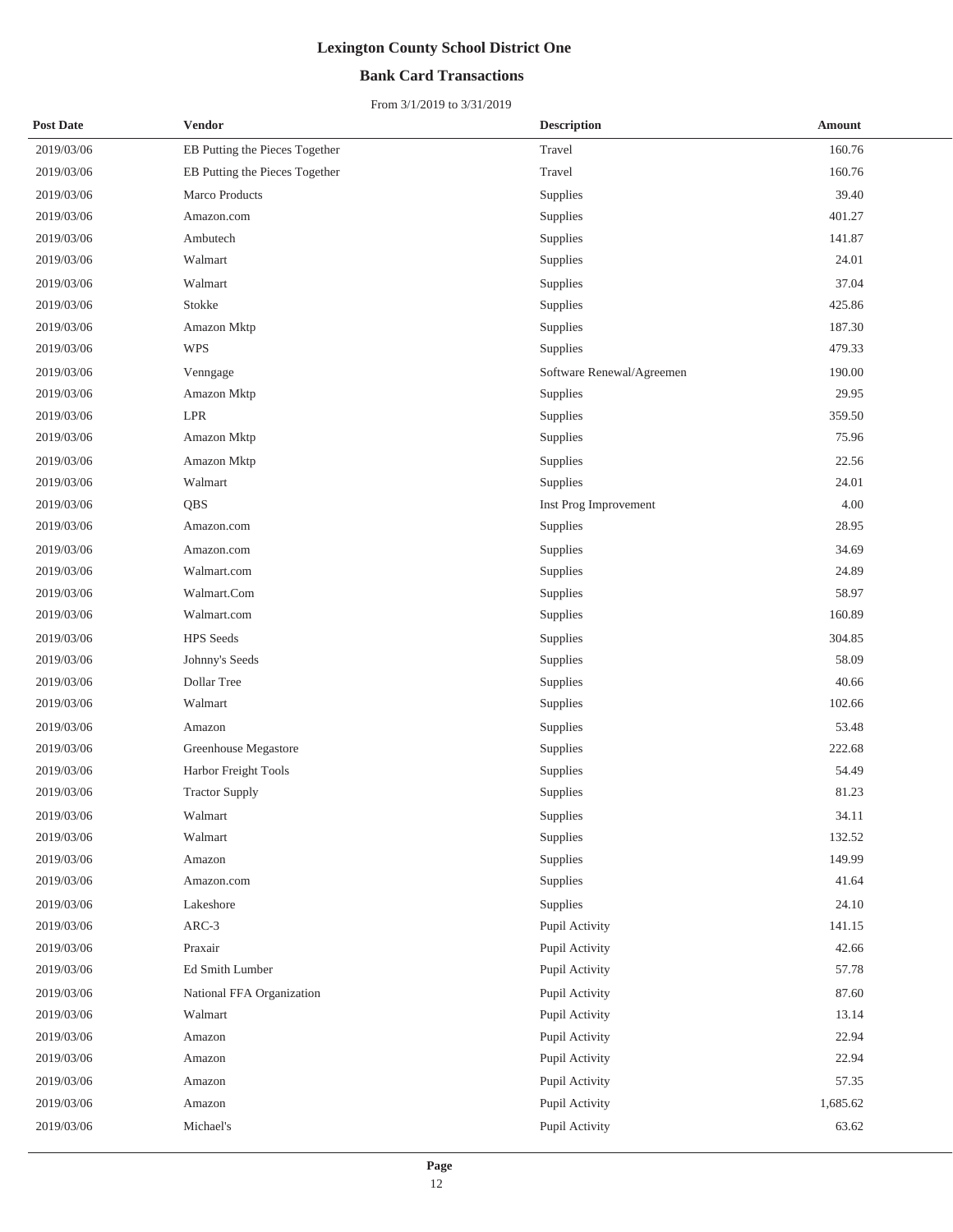## **Bank Card Transactions**

| <b>Post Date</b> | <b>Vendor</b>                 | <b>Description</b> | <b>Amount</b> |
|------------------|-------------------------------|--------------------|---------------|
| 2019/03/06       | Dollar General                | Pupil Activity     | 24.53         |
| 2019/03/06       | Amazon                        | Pupil Activity     | 50.97         |
| 2019/03/06       | Amazon                        | Pupil Activity     | 15.95         |
| 2019/03/06       | Amazon                        | Pupil Activity     | 35.98         |
| 2019/03/06       | Amazon.com                    | Pupil Activity     | 112.94        |
| 2019/03/06       | Walmart                       | Pupil Activity     | 136.40        |
| 2019/03/06       | Office Depot                  | Pupil Activity     | 158.82        |
| 2019/03/06       | Walmart                       | Pupil Activity     | 3.89          |
| 2019/03/06       | Bilo                          | Pupil Activity     | 30.83         |
| 2019/03/06       | Perfection Learning           | Pupil Activity     | 443.43        |
| 2019/03/06       | Plank Road Publishing         | Pupil Activity     | 190.58        |
| 2019/03/06       | Geddes                        | Pupil Activity     | 109.36        |
| 2019/03/06       | Harris Seeds                  | Pupil Activity     | 159.42        |
| 2019/03/06       | Rochester 100 Inc.            | Pupil Activity     | 135.00        |
| 2019/03/06       | Dollar Tree                   | Pupil Activity     | 164.75        |
| 2019/03/06       | <b>US School Supply</b>       | Pupil Activity     | 51.35         |
| 2019/03/06       | Walmart                       | Pupil Activity     | 43.27         |
| 2019/03/06       | Sign Up Genius                | Pupil Activity     | 179.25        |
| 2019/03/06       | Amazon                        | Pupil Activity     | 49.66         |
| 2019/03/06       | Cengage Learning              | Pupil Activity     | 600.60        |
| 2019/03/06       | Pocket Nurse                  | Pupil Activity     | 91.35         |
| 2019/03/06       | Pocket Nurse                  | Pupil Activity     | 214.32        |
| 2019/03/06       | 88 Oriental Market            | Pupil Activity     | 91.66         |
| 2019/03/06       | Wal-Mart                      | Pupil Activity     | 73.89         |
| 2019/03/06       | 88 Oriental Market            | Pupil Activity     | 76.71         |
| 2019/03/06       | South Carolina Athletic Admin | Pupil Activity     | 50.00         |
| 2019/03/06       | South Carolina Athletic Admin | Pupil Activity     | 165.00        |
| 2019/03/06       | South Carolina Athletic Admin | Pupil Activity     | 165.00        |
| 2019/03/06       | South Carolina Athletic Admin | Pupil Activity     | 340.00        |
| 2019/03/06       | Home Depot                    | Pupil Activity     | 54.30         |
| 2019/03/06       | Storey's Florist              | Pupil Activity     | 130.00        |
| 2019/03/06       | Pineview Florist              | Pupil Activity     | 164.59        |
| 2019/03/06       | SubStation II                 | Pupil Activity     | 170.04        |
| 2019/03/06       | SubStation II                 | Pupil Activity     | 183.12        |
| 2019/03/06       | SubStation II                 | Pupil Activity     | 189.66        |
| 2019/03/06       | Derrick's Service Center      | Pupil Activity     | 20.67         |
| 2019/03/06       | Ed Smith Lumber               | Pupil Activity     | 20.32         |
| 2019/03/06       | First To The Finish           | Pupil Activity     | 164.57        |
| 2019/03/06       | Bilo                          | Pupil Activity     | 64.16         |
| 2019/03/06       | Chick Fila                    | Pupil Activity     | 105.41        |
| 2019/03/06       | Sams Club                     | Pupil Activity     | 92.82         |
| 2019/03/06       | <b>Little Ceasars</b>         | Pupil Activity     | 99.00         |
| 2019/03/06       | TMyers                        | Pupil Activity     | 247.73        |
| 2019/03/06       | Substation                    | Pupil Activity     | 140.10        |
| 2019/03/06       | Knead Pizza                   | Pupil Activity     | 156.45        |
|                  |                               |                    |               |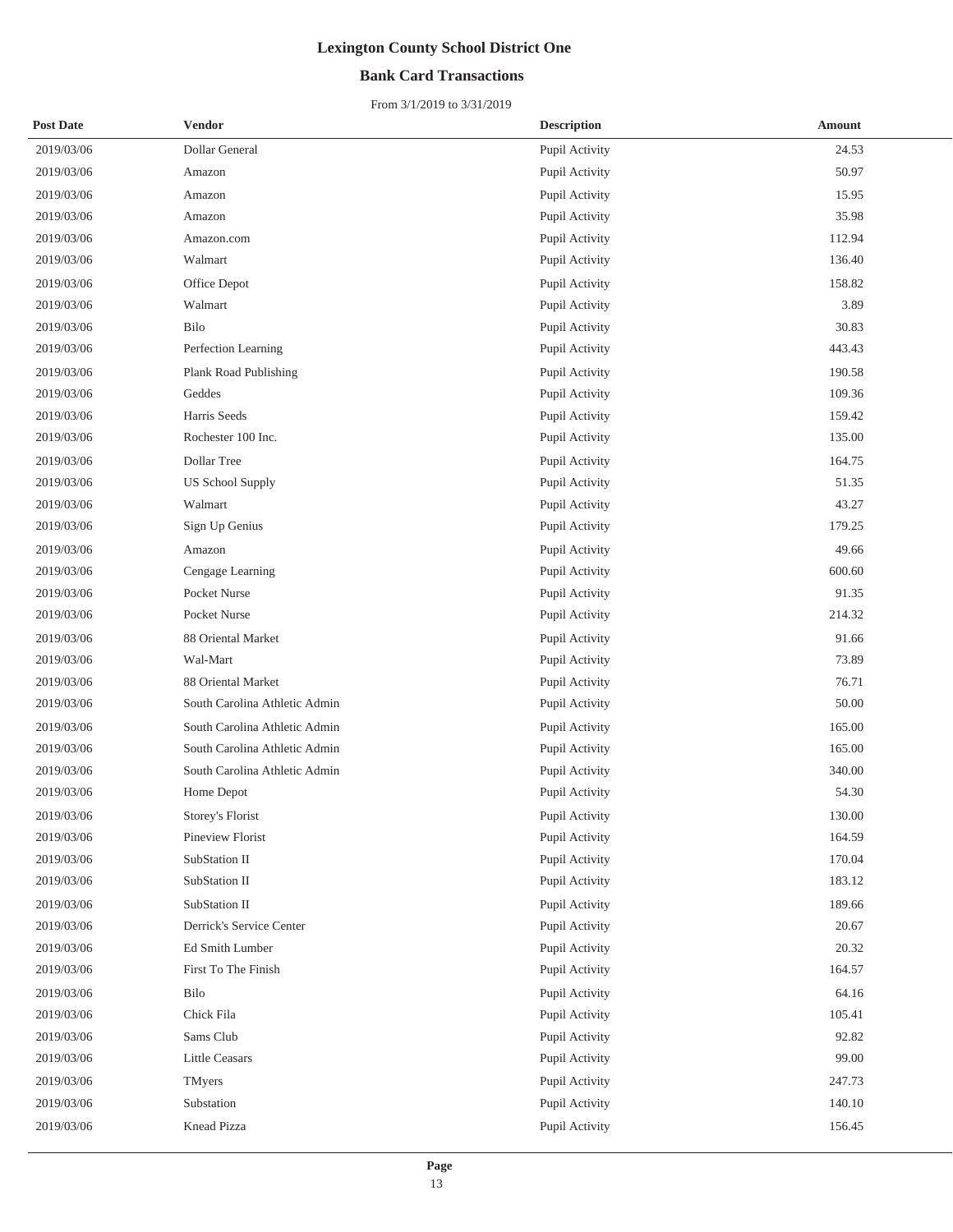## **Bank Card Transactions**

| <b>Post Date</b> | <b>Vendor</b>               | <b>Description</b>        | <b>Amount</b> |
|------------------|-----------------------------|---------------------------|---------------|
| 2019/03/06       | Sub Station                 | Pupil Activity            | 96.50         |
| 2019/03/06       | Private Property            | Pupil Activity            | 210.35        |
| 2019/03/06       | Sub Station                 | Pupil Activity            | 147.44        |
| 2019/03/06       | Knead Pizza                 | Pupil Activity            | 171.97        |
| 2019/03/06       | Zaxby's                     | Pupil Activity            | 73.82         |
| 2019/03/06       | Sub Station                 | Pupil Activity            | 132.26        |
| 2019/03/06       | Sub Station                 | Pupil Activity            | 103.84        |
| 2019/03/06       | Zaxby's                     | Pupil Activity            | 142.33        |
| 2019/03/06       | Checker Yellow              | Other Prof & Tech Service | 60.00         |
| 2019/03/06       | Amazon.com                  | Supplies                  | 29.28         |
| 2019/03/06       | Amazon.com                  | Supplies                  | 105.14        |
| 2019/03/06       | Dollar General              | Supplies                  | 25.98         |
| 2019/03/06       | Amazon.com                  | Supplies                  | 274.27        |
| 2019/03/06       | <b>SVM</b>                  | Supplies                  | 229.25        |
| 2019/03/06       | Amazon.com                  | Supplies                  | 103.76        |
| 2019/03/06       | Amazon.com                  | Supplies                  | 39.56         |
| 2019/03/06       | Marco's                     | Other Objects             | 237.36        |
| 2019/03/06       | Amazon.com                  | Other Objects             | 44.41         |
| 2019/03/06       | Publix                      | Other Objects             | 62.18         |
| 2019/03/06       | Publix                      | Other Objects             | 15.56         |
| 2019/03/06       | Amazon.com                  | Other Objects             | 33.95         |
| 2019/03/06       | Publix                      | Other Objects             | 11.23         |
| 2019/03/13       | Kleen Kare Cleaners 4       | Pupil Activity            | 224.74        |
| 2019/03/13       | Walmart                     | Pupil Activity            | 94.86         |
| 2019/03/13       | Chef's Store                | Pupil Activity            | 519.47        |
| 2019/03/13       | Walmart                     | Pupil Activity            | 110.96        |
| 2019/03/13       | Chef's Store                | Pupil Activity            | 272.46        |
| 2019/03/15       | United                      | Travel                    | 349.60        |
| 2019/03/15       | Rice University             | Travel                    | 890.00        |
| 2019/03/15       | Rice University             | Travel                    | 890.00        |
| 2019/03/15       | Kiawah Island Golf Resort   | Travel                    | $-459.38$     |
| 2019/03/15       | United                      | Travel                    | 349.60        |
| 2019/03/15       | Math Assoc America          | Travel                    | 116.00        |
| 2019/03/15       | Amazon                      | Supplies                  | 134.00        |
| 2019/03/15       | The Office Pal              | Supplies                  | 195.41        |
| 2019/03/15       | Barnes & Noble              | Supplies                  | 166.30        |
| 2019/03/15       | Amazon                      | Supplies                  | 127.33        |
| 2019/03/15       | Amazon                      | Supplies                  | 35.74         |
| 2019/03/15       | DON* Center for Excellence  | Supplies                  | 95.00         |
| 2019/03/15       | Amazon                      | Supplies                  | 122.49        |
| 2019/03/15       | Amazon                      | Supplies                  | 448.08        |
| 2019/03/15       | Amazon                      | Supplies                  | 68.89         |
| 2019/03/15       | Kleen Kare Cleaners 4       | Pupil Activity            | 108.17        |
| 2019/03/20       | Enterprise Car Rental       | Pupil Transportation-Inst | 164.29        |
| 2019/03/20       | Embassy Kingston Plantation | Travel                    | 237.42        |
|                  |                             |                           |               |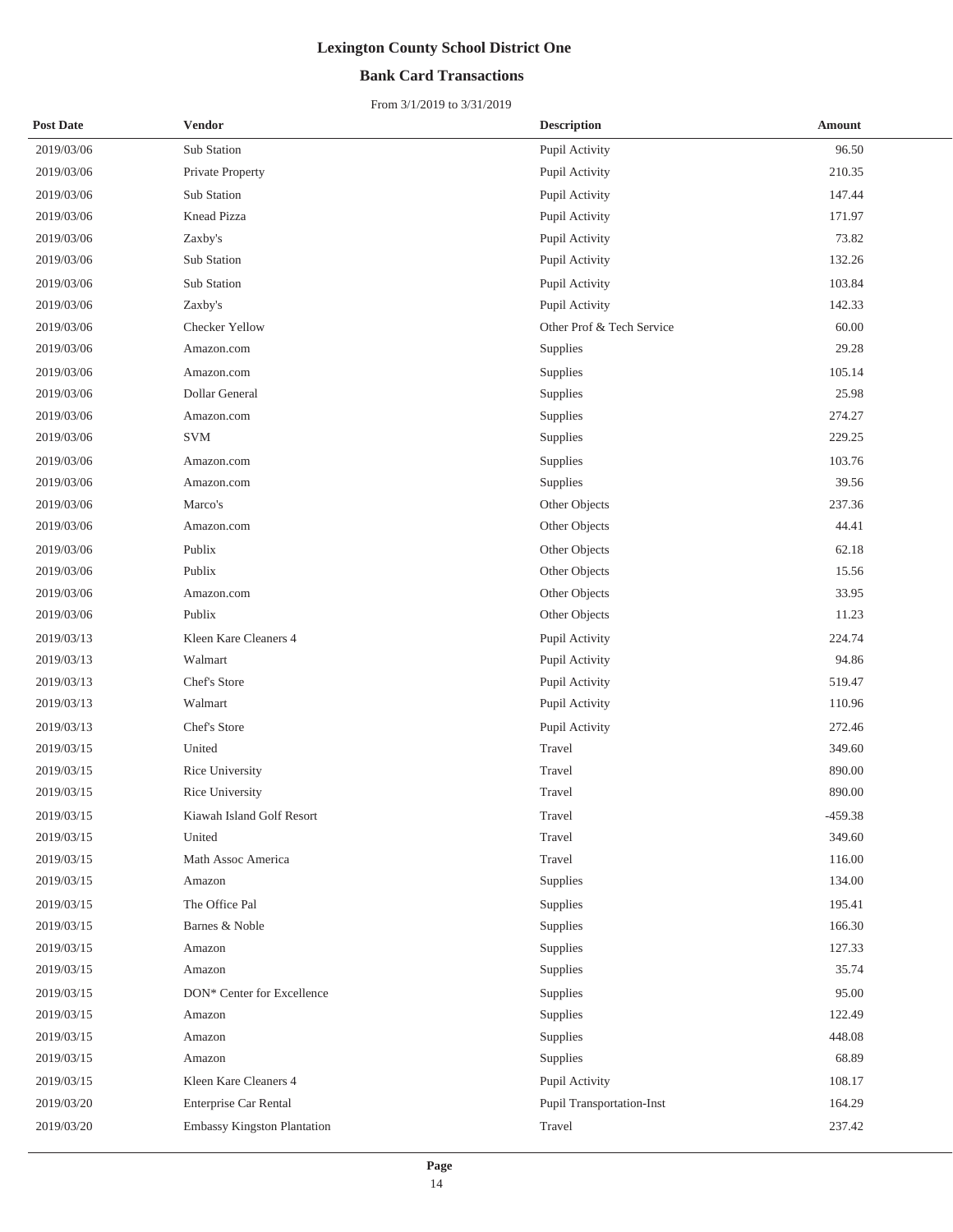## **Bank Card Transactions**

| <b>Post Date</b> | Vendor                         | <b>Description</b>         | Amount    |
|------------------|--------------------------------|----------------------------|-----------|
| 2019/03/20       | Hampton Inn North Charleston   | Travel                     | 138.46    |
| 2019/03/20       | PAYPAL SCOLT Conference        | Travel                     | 100.00    |
| 2019/03/20       | Kiawah Island Golf Resort      | Travel                     | $-196.43$ |
| 2019/03/20       | Embassy Kingston Plantation    | Travel                     | 237.42    |
| 2019/03/20       | Target                         | Supplies                   | 135.42    |
| 2019/03/20       | Amazon                         | Supplies                   | 29.90     |
| 2019/03/20       | Amazon                         | Supplies                   | 316.28    |
| 2019/03/20       | Amazon                         | Supplies                   | 152.80    |
| 2019/03/20       | Paypal-SCMEA Orchestra Divisio | Pupil Transportation       | 300.00    |
| 2019/03/20       | <b>Lowes Foods</b>             | Supplies                   | 54.74     |
| 2019/03/20       | Lowe's Home Centers, LLC       | Supplies                   | 258.44    |
| 2019/03/20       | <b>BI-LO</b>                   | Pupil Activity             | 40.45     |
| 2019/03/20       | Walmart                        | Pupil Activity             | 19.62     |
| 2019/03/20       | Walmart                        | Pupil Activity             | 89.96     |
| 2019/03/20       | Walmart                        | Pupil Activity             | 73.48     |
| 2019/03/20       | Publix                         | Pupil Activity             | 22.41     |
| 2019/03/20       | Lowe's Foods                   | Pupil Activity             | 47.84     |
| 2019/03/20       | Walmart                        | Pupil Activity             | 14.58     |
| 2019/03/20       | <b>Little Ceasars</b>          | Pupil Activity             | 32.10     |
| 2019/03/22       | Amazon.com                     | Supplies                   | 18.42     |
| 2019/03/22       | Magnatag                       | Supplies                   | 357.64    |
| 2019/03/22       | Office Depot                   | Supplies                   | 41.03     |
| 2019/03/22       | Raptor                         | Supplies                   | 100.00    |
| 2019/03/22       | Amazon.com                     | Supplies                   | 92.90     |
| 2019/03/22       | Home Depot                     | Supplies                   | 17.71     |
| 2019/03/22       | Presentation Systems South     | Supplies                   | 109.95    |
| 2019/03/22       | Hotel Beacon NYC               | Travel                     | 513.54    |
| 2019/03/22       | Granger                        | Supplies                   | 25.75     |
| 2019/03/22       | cooking supplies - daily livin | Supplies                   | 21.38     |
| 2019/03/22       | Amazon                         | Supplies                   | 40.12     |
| 2019/03/22       | Grainger                       | Supplies                   | 90.99     |
| 2019/03/22       | Amazon                         | <b>Technology Supplies</b> | 167.72    |
| 2019/03/22       | Amazon.com                     | Supplies                   | 216.77    |
| 2019/03/22       | Studica                        | Supplies                   | 17.47     |
| 2019/03/22       | Amazon.com                     | Supplies                   | 59.98     |
| 2019/03/22       | Amazon.com                     | Supplies                   | 51.96     |
| 2019/03/22       | Amazon.com                     | Supplies                   | 44.16     |
| 2019/03/22       | Amazon.com                     | <b>Technology Supplies</b> | 240.66    |
| 2019/03/22       | Monoprice.com                  | <b>Technology Supplies</b> | 466.28    |
| 2019/03/22       | Amazon                         | Supplies                   | 872.20    |
| 2019/03/22       | <b>Brilliant Mindfulness</b>   | Travel                     | 159.00    |
| 2019/03/22       | Amazon.com                     | Supplies                   | 994.56    |
| 2019/03/22       | Amazon.com                     | Supplies                   | 726.10    |
| 2019/03/22       | Amazon.com                     | Supplies                   | 58.68     |
| 2019/03/22       | Amazon.com                     | Supplies                   | 307.00    |
|                  |                                |                            |           |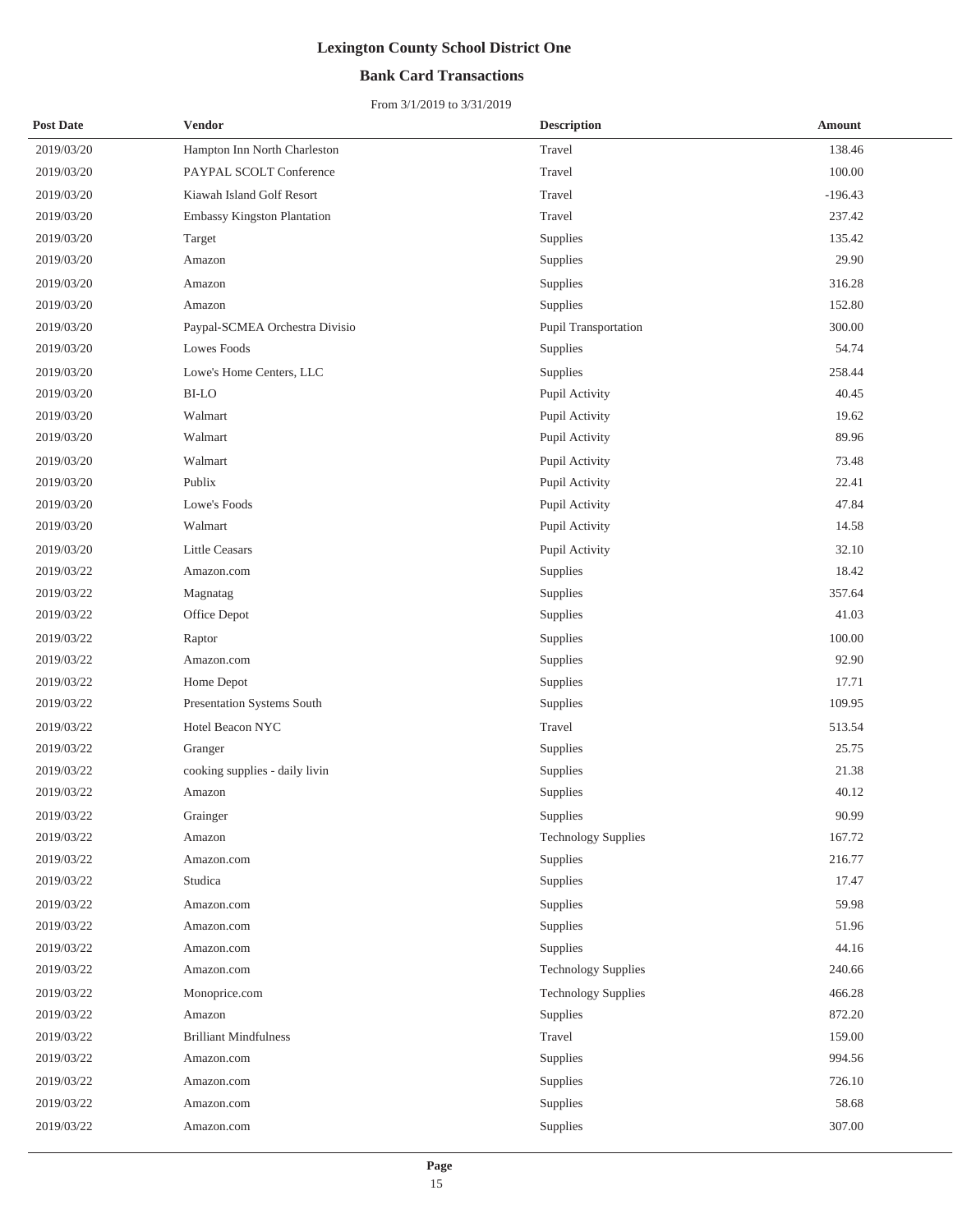## **Bank Card Transactions**

| <b>Post Date</b> | <b>Vendor</b>             | <b>Description</b>         | <b>Amount</b> |
|------------------|---------------------------|----------------------------|---------------|
| 2019/03/22       | Amazon.com                | Supplies                   | 116.60        |
| 2019/03/22       | Sheraton Myrtle Beach     | Travel-Teacher Staff Dev   | 348.82        |
| 2019/03/22       | Sheraton Myrtle Beach     | Travel-Teacher Staff Dev   | 348.82        |
| 2019/03/22       | Hotel Beacon NYC          | Travel-MMGW/HSTW Staff Dev | 214.65        |
| 2019/03/22       | Sheraton                  | Travel-MMGW/HSTW Staff Dev | 279.04        |
| 2019/03/22       | ASCD yearly dues          | Dues and Fees              | 124.00        |
| 2019/03/22       | <b>ASCD</b> yearly Dues   | Dues and Fees              | 124.00        |
| 2019/03/22       | Lexington True Value      | Supplies-Maintenace        | 39.58         |
| 2019/03/22       | Thompson Rental           | Supplies-Maintenace        | 84.53         |
| 2019/03/22       | A-Z Lawnmower             | Supplies-Maintenace        | 54.15         |
| 2019/03/22       | WP Law                    | Supplies-Maintenace        | 123.91        |
| 2019/03/22       | <b>Generator Services</b> | Repairs and Maintenance    | 723.75        |
| 2019/03/22       | Fastenal                  | Supplies-Maintenace        | 37.10         |
| 2019/03/22       | A-Z Lawnmower             | Supplies                   | 17.18         |
| 2019/03/22       | Lowes                     | Supplies                   | 31.08         |
| 2019/03/22       | Lowe's                    | Supplies-Maintenace        | 15.84         |
| 2019/03/22       | Sherwin Williams          | Supplies-Maintenace        | 74.84         |
| 2019/03/22       | Sparrow & Kennedy         | Supplies-Maintenace        | 126.07        |
| 2019/03/22       | A-Z Lawnmower             | Supplies-Maintenace        | 54.15         |
| 2019/03/22       | Sherwin Williams          | Supplies-Maintenace        | 74.84         |
| 2019/03/22       | Sherwin Williams          | Supplies-Maintenace        | 103.14        |
| 2019/03/22       | Sherwin Williams          | Supplies-Maintenace        | 121.66        |
| 2019/03/22       | Ferguson                  | Supplies-Maintenace        | 14.07         |
| 2019/03/22       | Lowes                     | Supplies                   | 32.74         |
| 2019/03/22       | Murphy Express            | Supplies                   | 24.25         |
| 2019/03/22       | A-Z Lawnmower             | Supplies-Maintenace        | 54.15         |
| 2019/03/22       | WinSupply                 | Supplies-Maintenace        | 50.18         |
| 2019/03/22       | Ed Smith Lumber           | Supplies-Maintenace        | 112.08        |
| 2019/03/22       | A-Z Lawnmower             | Supplies-Maintenace        | 54.15         |
| 2019/03/22       | Sox Fence                 | Supplies-Maintenace        | 42.76         |
| 2019/03/22       | <b>NAPA</b>               | Repairs and Maintenance    | 34.54         |
| 2019/03/22       | Cox Tire                  | Repairs and Maintenance    | 123.01        |
| 2019/03/22       | Amazon                    | Pupil Activity             | 95.82         |
| 2019/03/22       | Shar School Sales         | Pupil Activity             | 496.55        |
| 2019/03/22       | <b>JW</b> Pepper          | Pupil Activity             | 30.99         |
| 2019/03/22       | Lowes                     | Pupil Activity             | 45.33         |
| 2019/03/22       | Home Depot                | Pupil Activity             | 34.15         |
| 2019/03/22       | Robotshop                 | Pupil Activity             | 47.48         |
| 2019/03/22       | Trophy and Awards         | Pupil Activity             | 95.52         |
| 2019/03/22       | Trophy and Awards         | Pupil Activity             | 191.10        |
| 2019/03/22       | Trophy and Awards         | Pupil Activity             | 63.68         |
| 2019/03/22       | Amazon                    | Supplies                   | 41.16         |
| 2019/03/22       | Amazon                    | Supplies                   | 58.52         |
| 2019/03/25       | <b>AMAZON</b>             | Supplies                   | 331.58        |
| 2019/03/25       | SCHOLASTIC BOOK CLUB      | Supplies                   | 579.00        |
|                  |                           |                            |               |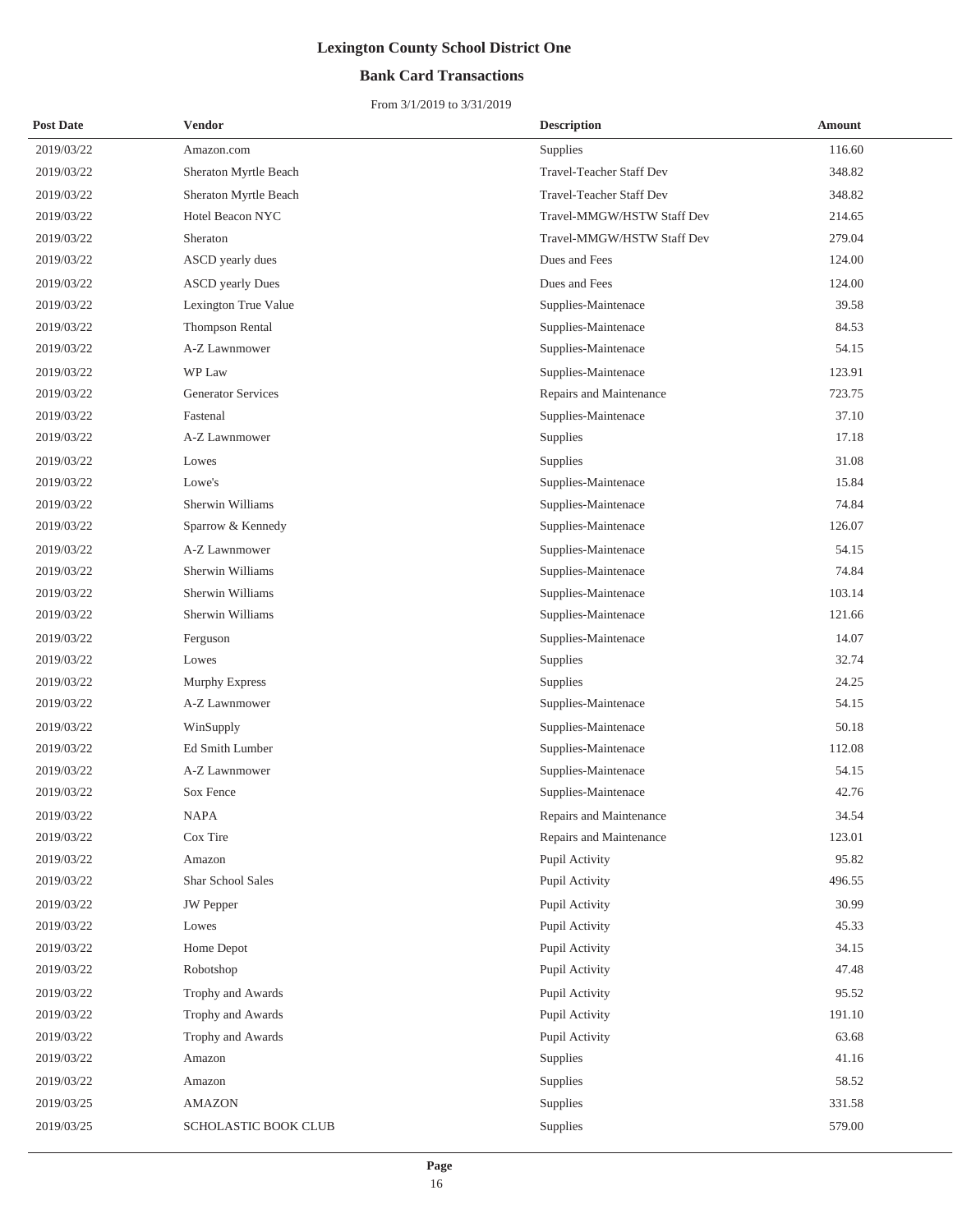## **Bank Card Transactions**

| <b>Post Date</b> | <b>Vendor</b>                  | <b>Description</b>   | <b>Amount</b> |
|------------------|--------------------------------|----------------------|---------------|
| 2019/03/25       | $\operatorname{LOWE'S}$        | Supplies             | 12.20         |
| 2019/03/25       | <b>USPS</b>                    | Supplies             | 7.00          |
| 2019/03/25       | <b>AMAZON</b>                  | Supplies             | 39.98         |
| 2019/03/25       | LOWE'S                         | Supplies             | 31.83         |
| 2019/03/25       | WALMART                        | Supplies             | 4.03          |
| 2019/03/25       | <b>AMAZON</b>                  | Supplies             | 54.54         |
| 2019/03/25       | <b>AMAZON</b>                  | Supplies             | 56.57         |
| 2019/03/25       | <b>USPS</b>                    | Supplies             | 77.92         |
| 2019/03/25       | <b>EB</b> Authentic Assessment | Travel               | 225.00        |
| 2019/03/25       | Amazon                         | Supplies             | 23.73         |
| 2019/03/25       | Walmart                        | Supplies             | 10.57         |
| 2019/03/25       | Office Depot                   | Supplies             | 64.18         |
| 2019/03/25       | Amazon                         | Supplies             | 116.42        |
| 2019/03/25       | Dollar Tree                    | Supplies             | 102.72        |
| 2019/03/25       | Amazon                         | Supplies             | 25.58         |
| 2019/03/25       | 4 All Promos                   | Supplies             | 371.29        |
| 2019/03/25       | <b>Staples</b>                 | Supplies             | 247.42        |
| 2019/03/25       | Amazon                         | Supplies             | 54.90         |
| 2019/03/25       | <b>CVS</b>                     | Supplies             | 35.58         |
| 2019/03/25       | <b>USC EMall</b>               | Travel               | 199.00        |
| 2019/03/25       | <b>Totally Promotional</b>     | Supplies             | 274.46        |
| 2019/03/25       | Forever 21                     | Supplies             | 483.50        |
| 2019/03/25       | Amazon                         | Supplies             | 50.45         |
| 2019/03/25       | Vistaprints                    | Printing and Binding | 5.00          |
| 2019/03/25       | Vistaprints                    | Printing and Binding | 53.89         |
| 2019/03/25       | vistaprints                    | Printing and Binding | 26.74         |
| 2019/03/25       | Amazon                         | Supplies             | 13.90         |
| 2019/03/25       | amazon                         | Supplies             | 23.32         |
| 2019/03/25       | office depot                   | Supplies             | 20.32         |
| 2019/03/25       | Office Depot                   | Supplies             | 182.46        |
| 2019/03/25       | IGA                            | Supplies             | 97.30         |
| 2019/03/25       | <b>AMAZON</b>                  | Supplies             | 100.55        |
| 2019/03/25       | <b>AMAZON</b>                  | Supplies             | 23.36         |
| 2019/03/25       | <b>AMAZON</b>                  | Supplies             | 118.62        |
| 2019/03/25       | <b>AMAZON</b>                  | Supplies             | 15.57         |
| 2019/03/25       | AMAZON                         | Supplies             | 117.28        |
| 2019/03/25       | Holiday Inn                    | Pupil Transportation | 221.90        |
| 2019/03/25       | Enterprise                     | Travel               | 79.50         |
| 2019/03/25       | Pine Press Printing            | Supplies             | 85.38         |
| 2019/03/25       | <b>DELTA AIR</b>               | Travel               | 299.60        |
| 2019/03/25       | Raptor                         | Supplies             | 300.00        |
| 2019/03/25       | Roland DGA                     | Supplies             | 193.17        |
| 2019/03/25       | Amazon                         | Supplies             | 696.05        |
| 2019/03/25       | Walmart                        | Supplies             | 85.09         |
| 2019/03/25       | Historic Columbia              | Supplies             | 153.00        |
|                  |                                |                      |               |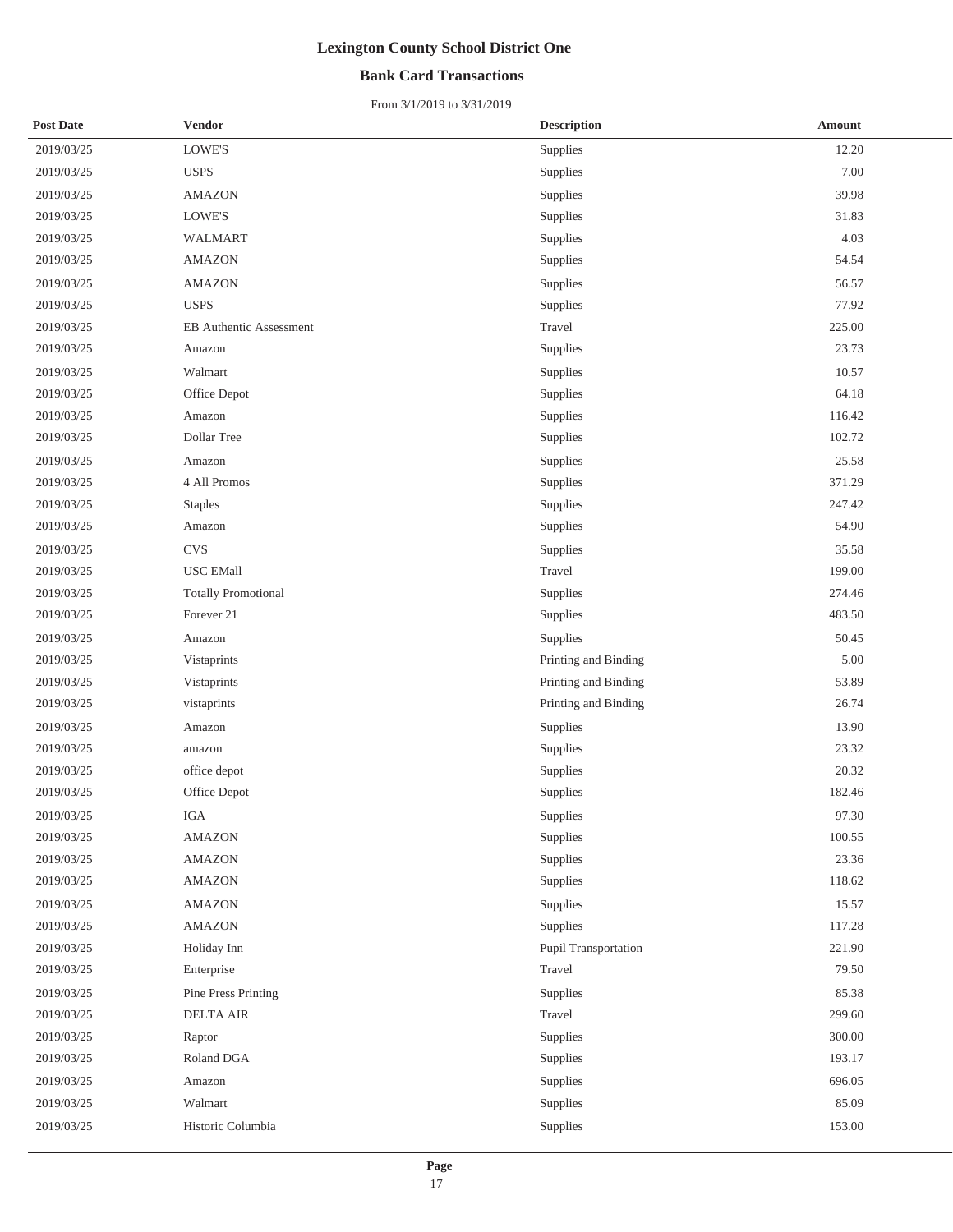## **Bank Card Transactions**

| <b>Post Date</b> | Vendor                          | <b>Description</b>   | <b>Amount</b> |
|------------------|---------------------------------|----------------------|---------------|
| 2019/03/25       | <b>WALKER</b>                   | Supplies             | 62.36         |
| 2019/03/25       | THE HOME DEPOT                  | Supplies             | 319.31        |
| 2019/03/25       | <b>GREENWOOD HEINEMANN</b>      | Supplies             | 174.82        |
| 2019/03/25       | <b>SHIP N PRINT</b>             | Supplies             | 7.92          |
| 2019/03/25       | HARBOR FREIGHT TOOLS            | Supplies             | 135.73        |
| 2019/03/25       | NORTHERN TOOL                   | Supplies             | 63.58         |
| 2019/03/25       | <b>USPS</b>                     | Supplies             | 6.85          |
| 2019/03/25       | <b>LOWES</b>                    | Supplies             | 23.00         |
| 2019/03/25       | <b>AMAZON</b>                   | Supplies             | 72.17         |
| 2019/03/25       | <b>EXXON MOBIL</b>              | Supplies             | 42.60         |
| 2019/03/25       | <b>LOWES</b>                    | Supplies             | 48.00         |
| 2019/03/25       | <b>FINISHMASTER</b>             | Supplies             | 134.35        |
| 2019/03/25       | <b>AMAZON</b>                   | Supplies             | 17.89         |
| 2019/03/25       | <b>USPS</b>                     | Supplies             | 4.05          |
| 2019/03/25       | <b>USPS</b>                     | Supplies             | 6.85          |
| 2019/03/25       | THE HOME DEPOT                  | Supplies             | 150.19        |
| 2019/03/25       | Walmart                         | Supplies             | 172.41        |
| 2019/03/25       | Walmart                         | Supplies             | 85.36         |
| 2019/03/25       | Amazon                          | Supplies             | 163.40        |
| 2019/03/25       | <b>SCMEA Orchestra Division</b> | Pupil Transportation | 335.00        |
| 2019/03/25       | JW Pepper                       | Supplies             | 50.00         |
| 2019/03/25       | <b>JW</b> Pepper                | Supplies             | 90.49         |
| 2019/03/25       | UNITED AIRLINES                 | Travel               | 2,328.00      |
| 2019/03/25       | <b>IB WORKSHOP REGISTRATION</b> | Travel               | 744.00        |
| 2019/03/25       | <b>IB WORKSHOP REGISTRATION</b> | Travel               | 744.00        |
| 2019/03/25       | <b>ALLEGIANTAIR</b>             | Travel               | 188.50        |
| 2019/03/25       | HYATT SAN FRANCISCO AIRPORT     | Travel               | 571.59        |
| 2019/03/25       | HYATT SAN FRANCISCO AIRPORT     | Travel               | 571.59        |
| 2019/03/25       | <b>IB WORKSHOP REGISTRATION</b> | Travel               | 744.00        |
| 2019/03/25       | <b>IB WORKSHOP REGISTRATION</b> | Travel               | 744.00        |
| 2019/03/25       | HYATT SAN FRANCISCO AIRPORT     | Travel               | 571.59        |
| 2019/03/25       | IB WORKSHOP REGISTRATION        | Travel               | 744.00        |
| 2019/03/25       | FLORIDA LEAGUE OF IB SCHOOLS    | Travel               | 925.00        |
| 2019/03/25       | <b>EMBASSY SUITES</b>           | Travel               | 320.84        |
| 2019/03/25       | <b>IB WORKSHOP REGISTRATION</b> | Travel               | 744.00        |
| 2019/03/25       | <b>EMBASSY SUITES</b>           | Travel               | 320.84        |
| 2019/03/25       | FunExpress                      | Supplies             | 29.70         |
| 2019/03/25       | Amazon                          | Supplies             | 149.65        |
| 2019/03/25       | Delta Air                       | Travel               | 479.00        |
| 2019/03/25       | <b>Travel Insurance</b>         | Travel               | 32.33         |
| 2019/03/25       | <b>ASCA Annual Conference</b>   | Travel               | 389.00        |
| 2019/03/25       | WALMART                         | Supplies             | 11.16         |
| 2019/03/25       | Walmart                         | Supplies             | 44.67         |
| 2019/03/25       | <b>CURRENT LABELS</b>           | Supplies             | 18.17         |
| 2019/03/25       | <b>AMAZON</b>                   | Supplies             | 165.03        |
|                  |                                 |                      |               |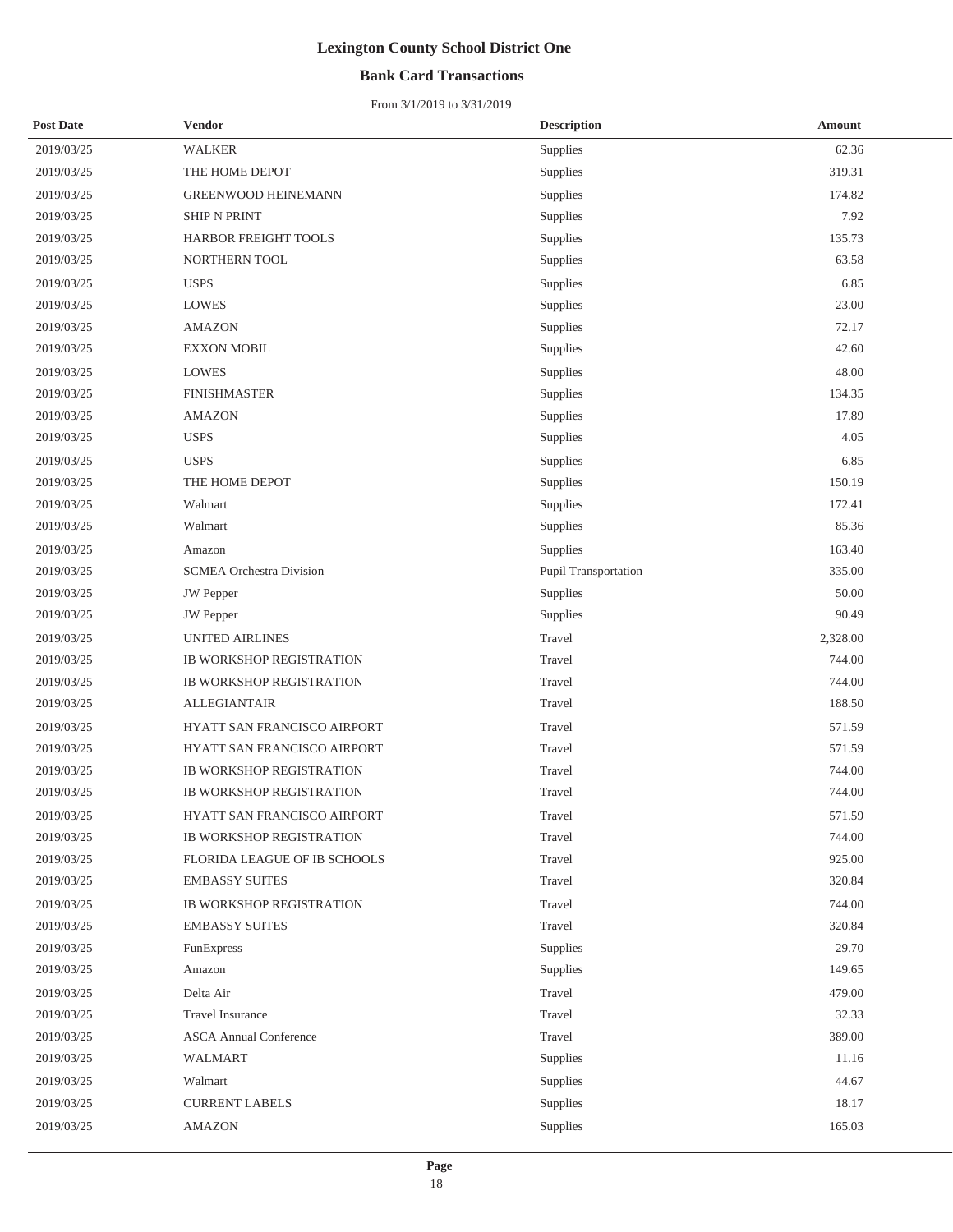## **Bank Card Transactions**

| <b>Post Date</b> | <b>Vendor</b>               | <b>Description</b>         | Amount |
|------------------|-----------------------------|----------------------------|--------|
| 2019/03/25       | <b>AMAZON</b>               | Supplies                   | 51.31  |
| 2019/03/25       | TAPESTRY COLLECTION         | Travel                     | 90.00  |
| 2019/03/25       | <b>JL MANN ACADEMY</b>      | Travel                     | 235.00 |
| 2019/03/25       | SPEEDWAY                    | Travel                     | 72.15  |
| 2019/03/25       | <b>NCSU REGISTRATION</b>    | Travel                     | 499.00 |
| 2019/03/25       | COLUMBIA INTERNATIONAL UNIV | Travel                     | 900.00 |
| 2019/03/25       | USC EMALL                   | Travel-MMGW/HSTW Staff Dev | 597.00 |
| 2019/03/25       | <b>USPS</b>                 | Supplies                   | 4.05   |
| 2019/03/25       | <b>AMAZON</b>               | Supplies                   | 53.49  |
| 2019/03/25       | <b>USPS</b>                 | Supplies                   | 67.08  |
| 2019/03/25       | <b>SCAAA</b>                | Travel                     | 150.00 |
| 2019/03/25       | <b>MARRIOTT</b>             | Travel                     | 567.60 |
| 2019/03/25       | Sonesta Hotels              | Travel                     | 256.30 |
| 2019/03/25       | <b>Batteries Plus</b>       | Supplies-Maintenace        | 81.53  |
| 2019/03/25       | Lowe's                      | Supplies-Maintenace        | 286.59 |
| 2019/03/25       | Lowe's                      | Supplies-Maintenace        | 23.99  |
| 2019/03/25       | Northern Tool               | Supplies-Maintenace        | 533.93 |
| 2019/03/25       | ExxonMobile                 | Supplies-Maintenace        | 87.75  |
| 2019/03/25       | A-Z Lawnmower               | Supplies-Maintenace        | 187.06 |
| 2019/03/25       | <b>Tractor Supply</b>       | Supplies-Maintenace        | 165.84 |
| 2019/03/25       | Lowe's                      | Supplies-Maintenace        | 22.30  |
| 2019/03/25       | AutoZone                    | Supplies-Maintenace        | 114.34 |
| 2019/03/25       | <b>SC Gov</b>               | Supplies-Maintenace        | 18.29  |
| 2019/03/25       | Gateway Supply              | Supplies-Maintenace        | 39.91  |
| 2019/03/25       | Lowe's                      | Supplies-Maintenace        | 12.78  |
| 2019/03/25       | <b>CES</b>                  | Supplies-Maintenace        | 189.18 |
| 2019/03/25       | Gateway Supply              | Supplies-Maintenace        | 28.24  |
| 2019/03/25       | Lowe's                      | Supplies-Maintenace        | 68.14  |
| 2019/03/25       | Gateway Supply              | Supplies-Maintenace        | 24.79  |
| 2019/03/25       | Cable & Connections         | Supplies-Maintenace        | 52.92  |
| 2019/03/25       | Sherwin Williams            | Supplies-Maintenace        | 176.53 |
| 2019/03/25       | WinSupply                   | Supplies-Maintenace        | 236.11 |
| 2019/03/25       | Home Depot                  | Supplies-Maintenace        | 57.50  |
| 2019/03/25       | Gateway Supply              | Supplies-Maintenace        | 157.30 |
| 2019/03/25       | LOWE'S                      | Supplies                   | 44.24  |
| 2019/03/25       | <b>Guaranteed Supply</b>    | Supplies-Maintenace        | 225.00 |
| 2019/03/25       | Metals & Alloys             | Supplies-Maintenace        | 49.39  |
| 2019/03/25       | Home Depot                  | Supplies-Maintenace        | 46.99  |
| 2019/03/25       | Ferguson                    | Supplies-Maintenace        | 116.32 |
| 2019/03/25       | <b>CES</b>                  | Supplies-Maintenace        | 59.66  |
| 2019/03/25       | Cable & Connections         | Supplies-Maintenace        | 52.91  |
| 2019/03/25       | Ferguson                    | Supplies-Maintenace        | 110.66 |
| 2019/03/25       | Ed Smith                    | Supplies-Maintenace        | 98.44  |
| 2019/03/25       | <b>CORNER PANTRY</b>        | Supplies                   | 10.66  |
| 2019/03/25       | WALKER HARDWARE             | Supplies                   | 7.90   |
|                  |                             |                            |        |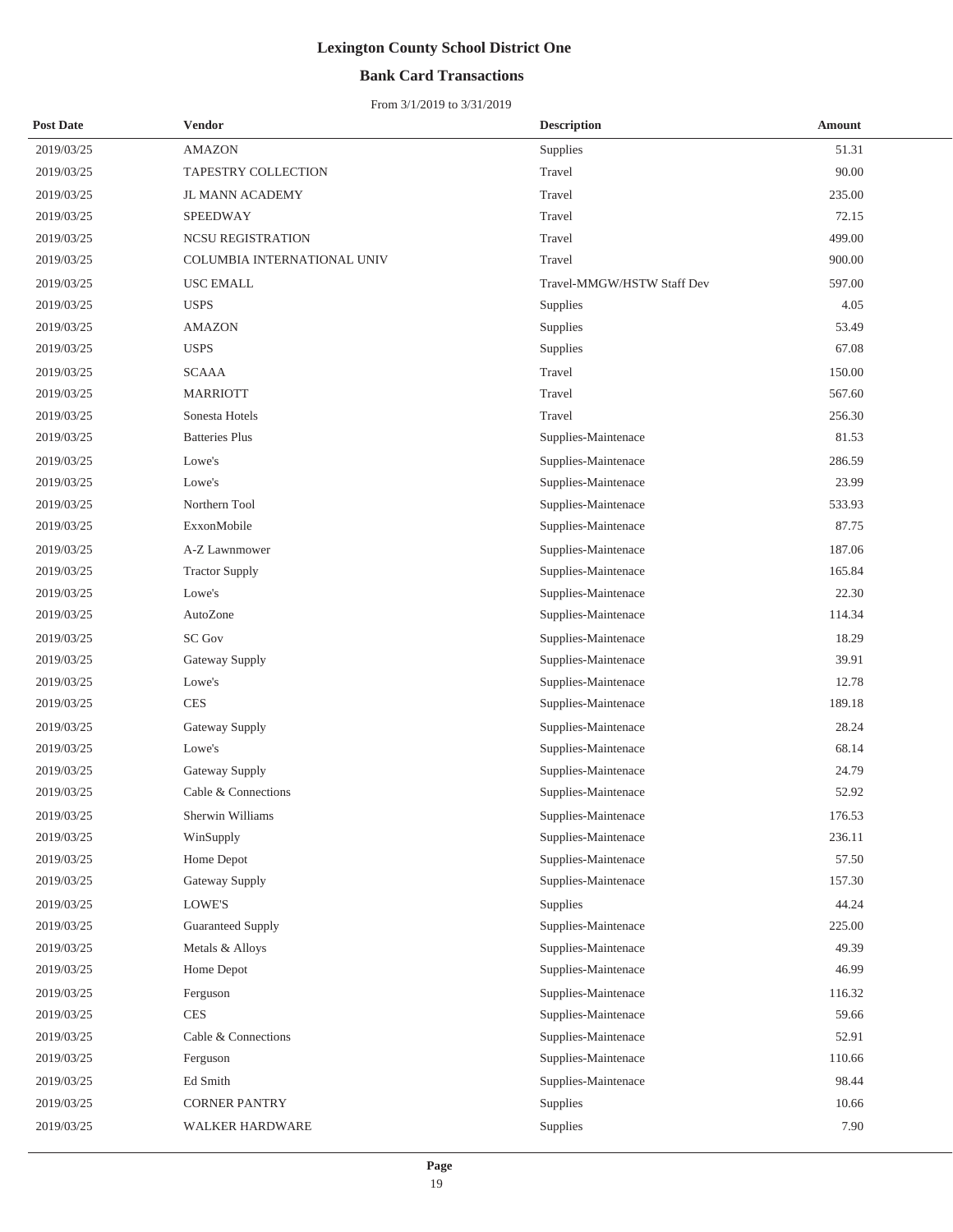## **Bank Card Transactions**

| <b>Post Date</b> | Vendor                       | <b>Description</b>  | <b>Amount</b> |
|------------------|------------------------------|---------------------|---------------|
| 2019/03/25       | <b>CORNER PANTRY</b>         | Supplies            | 77.34         |
| 2019/03/25       | Lowe's                       | Supplies-Maintenace | $-3.42$       |
| 2019/03/25       | <b>CES</b>                   | Supplies-Maintenace | 68.65         |
| 2019/03/25       | Lowe's                       | Supplies-Maintenace | 94.45         |
| 2019/03/25       | Metals & Alloys              | Supplies-Maintenace | 49.39         |
| 2019/03/25       | Lowe's                       | Supplies-Maintenace | 26.36         |
| 2019/03/25       | Lowe's                       | Supplies-Maintenace | 123.53        |
| 2019/03/25       | Lowe's                       | Supplies-Maintenace | 45.62         |
| 2019/03/25       | Lowe's                       | Supplies-Maintenace | 27.18         |
| 2019/03/25       | Ferguson                     | Supplies-Maintenace | 51.23         |
| 2019/03/25       | <b>SPARROW &amp; KENNEDY</b> | Supplies            | 138.83        |
| 2019/03/25       | LEXINGTON TRUE VALUE         | Supplies            | 24.49         |
| 2019/03/25       | LEXINGTON TRUE VALUE         | Supplies            | 7.37          |
| 2019/03/25       | LOWES                        | Supplies            | 64.07         |
| 2019/03/25       | Lexington True Value         | Supplies-Maintenace | 85.51         |
| 2019/03/25       | City Electric                | Supplies-Maintenace | 148.77        |
| 2019/03/25       | Perry Mann                   | Supplies-Maintenace | 158.72        |
| 2019/03/25       | Home Depot                   | Supplies-Maintenace | 118.35        |
| 2019/03/25       | Metals & Alloys              | Supplies-Maintenace | 49.39         |
| 2019/03/25       | Lowe's                       | Supplies-Maintenace | 22.64         |
| 2019/03/25       | Smith & Jones                | Supplies-Maintenace | 24.40         |
| 2019/03/25       | Lowe's                       | Supplies-Maintenace | 92.62         |
| 2019/03/25       | <b>CES</b>                   | Supplies-Maintenace | 165.46        |
| 2019/03/25       | Gateway                      | Supplies-Maintenace | 108.34        |
| 2019/03/25       | Sherwin Williams             | Supplies-Maintenace | 193.58        |
| 2019/03/25       | Ferguson                     | Supplies-Maintenace | 59.36         |
| 2019/03/25       | Amazon                       | Supplies-Maintenace | 31.55         |
| 2019/03/25       | Amazon                       | Supplies-Maintenace | 9.89          |
| 2019/03/25       | Cable & Connections          | Supplies-Maintenace | 18.81         |
| 2019/03/25       | Amazon                       | Supplies-Maintenace | 30.48         |
| 2019/03/25       | Amazon                       | Supplies-Maintenace | 92.97         |
| 2019/03/25       | Gateway Supply               | Supplies            | 137.50        |
| 2019/03/25       | Amazon                       | Supplies            | 19.77         |
| 2019/03/25       | Derrick's Service Ctr.       | Supplies            | 41.00         |
| 2019/03/25       | Amazon                       | Supplies            | 171.10        |
| 2019/03/25       | Amazon                       | Supplies            | 19.69         |
| 2019/03/25       | Ferguson                     | Supplies-Maintenace | 114.27        |
| 2019/03/25       | Lowe's                       | Supplies-Maintenace | 44.72         |
| 2019/03/25       | <b>Guaranteed Supply</b>     | Supplies-Maintenace | 225.00        |
| 2019/03/25       | Ferguson                     | Supplies-Maintenace | 105.05        |
| 2019/03/25       | ADI                          | Supplies-Maintenace | 47.51         |
| 2019/03/25       | Lowe's                       | Supplies-Maintenace | 14.17         |
| 2019/03/25       | Ferguson                     | Supplies-Maintenace | 26.00         |
| 2019/03/25       | Metals & Alloys              | Supplies-Maintenace | 49.39         |
| 2019/03/25       | Sherwin Williams             | Supplies-Maintenace | 105.51        |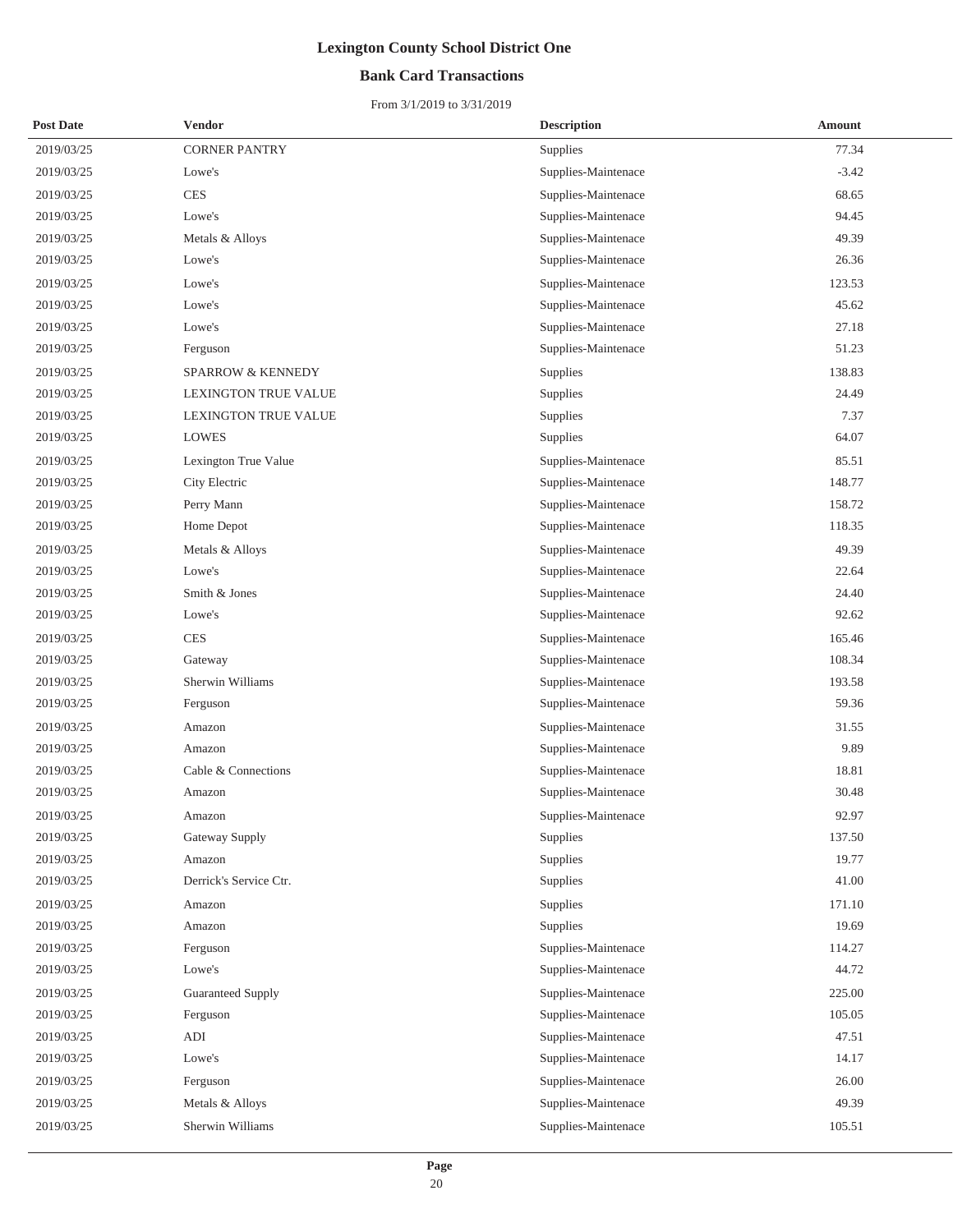## **Bank Card Transactions**

| Sherwin Williams<br>117.12<br>2019/03/25<br>Supplies-Maintenace<br>Sherwin Williams<br>76.47<br>2019/03/25<br>Supplies-Maintenace<br>2019/03/25<br>Sherwin Williams<br>Supplies-Maintenace<br>140.68<br>Supplies-Maintenace<br>46.73<br>2019/03/25<br>Lowe's<br><b>CES</b><br>221.21<br>2019/03/25<br>Supplies-Maintenace<br>93.09<br>2019/03/25<br>Alpine Sales<br>Supplies-Maintenace<br>225.00<br>2019/03/25<br><b>Guaranteed Supply</b><br>Supplies-Maintenace<br>Shell<br>40.00<br>2019/03/25<br>Supplies<br>32.72<br>2019/03/25<br>Walmart<br>Supplies<br>Supplies<br>128.37<br>2019/03/25<br>Lowe's<br><b>CES</b><br>96.20<br>2019/03/25<br>Supplies-Maintenace<br>Supplies-Maintenace<br>10.91<br>2019/03/25<br>Lowe's<br>21.85<br>2019/03/25<br>Huber Supply<br>Supplies-Maintenace<br>3.33<br>2019/03/25<br><b>CES</b><br>Supplies-Maintenace<br>Supplies-Maintenace<br>41.28<br>2019/03/25<br>Lowe's<br>2019/03/25<br>11.52<br>Lowe's<br>Supplies-Maintenace<br><b>CES</b><br>87.36<br>2019/03/25<br>Supplies-Maintenace<br><b>CES</b><br>145.54<br>2019/03/25<br>Supplies-Maintenace<br>29.49<br>2019/03/25<br>Lexington True Value<br>Supplies-Maintenace<br>Supplies-Maintenace<br>2019/03/25<br>Lowe's<br>11.51<br>84.38<br>2019/03/25<br>Flint Equipment<br>Repairs and Maintenance<br>12.29<br>2019/03/25<br>Lowes<br>Supplies<br>Supplies<br>35.25<br>2019/03/25<br>Lowes<br>25.27<br>2019/03/25<br>Walmart<br>Supplies<br>100.00<br>2019/03/25<br>Murphy Express<br>Supplies<br>Tribles<br>2019/03/25<br>Supplies<br>31.35<br>96.17<br>2019/03/25<br>Lowes<br>Supplies<br>279.92<br>2019/03/25<br>Electric Control & Suppyl<br>Supplies-Maintenace<br><b>CES</b><br>48.59<br>2019/03/25<br>Supplies-Maintenace<br><b>CES</b><br>Supplies-Maintenace<br>107.23<br>2019/03/25<br>7.94<br>2019/03/25<br>Lowe's<br>Supplies-Maintenace<br>2019/03/25<br><b>CES</b><br>Supplies-Maintenace<br>113.83<br>WP Law<br>Supplies-Maintenace<br>74.90<br>2019/03/25<br>31.43<br>2019/03/25<br>Home Depot<br>Supplies-Maintenace<br>Supplies-Maintenace<br>36.22<br>2019/03/25<br>Ferguson<br>Supplies-Maintenace<br>29.29<br>2019/03/25<br>Lowe's<br>Supplies-Maintenace<br>2019/03/25<br>Electric Control & Supply<br>279.92<br>2019/03/25<br><b>CES</b><br>Supplies-Maintenace<br>72.11<br>Supplies-Maintenace<br>2019/03/25<br>Lowe's<br>5.47<br>2019/03/25<br><b>CES</b><br>Supplies-Maintenace<br>51.79<br>Supplies-Maintenace<br>211.81<br>2019/03/25<br>Gateway<br>82.97<br>2019/03/25<br>Home Depot<br>Supplies-Maintenace<br>2019/03/25<br>Lexington True Value<br>Supplies-Maintenace<br>13.85<br>Three Fountains Ace<br>Supplies-Maintenace<br>9.18<br>2019/03/25<br>2019/03/25<br><b>CES</b><br>Supplies-Maintenace<br>43.84 | <b>Post Date</b> | <b>Vendor</b> | <b>Description</b> | <b>Amount</b> |
|-------------------------------------------------------------------------------------------------------------------------------------------------------------------------------------------------------------------------------------------------------------------------------------------------------------------------------------------------------------------------------------------------------------------------------------------------------------------------------------------------------------------------------------------------------------------------------------------------------------------------------------------------------------------------------------------------------------------------------------------------------------------------------------------------------------------------------------------------------------------------------------------------------------------------------------------------------------------------------------------------------------------------------------------------------------------------------------------------------------------------------------------------------------------------------------------------------------------------------------------------------------------------------------------------------------------------------------------------------------------------------------------------------------------------------------------------------------------------------------------------------------------------------------------------------------------------------------------------------------------------------------------------------------------------------------------------------------------------------------------------------------------------------------------------------------------------------------------------------------------------------------------------------------------------------------------------------------------------------------------------------------------------------------------------------------------------------------------------------------------------------------------------------------------------------------------------------------------------------------------------------------------------------------------------------------------------------------------------------------------------------------------------------------------------------------------------------------------------------------------------------------------------------------------------------------------------------------------------------------------------------------------------------------------------------------------------------------------------------------------------|------------------|---------------|--------------------|---------------|
|                                                                                                                                                                                                                                                                                                                                                                                                                                                                                                                                                                                                                                                                                                                                                                                                                                                                                                                                                                                                                                                                                                                                                                                                                                                                                                                                                                                                                                                                                                                                                                                                                                                                                                                                                                                                                                                                                                                                                                                                                                                                                                                                                                                                                                                                                                                                                                                                                                                                                                                                                                                                                                                                                                                                                 |                  |               |                    |               |
|                                                                                                                                                                                                                                                                                                                                                                                                                                                                                                                                                                                                                                                                                                                                                                                                                                                                                                                                                                                                                                                                                                                                                                                                                                                                                                                                                                                                                                                                                                                                                                                                                                                                                                                                                                                                                                                                                                                                                                                                                                                                                                                                                                                                                                                                                                                                                                                                                                                                                                                                                                                                                                                                                                                                                 |                  |               |                    |               |
|                                                                                                                                                                                                                                                                                                                                                                                                                                                                                                                                                                                                                                                                                                                                                                                                                                                                                                                                                                                                                                                                                                                                                                                                                                                                                                                                                                                                                                                                                                                                                                                                                                                                                                                                                                                                                                                                                                                                                                                                                                                                                                                                                                                                                                                                                                                                                                                                                                                                                                                                                                                                                                                                                                                                                 |                  |               |                    |               |
|                                                                                                                                                                                                                                                                                                                                                                                                                                                                                                                                                                                                                                                                                                                                                                                                                                                                                                                                                                                                                                                                                                                                                                                                                                                                                                                                                                                                                                                                                                                                                                                                                                                                                                                                                                                                                                                                                                                                                                                                                                                                                                                                                                                                                                                                                                                                                                                                                                                                                                                                                                                                                                                                                                                                                 |                  |               |                    |               |
|                                                                                                                                                                                                                                                                                                                                                                                                                                                                                                                                                                                                                                                                                                                                                                                                                                                                                                                                                                                                                                                                                                                                                                                                                                                                                                                                                                                                                                                                                                                                                                                                                                                                                                                                                                                                                                                                                                                                                                                                                                                                                                                                                                                                                                                                                                                                                                                                                                                                                                                                                                                                                                                                                                                                                 |                  |               |                    |               |
|                                                                                                                                                                                                                                                                                                                                                                                                                                                                                                                                                                                                                                                                                                                                                                                                                                                                                                                                                                                                                                                                                                                                                                                                                                                                                                                                                                                                                                                                                                                                                                                                                                                                                                                                                                                                                                                                                                                                                                                                                                                                                                                                                                                                                                                                                                                                                                                                                                                                                                                                                                                                                                                                                                                                                 |                  |               |                    |               |
|                                                                                                                                                                                                                                                                                                                                                                                                                                                                                                                                                                                                                                                                                                                                                                                                                                                                                                                                                                                                                                                                                                                                                                                                                                                                                                                                                                                                                                                                                                                                                                                                                                                                                                                                                                                                                                                                                                                                                                                                                                                                                                                                                                                                                                                                                                                                                                                                                                                                                                                                                                                                                                                                                                                                                 |                  |               |                    |               |
|                                                                                                                                                                                                                                                                                                                                                                                                                                                                                                                                                                                                                                                                                                                                                                                                                                                                                                                                                                                                                                                                                                                                                                                                                                                                                                                                                                                                                                                                                                                                                                                                                                                                                                                                                                                                                                                                                                                                                                                                                                                                                                                                                                                                                                                                                                                                                                                                                                                                                                                                                                                                                                                                                                                                                 |                  |               |                    |               |
|                                                                                                                                                                                                                                                                                                                                                                                                                                                                                                                                                                                                                                                                                                                                                                                                                                                                                                                                                                                                                                                                                                                                                                                                                                                                                                                                                                                                                                                                                                                                                                                                                                                                                                                                                                                                                                                                                                                                                                                                                                                                                                                                                                                                                                                                                                                                                                                                                                                                                                                                                                                                                                                                                                                                                 |                  |               |                    |               |
|                                                                                                                                                                                                                                                                                                                                                                                                                                                                                                                                                                                                                                                                                                                                                                                                                                                                                                                                                                                                                                                                                                                                                                                                                                                                                                                                                                                                                                                                                                                                                                                                                                                                                                                                                                                                                                                                                                                                                                                                                                                                                                                                                                                                                                                                                                                                                                                                                                                                                                                                                                                                                                                                                                                                                 |                  |               |                    |               |
|                                                                                                                                                                                                                                                                                                                                                                                                                                                                                                                                                                                                                                                                                                                                                                                                                                                                                                                                                                                                                                                                                                                                                                                                                                                                                                                                                                                                                                                                                                                                                                                                                                                                                                                                                                                                                                                                                                                                                                                                                                                                                                                                                                                                                                                                                                                                                                                                                                                                                                                                                                                                                                                                                                                                                 |                  |               |                    |               |
|                                                                                                                                                                                                                                                                                                                                                                                                                                                                                                                                                                                                                                                                                                                                                                                                                                                                                                                                                                                                                                                                                                                                                                                                                                                                                                                                                                                                                                                                                                                                                                                                                                                                                                                                                                                                                                                                                                                                                                                                                                                                                                                                                                                                                                                                                                                                                                                                                                                                                                                                                                                                                                                                                                                                                 |                  |               |                    |               |
|                                                                                                                                                                                                                                                                                                                                                                                                                                                                                                                                                                                                                                                                                                                                                                                                                                                                                                                                                                                                                                                                                                                                                                                                                                                                                                                                                                                                                                                                                                                                                                                                                                                                                                                                                                                                                                                                                                                                                                                                                                                                                                                                                                                                                                                                                                                                                                                                                                                                                                                                                                                                                                                                                                                                                 |                  |               |                    |               |
|                                                                                                                                                                                                                                                                                                                                                                                                                                                                                                                                                                                                                                                                                                                                                                                                                                                                                                                                                                                                                                                                                                                                                                                                                                                                                                                                                                                                                                                                                                                                                                                                                                                                                                                                                                                                                                                                                                                                                                                                                                                                                                                                                                                                                                                                                                                                                                                                                                                                                                                                                                                                                                                                                                                                                 |                  |               |                    |               |
|                                                                                                                                                                                                                                                                                                                                                                                                                                                                                                                                                                                                                                                                                                                                                                                                                                                                                                                                                                                                                                                                                                                                                                                                                                                                                                                                                                                                                                                                                                                                                                                                                                                                                                                                                                                                                                                                                                                                                                                                                                                                                                                                                                                                                                                                                                                                                                                                                                                                                                                                                                                                                                                                                                                                                 |                  |               |                    |               |
|                                                                                                                                                                                                                                                                                                                                                                                                                                                                                                                                                                                                                                                                                                                                                                                                                                                                                                                                                                                                                                                                                                                                                                                                                                                                                                                                                                                                                                                                                                                                                                                                                                                                                                                                                                                                                                                                                                                                                                                                                                                                                                                                                                                                                                                                                                                                                                                                                                                                                                                                                                                                                                                                                                                                                 |                  |               |                    |               |
|                                                                                                                                                                                                                                                                                                                                                                                                                                                                                                                                                                                                                                                                                                                                                                                                                                                                                                                                                                                                                                                                                                                                                                                                                                                                                                                                                                                                                                                                                                                                                                                                                                                                                                                                                                                                                                                                                                                                                                                                                                                                                                                                                                                                                                                                                                                                                                                                                                                                                                                                                                                                                                                                                                                                                 |                  |               |                    |               |
|                                                                                                                                                                                                                                                                                                                                                                                                                                                                                                                                                                                                                                                                                                                                                                                                                                                                                                                                                                                                                                                                                                                                                                                                                                                                                                                                                                                                                                                                                                                                                                                                                                                                                                                                                                                                                                                                                                                                                                                                                                                                                                                                                                                                                                                                                                                                                                                                                                                                                                                                                                                                                                                                                                                                                 |                  |               |                    |               |
|                                                                                                                                                                                                                                                                                                                                                                                                                                                                                                                                                                                                                                                                                                                                                                                                                                                                                                                                                                                                                                                                                                                                                                                                                                                                                                                                                                                                                                                                                                                                                                                                                                                                                                                                                                                                                                                                                                                                                                                                                                                                                                                                                                                                                                                                                                                                                                                                                                                                                                                                                                                                                                                                                                                                                 |                  |               |                    |               |
|                                                                                                                                                                                                                                                                                                                                                                                                                                                                                                                                                                                                                                                                                                                                                                                                                                                                                                                                                                                                                                                                                                                                                                                                                                                                                                                                                                                                                                                                                                                                                                                                                                                                                                                                                                                                                                                                                                                                                                                                                                                                                                                                                                                                                                                                                                                                                                                                                                                                                                                                                                                                                                                                                                                                                 |                  |               |                    |               |
|                                                                                                                                                                                                                                                                                                                                                                                                                                                                                                                                                                                                                                                                                                                                                                                                                                                                                                                                                                                                                                                                                                                                                                                                                                                                                                                                                                                                                                                                                                                                                                                                                                                                                                                                                                                                                                                                                                                                                                                                                                                                                                                                                                                                                                                                                                                                                                                                                                                                                                                                                                                                                                                                                                                                                 |                  |               |                    |               |
|                                                                                                                                                                                                                                                                                                                                                                                                                                                                                                                                                                                                                                                                                                                                                                                                                                                                                                                                                                                                                                                                                                                                                                                                                                                                                                                                                                                                                                                                                                                                                                                                                                                                                                                                                                                                                                                                                                                                                                                                                                                                                                                                                                                                                                                                                                                                                                                                                                                                                                                                                                                                                                                                                                                                                 |                  |               |                    |               |
|                                                                                                                                                                                                                                                                                                                                                                                                                                                                                                                                                                                                                                                                                                                                                                                                                                                                                                                                                                                                                                                                                                                                                                                                                                                                                                                                                                                                                                                                                                                                                                                                                                                                                                                                                                                                                                                                                                                                                                                                                                                                                                                                                                                                                                                                                                                                                                                                                                                                                                                                                                                                                                                                                                                                                 |                  |               |                    |               |
|                                                                                                                                                                                                                                                                                                                                                                                                                                                                                                                                                                                                                                                                                                                                                                                                                                                                                                                                                                                                                                                                                                                                                                                                                                                                                                                                                                                                                                                                                                                                                                                                                                                                                                                                                                                                                                                                                                                                                                                                                                                                                                                                                                                                                                                                                                                                                                                                                                                                                                                                                                                                                                                                                                                                                 |                  |               |                    |               |
|                                                                                                                                                                                                                                                                                                                                                                                                                                                                                                                                                                                                                                                                                                                                                                                                                                                                                                                                                                                                                                                                                                                                                                                                                                                                                                                                                                                                                                                                                                                                                                                                                                                                                                                                                                                                                                                                                                                                                                                                                                                                                                                                                                                                                                                                                                                                                                                                                                                                                                                                                                                                                                                                                                                                                 |                  |               |                    |               |
|                                                                                                                                                                                                                                                                                                                                                                                                                                                                                                                                                                                                                                                                                                                                                                                                                                                                                                                                                                                                                                                                                                                                                                                                                                                                                                                                                                                                                                                                                                                                                                                                                                                                                                                                                                                                                                                                                                                                                                                                                                                                                                                                                                                                                                                                                                                                                                                                                                                                                                                                                                                                                                                                                                                                                 |                  |               |                    |               |
|                                                                                                                                                                                                                                                                                                                                                                                                                                                                                                                                                                                                                                                                                                                                                                                                                                                                                                                                                                                                                                                                                                                                                                                                                                                                                                                                                                                                                                                                                                                                                                                                                                                                                                                                                                                                                                                                                                                                                                                                                                                                                                                                                                                                                                                                                                                                                                                                                                                                                                                                                                                                                                                                                                                                                 |                  |               |                    |               |
|                                                                                                                                                                                                                                                                                                                                                                                                                                                                                                                                                                                                                                                                                                                                                                                                                                                                                                                                                                                                                                                                                                                                                                                                                                                                                                                                                                                                                                                                                                                                                                                                                                                                                                                                                                                                                                                                                                                                                                                                                                                                                                                                                                                                                                                                                                                                                                                                                                                                                                                                                                                                                                                                                                                                                 |                  |               |                    |               |
|                                                                                                                                                                                                                                                                                                                                                                                                                                                                                                                                                                                                                                                                                                                                                                                                                                                                                                                                                                                                                                                                                                                                                                                                                                                                                                                                                                                                                                                                                                                                                                                                                                                                                                                                                                                                                                                                                                                                                                                                                                                                                                                                                                                                                                                                                                                                                                                                                                                                                                                                                                                                                                                                                                                                                 |                  |               |                    |               |
|                                                                                                                                                                                                                                                                                                                                                                                                                                                                                                                                                                                                                                                                                                                                                                                                                                                                                                                                                                                                                                                                                                                                                                                                                                                                                                                                                                                                                                                                                                                                                                                                                                                                                                                                                                                                                                                                                                                                                                                                                                                                                                                                                                                                                                                                                                                                                                                                                                                                                                                                                                                                                                                                                                                                                 |                  |               |                    |               |
|                                                                                                                                                                                                                                                                                                                                                                                                                                                                                                                                                                                                                                                                                                                                                                                                                                                                                                                                                                                                                                                                                                                                                                                                                                                                                                                                                                                                                                                                                                                                                                                                                                                                                                                                                                                                                                                                                                                                                                                                                                                                                                                                                                                                                                                                                                                                                                                                                                                                                                                                                                                                                                                                                                                                                 |                  |               |                    |               |
|                                                                                                                                                                                                                                                                                                                                                                                                                                                                                                                                                                                                                                                                                                                                                                                                                                                                                                                                                                                                                                                                                                                                                                                                                                                                                                                                                                                                                                                                                                                                                                                                                                                                                                                                                                                                                                                                                                                                                                                                                                                                                                                                                                                                                                                                                                                                                                                                                                                                                                                                                                                                                                                                                                                                                 |                  |               |                    |               |
|                                                                                                                                                                                                                                                                                                                                                                                                                                                                                                                                                                                                                                                                                                                                                                                                                                                                                                                                                                                                                                                                                                                                                                                                                                                                                                                                                                                                                                                                                                                                                                                                                                                                                                                                                                                                                                                                                                                                                                                                                                                                                                                                                                                                                                                                                                                                                                                                                                                                                                                                                                                                                                                                                                                                                 |                  |               |                    |               |
|                                                                                                                                                                                                                                                                                                                                                                                                                                                                                                                                                                                                                                                                                                                                                                                                                                                                                                                                                                                                                                                                                                                                                                                                                                                                                                                                                                                                                                                                                                                                                                                                                                                                                                                                                                                                                                                                                                                                                                                                                                                                                                                                                                                                                                                                                                                                                                                                                                                                                                                                                                                                                                                                                                                                                 |                  |               |                    |               |
|                                                                                                                                                                                                                                                                                                                                                                                                                                                                                                                                                                                                                                                                                                                                                                                                                                                                                                                                                                                                                                                                                                                                                                                                                                                                                                                                                                                                                                                                                                                                                                                                                                                                                                                                                                                                                                                                                                                                                                                                                                                                                                                                                                                                                                                                                                                                                                                                                                                                                                                                                                                                                                                                                                                                                 |                  |               |                    |               |
|                                                                                                                                                                                                                                                                                                                                                                                                                                                                                                                                                                                                                                                                                                                                                                                                                                                                                                                                                                                                                                                                                                                                                                                                                                                                                                                                                                                                                                                                                                                                                                                                                                                                                                                                                                                                                                                                                                                                                                                                                                                                                                                                                                                                                                                                                                                                                                                                                                                                                                                                                                                                                                                                                                                                                 |                  |               |                    |               |
|                                                                                                                                                                                                                                                                                                                                                                                                                                                                                                                                                                                                                                                                                                                                                                                                                                                                                                                                                                                                                                                                                                                                                                                                                                                                                                                                                                                                                                                                                                                                                                                                                                                                                                                                                                                                                                                                                                                                                                                                                                                                                                                                                                                                                                                                                                                                                                                                                                                                                                                                                                                                                                                                                                                                                 |                  |               |                    |               |
|                                                                                                                                                                                                                                                                                                                                                                                                                                                                                                                                                                                                                                                                                                                                                                                                                                                                                                                                                                                                                                                                                                                                                                                                                                                                                                                                                                                                                                                                                                                                                                                                                                                                                                                                                                                                                                                                                                                                                                                                                                                                                                                                                                                                                                                                                                                                                                                                                                                                                                                                                                                                                                                                                                                                                 |                  |               |                    |               |
|                                                                                                                                                                                                                                                                                                                                                                                                                                                                                                                                                                                                                                                                                                                                                                                                                                                                                                                                                                                                                                                                                                                                                                                                                                                                                                                                                                                                                                                                                                                                                                                                                                                                                                                                                                                                                                                                                                                                                                                                                                                                                                                                                                                                                                                                                                                                                                                                                                                                                                                                                                                                                                                                                                                                                 |                  |               |                    |               |
|                                                                                                                                                                                                                                                                                                                                                                                                                                                                                                                                                                                                                                                                                                                                                                                                                                                                                                                                                                                                                                                                                                                                                                                                                                                                                                                                                                                                                                                                                                                                                                                                                                                                                                                                                                                                                                                                                                                                                                                                                                                                                                                                                                                                                                                                                                                                                                                                                                                                                                                                                                                                                                                                                                                                                 |                  |               |                    |               |
|                                                                                                                                                                                                                                                                                                                                                                                                                                                                                                                                                                                                                                                                                                                                                                                                                                                                                                                                                                                                                                                                                                                                                                                                                                                                                                                                                                                                                                                                                                                                                                                                                                                                                                                                                                                                                                                                                                                                                                                                                                                                                                                                                                                                                                                                                                                                                                                                                                                                                                                                                                                                                                                                                                                                                 |                  |               |                    |               |
|                                                                                                                                                                                                                                                                                                                                                                                                                                                                                                                                                                                                                                                                                                                                                                                                                                                                                                                                                                                                                                                                                                                                                                                                                                                                                                                                                                                                                                                                                                                                                                                                                                                                                                                                                                                                                                                                                                                                                                                                                                                                                                                                                                                                                                                                                                                                                                                                                                                                                                                                                                                                                                                                                                                                                 |                  |               |                    |               |
|                                                                                                                                                                                                                                                                                                                                                                                                                                                                                                                                                                                                                                                                                                                                                                                                                                                                                                                                                                                                                                                                                                                                                                                                                                                                                                                                                                                                                                                                                                                                                                                                                                                                                                                                                                                                                                                                                                                                                                                                                                                                                                                                                                                                                                                                                                                                                                                                                                                                                                                                                                                                                                                                                                                                                 |                  |               |                    |               |
|                                                                                                                                                                                                                                                                                                                                                                                                                                                                                                                                                                                                                                                                                                                                                                                                                                                                                                                                                                                                                                                                                                                                                                                                                                                                                                                                                                                                                                                                                                                                                                                                                                                                                                                                                                                                                                                                                                                                                                                                                                                                                                                                                                                                                                                                                                                                                                                                                                                                                                                                                                                                                                                                                                                                                 |                  |               |                    |               |
|                                                                                                                                                                                                                                                                                                                                                                                                                                                                                                                                                                                                                                                                                                                                                                                                                                                                                                                                                                                                                                                                                                                                                                                                                                                                                                                                                                                                                                                                                                                                                                                                                                                                                                                                                                                                                                                                                                                                                                                                                                                                                                                                                                                                                                                                                                                                                                                                                                                                                                                                                                                                                                                                                                                                                 |                  |               |                    |               |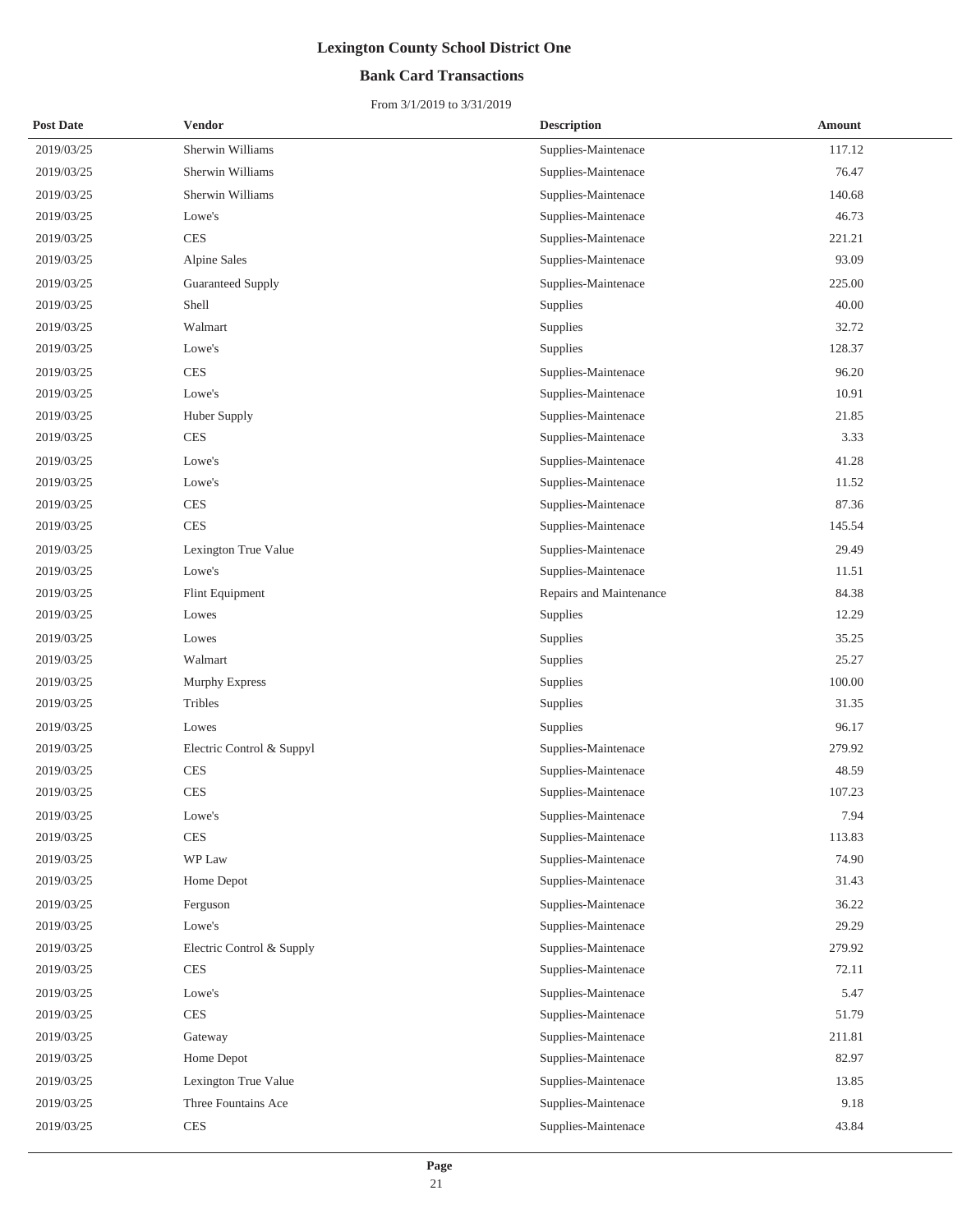## **Bank Card Transactions**

| <b>Post Date</b> | <b>Vendor</b>                  | <b>Description</b>        | <b>Amount</b> |
|------------------|--------------------------------|---------------------------|---------------|
| 2019/03/25       | <b>SCASA</b>                   | Travel                    | 225.00        |
| 2019/03/25       | Office Depot                   | Supplies                  | 99.46         |
| 2019/03/25       | Lowe's                         | Supplies                  | 72.89         |
| 2019/03/25       | Office Depot                   | Supplies                  | 14.42         |
| 2019/03/25       | <b>SC Gov</b>                  | Travel                    | 50.00         |
| 2019/03/25       | Ocean 22 Hilton Garden Vacatio | Travel                    | 371.92        |
| 2019/03/25       | Delta Air                      | Travel                    | 796.00        |
| 2019/03/25       | Delta Air                      | Travel                    | 834.98        |
| 2019/03/25       | Indeed                         | Advertising               | 25.00         |
| 2019/03/25       | Indeed                         | Advertising               | 41.33         |
| 2019/03/25       | 4-Imprint                      | Printing and Binding      | 341.69        |
| 2019/03/25       | Pine Press Printing            | Printing and Binding      | 501.09        |
| 2019/03/25       | Azura                          | Other Prof & Tech Service | 1,109.50      |
| 2019/03/25       | <b>SLED</b>                    | Other Prof & Tech Service | 728.00        |
| 2019/03/25       | Amazon                         | Supplies                  | 90.37         |
| 2019/03/25       | Amazon                         | Supplies                  | 27.93         |
| 2019/03/25       | <b>ETS Praxis</b>              | Dues and Fees             | 146.00        |
| 2019/03/25       | <b>SC BAR CLE</b>              | Dues and Fees             | 70.00         |
| 2019/03/25       | Chefs Store                    | Other Objects             | 64.98         |
| 2019/03/25       | The Deli                       | Other Objects             | 73.41         |
| 2019/03/25       | The Deli                       | Other Objects             | 26.13         |
| 2019/03/25       | Walmart                        | Other Objects             | 9.65          |
| 2019/03/25       | The Deli                       | Other Objects             | 32.66         |
| 2019/03/25       | Marriott Charleston            | Travel                    | 378.40        |
| 2019/03/25       | Marriott Charleston            | Travel                    | 572.60        |
| 2019/03/25       | Libby's                        | Other Objects             | 97.24         |
| 2019/03/25       | <b>DECA IMAGES</b>             | Supplies                  | 61.43         |
| 2019/03/25       | 4ALLPROMOS.COM                 | Supplies                  | 287.17        |
| 2019/03/25       | <b>AMAZON</b>                  | Supplies                  | 67.98         |
| 2019/03/25       | 4ALLPROMOS.COM                 | Supplies                  | 308.27        |
| 2019/03/25       | AMAZON                         | Supplies                  | 43.33         |
| 2019/03/25       | PROMOTIONAL WEBSTORES          | Supplies                  | 341.98        |
| 2019/03/25       | THE HOME DEPOT                 | Supplies                  | 254.98        |
| 2019/03/25       | <b>AMAZON</b>                  | Supplies                  | 66.99         |
| 2019/03/25       | <b>AMAZON</b>                  | Supplies                  | 144.16        |
| 2019/03/25       | <b>AMAZON</b>                  | Supplies                  | 58.27         |
| 2019/03/25       | <b>LOVES</b>                   | Travel                    | 40.00         |
| 2019/03/25       | NCSU REGISTRATION              | Travel                    | 825.00        |
| 2019/03/25       | <b>ENTERPRISE</b>              | Travel                    | 104.52        |
| 2019/03/25       | NCSU REGISTRATION              | Travel                    | 326.00        |
| 2019/03/25       | BP CIRCLE K                    | Travel                    | 23.25         |
| 2019/03/25       | Control the Bleed              | Supplies                  | 145.00        |
| 2019/03/25       | <b>Embassy Suites</b>          | Travel                    | 314.93        |
| 2019/03/25       | Bellevue AP Institute          | Travel                    | 840.00        |
| 2019/03/25       | <b>Hyatt Hotel</b>             | Travel                    | 183.26        |
|                  |                                |                           |               |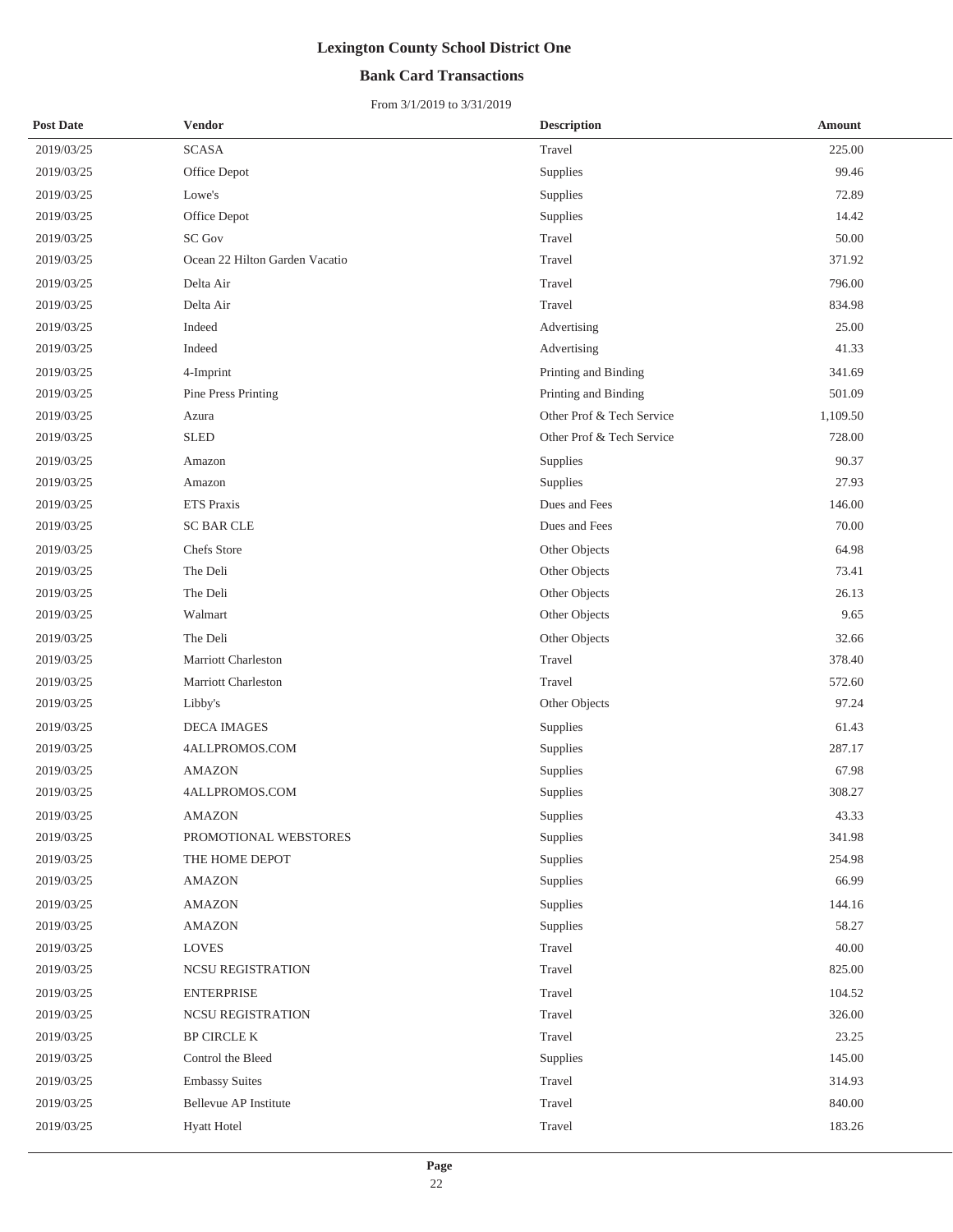## **Bank Card Transactions**

| <b>Post Date</b> | <b>Vendor</b>        | <b>Description</b> | <b>Amount</b> |
|------------------|----------------------|--------------------|---------------|
| 2019/03/25       | United Air           | Travel             | 582.99        |
| 2019/03/25       | United               | Travel             | 9.00          |
| 2019/03/25       | <b>AMAZON</b>        | Supplies           | 16.55         |
| 2019/03/25       | <b>AMAZON</b>        | Supplies           | 16.58         |
| 2019/03/25       | <b>WALMART</b>       | Supplies           | 188.22        |
| 2019/03/25       | <b>AMAZON</b>        | Supplies           | 78.70         |
| 2019/03/25       | <b>AMAZON</b>        | Supplies           | 31.19         |
| 2019/03/25       | <b>AMAZON</b>        | Supplies           | 45.64         |
| 2019/03/25       | <b>AMAZON</b>        | Supplies           | 32.50         |
| 2019/03/25       | CheapOAir.com        | Travel             | 66.90         |
| 2019/03/25       | Hobgoblin Music      | Pupil Activity     | 306.92        |
| 2019/03/25       | Make Music           | Pupil Activity     | 149.00        |
| 2019/03/25       | Popplers             | Pupil Activity     | 124.95        |
| 2019/03/25       | JW Pepper            | Pupil Activity     | 18.99         |
| 2019/03/25       | Soundwaves           | Pupil Activity     | 75.00         |
| 2019/03/25       | Walmart              | Pupil Activity     | 46.46         |
| 2019/03/25       | <b>AMAZON</b>        | Pupil Activity     | 161.30        |
| 2019/03/25       | <b>LOWES</b>         | Pupil Activity     | 60.85         |
| 2019/03/25       | <b>LOWES FOODS</b>   | Pupil Activity     | 32.97         |
| 2019/03/25       | <b>WALMART</b>       | Pupil Activity     | 10.31         |
| 2019/03/25       | <b>LOWES FOODS</b>   | Pupil Activity     | 104.83        |
| 2019/03/25       | <b>LOWES FOODS</b>   | Pupil Activity     | 80.64         |
| 2019/03/25       | <b>PUBLIX</b>        | Pupil Activity     | 25.86         |
| 2019/03/25       | <b>LOWES FOODS</b>   | Pupil Activity     | 42.80         |
| 2019/03/25       | <b>LOWES FOODS</b>   | Pupil Activity     | 24.42         |
| 2019/03/25       | Publix               | Pupil Activity     | 26.07         |
| 2019/03/25       | Walmart              | Pupil Activity     | 40.87         |
| 2019/03/25       | Walmart              | Pupil Activity     | 52.86         |
| 2019/03/25       | Dollar Tree          | Pupil Activity     | 10.70         |
| 2019/03/25       | Walmart              | Pupil Activity     | 153.62        |
| 2019/03/25       | Lowes Food           | Pupil Activity     | 20.40         |
| 2019/03/25       | AMAZON               | Pupil Activity     | 76.44         |
| 2019/03/25       | <b>AMAZON</b>        | Pupil Activity     | $-35.52$      |
| 2019/03/25       | JW Pepper            | Pupil Activity     | 27.99         |
| 2019/03/25       | Forever 21           | Pupil Activity     | 1,092.61      |
| 2019/03/25       | Any Lab Test Now WES | Pupil Activity     | 147.00        |
| 2019/03/25       | Any Lab Test NOW WES | Pupil Activity     | 245.00        |
| 2019/03/25       | 3D Universe          | Pupil Activity     | 570.00        |
| 2019/03/25       | Marriott Charleston  | Pupil Activity     | 1,135.20      |
| 2019/03/25       | <b>HUDL</b>          | Pupil Activity     | 84.53         |
| 2019/03/25       | Modern Turf          | Pupil Activity     | 337.05        |
| 2019/03/25       | Lowes                | Pupil Activity     | 14.19         |
| 2019/03/25       | Amazon Marketplace   | Pupil Activity     | 19.98         |
| 2019/03/25       | Shell Oil            | Pupil Activity     | 15.00         |
| 2019/03/25       | Shell                | Pupil Activity     | 14.00         |
|                  |                      |                    |               |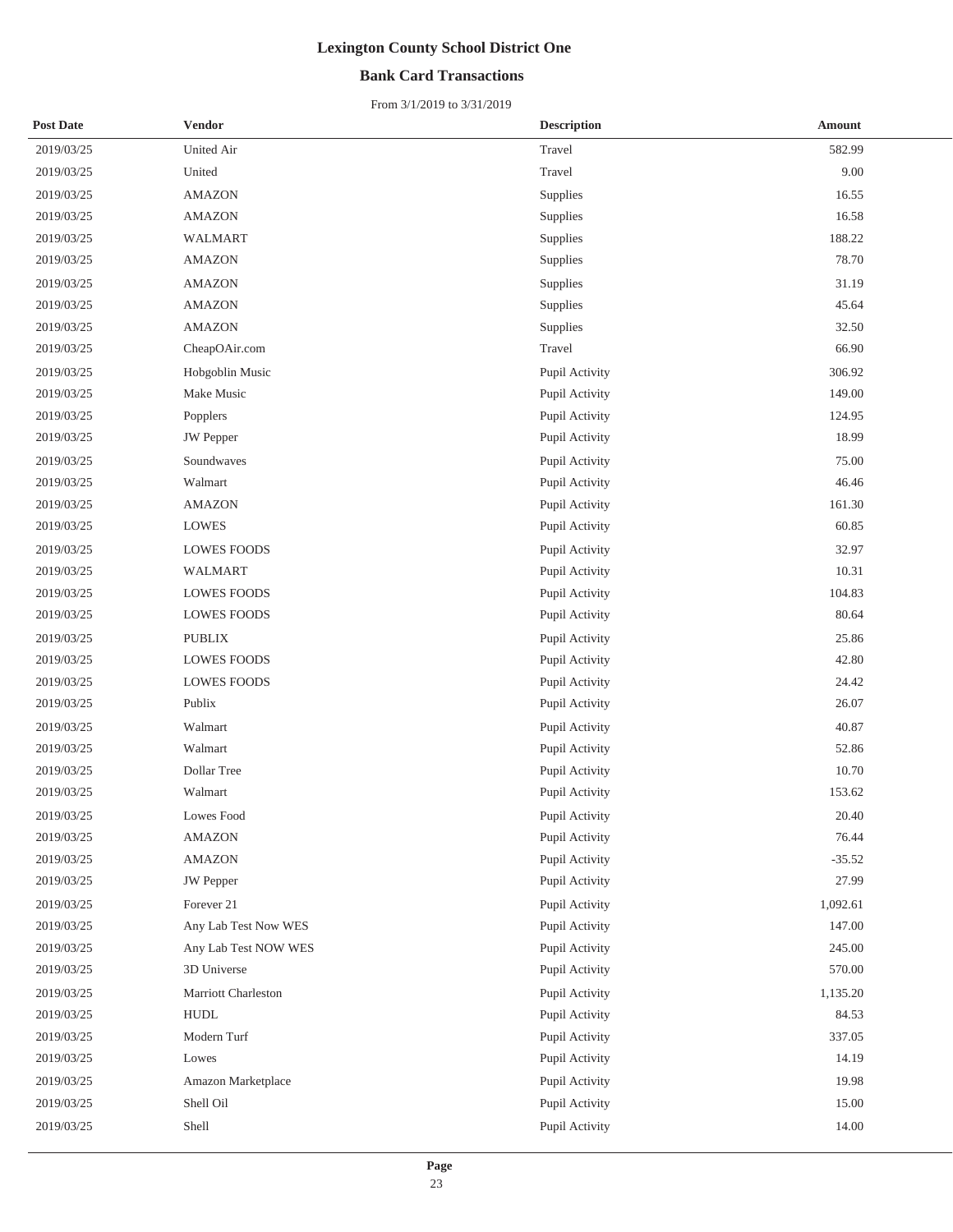## **Bank Card Transactions**

| <b>Post Date</b> | <b>Vendor</b>                | <b>Description</b>   | <b>Amount</b> |
|------------------|------------------------------|----------------------|---------------|
| 2019/03/25       | Lowes                        | Pupil Activity       | 27.46         |
| 2019/03/25       | SC Athletic Admin Assoc.     | Pupil Activity       | 165.00        |
| 2019/03/25       | Hudson's Smokehouse          | Pupil Activity       | 13.00         |
| 2019/03/25       | <b>NEFFCO</b>                | Pupil Activity       | 137.75        |
| 2019/03/25       | Three Fountains Ace Hardware | Pupil Activity       | 74.88         |
| 2019/03/25       | Amazon Marketplace           | Pupil Activity       | 125.93        |
| 2019/03/25       | <b>MARRIOTT</b>              | Pupil Activity       | 567.60        |
| 2019/03/25       | <b>SCAAA</b>                 | Pupil Activity       | 150.00        |
| 2019/03/25       | TODD AND MOORE               | Pupil Activity       | 94.95         |
| 2019/03/25       | LOWE'S                       | Pupil Activity       | 30.05         |
| 2019/03/25       | <b>BASEBALL SAVINGS</b>      | Pupil Activity       | 434.28        |
| 2019/03/25       | <b>BASEBALL SAVINGS</b>      | Pupil Activity       | 22.34         |
| 2019/03/25       | TEAM EXPRESS                 | Pupil Activity       | 512.36        |
| 2019/03/25       | First to the Finish          | Pupil Activity       | 272.89        |
| 2019/03/25       | TRACTOR SUPPLY               | Pupil Activity       | 31.02         |
| 2019/03/25       | <b>HUDL</b>                  | Pupil Activity       | 428.00        |
| 2019/03/25       | <b>WALMART</b>               | Pupil Activity       | 36.83         |
| 2019/03/25       | <b>MARCOS PIZZA</b>          | Pupil Activity       | 393.33        |
| 2019/03/25       | ENTERPRISE RENT A CAR        | Pupil Activity       | 209.04        |
| 2019/03/25       | HOLIDAY INN EXPRESS          | Pupil Activity       | 594.96        |
| 2019/03/25       | MURPHY EXPRESS               | Pupil Activity       | 46.00         |
| 2019/03/25       | <b>MCDONALD'S</b>            | Pupil Activity       | 84.47         |
| 2019/03/25       | Jaypro Sports                | Pupil Activity       | 56.54         |
| 2019/03/25       | ENTERPRISE RENT A CAR        | Pupil Activity       | 54.76         |
| 2019/03/25       | Walmart                      | Pupil Activity       | 115.52        |
| 2019/03/25       | SP*PPSA LLC                  | Pupil Activity       | 18.99         |
| 2019/03/25       | Sams Club                    | Pupil Activity       | 356.65        |
| 2019/03/26       | Office Depot                 | Printing and Binding | 267.38        |
| 2019/03/26       | <b>AMAZON</b>                | Supplies             | 9.99          |
| 2019/03/26       | <b>AMAZON</b>                | Supplies             | 180.98        |
| 2019/03/26       | <b>AMAZON</b>                | Supplies             | 10.99         |
| 2019/03/26       | <b>USPS</b>                  | Supplies             | 4.05          |
| 2019/03/26       | <b>AMAZON</b>                | Supplies             | 41.80         |
| 2019/03/26       | <b>FLORIST ONE</b>           | Supplies             | 99.45         |
| 2019/03/26       | PAYPAL-EBAY                  | Supplies             | 54.12         |
| 2019/03/26       | PAYPAL-EBAY                  | Supplies             | 26.67         |
| 2019/03/26       | <b>SHERATON</b>              | Supplies             | 279.04        |
| 2019/03/26       | <b>WALMART</b>               | Supplies             | 23.92         |
| 2019/03/26       | Amazon                       | Supplies             | 119.95        |
| 2019/03/26       | Amazon                       | Supplies             | 11.99         |
| 2019/03/26       | Amazon                       | Supplies             | 53.32         |
| 2019/03/26       | <b>NCTM</b>                  | Supplies             | 796.95        |
| 2019/03/26       | Amazon                       | Supplies-Instruction | 77.00         |
| 2019/03/26       | <b>CHEF STORE</b>            | Supplies             | 335.50        |
| 2019/03/26       | IGA                          | Supplies             | 24.98         |
|                  |                              |                      |               |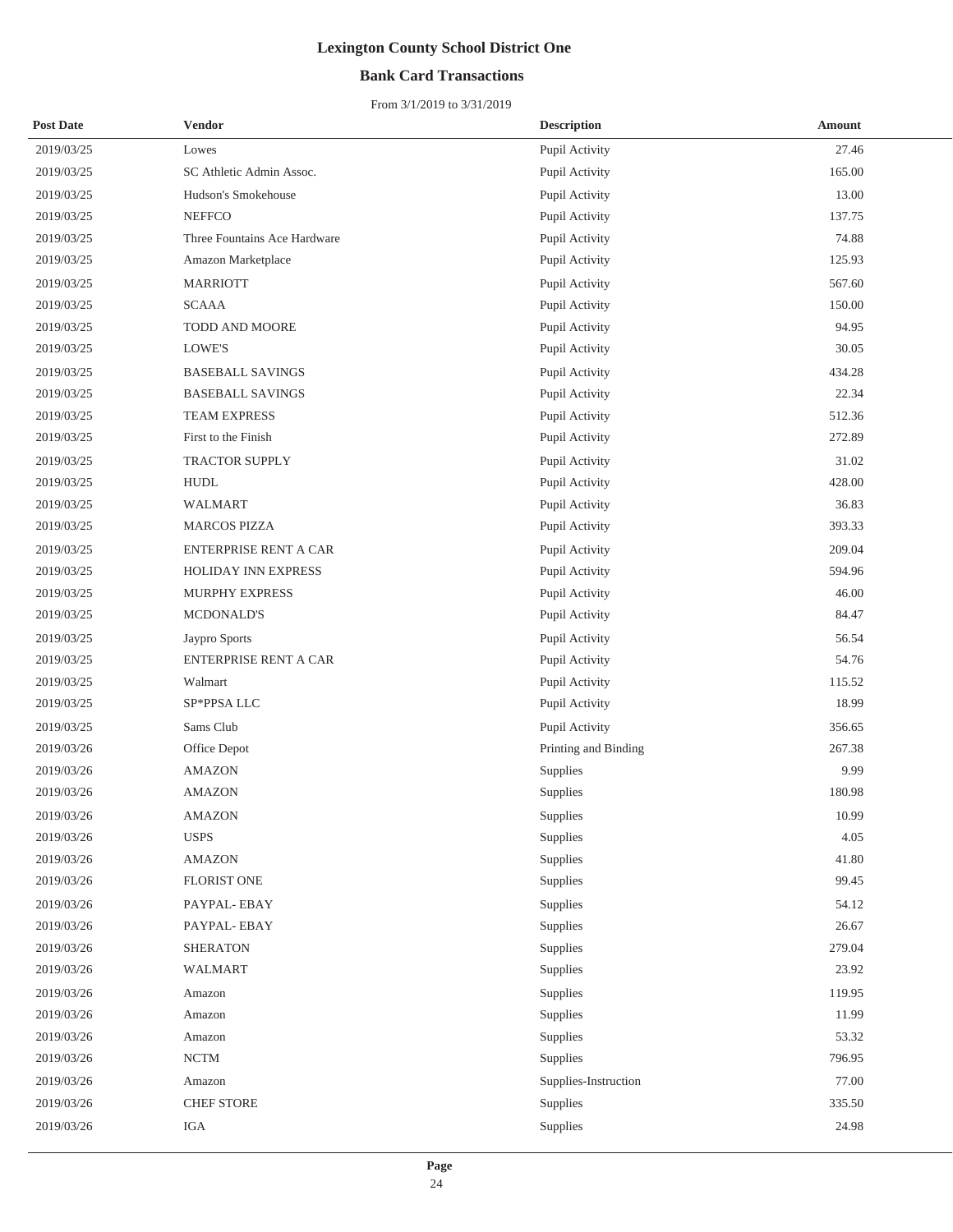## **Bank Card Transactions**

| <b>Post Date</b> | <b>Vendor</b>                  | <b>Description</b>         | Amount   |
|------------------|--------------------------------|----------------------------|----------|
| 2019/03/26       | <b>AMAZON</b>                  | Supplies                   | 28.88    |
| 2019/03/26       | American Air                   | Travel-MMGW/HSTW Staff Dev | 1,610.98 |
| 2019/03/26       | Walmart                        | Supplies                   | 5.33     |
| 2019/03/26       | Walgreens                      | Supplies                   | 34.09    |
| 2019/03/26       | Amazon.com                     | Supplies                   | 17.95    |
| 2019/03/26       | Walmart                        | Supplies                   | 56.52    |
| 2019/03/26       | Kmart                          | Supplies                   | 17.08    |
| 2019/03/26       | South Carolina Law Enforcement | Dues and Fees              | 30.00    |
| 2019/03/26       | Bureau of Education and Resear | Dues and Fees              | 259.00   |
| 2019/03/26       | <b>AMAZON</b>                  | Supplies                   | 9.99     |
| 2019/03/26       | POST OFFICE                    | Supplies                   | 7.70     |
| 2019/03/26       | AT-A-GLANCE                    | Supplies                   | 111.57   |
| 2019/03/26       | <b>ASCD</b>                    | Dues and Fees              | 325.00   |
| 2019/03/26       | <b>Hilton Hotels</b>           | Travel                     | 244.16   |
| 2019/03/26       | <b>Hilton Hotels</b>           | Travel                     | $-22.39$ |
| 2019/03/26       | <b>GFOASC</b>                  | Travel                     | 103.50   |
| 2019/03/26       | <b>Hilton Hotels</b>           | Travel                     | 280.00   |
| 2019/03/26       | <b>NIGP</b>                    | Travel                     | 125.00   |
| 2019/03/26       | <b>Hilton Hotels</b>           | Travel                     | 366.24   |
| 2019/03/26       | <b>Hilton Hotels</b>           | Travel                     | 372.11   |
| 2019/03/26       | Dazzle Up                      | Supplies                   | 12.96    |
| 2019/03/26       | <b>BI-LO</b> Grocery           | Other Objects              | 65.00    |
| 2019/03/26       | BI-LO grocery                  | Other Objects              | 63.49    |
| 2019/03/26       | <b>BI-LO Grocery</b>           | Other Objects              | 80.00    |
| 2019/03/26       | A-Z Lawnmower                  | Supplies-Maintenace        | 78.65    |
| 2019/03/26       | A-Z Lawnmower                  | Supplies-Maintenace        | 9.89     |
| 2019/03/26       | Cox Tire                       | Supplies-Maintenace        | 87.76    |
| 2019/03/26       | Blanchard                      | Supplies-Maintenace        | 29.85    |
| 2019/03/26       | <b>Tractor Supply</b>          | Supplies-Maintenace        | 80.75    |
| 2019/03/26       | A-Z Lawnmower                  | Supplies-Maintenace        | 202.37   |
| 2019/03/26       | Carts Plus                     | Repairs and Maintenance    | 121.28   |
| 2019/03/26       | Enlows                         | Supplies-Maintenace        | 80.99    |
| 2019/03/26       | WALKER HARDWARE                | Supplies                   | 68.41    |
| 2019/03/26       | <b>LOWES</b>                   | Supplies                   | 305.27   |
| 2019/03/26       | <b>WALKER HARDWARE</b>         | Supplies                   | 21.54    |
| 2019/03/26       | Cox Tire                       | Repairs and Maintenance    | 19.90    |
| 2019/03/26       | A-Z Lawnmower                  | Supplies-Maintenace        | 27.71    |
| 2019/03/26       | HOME DEPOT                     | Supplies                   | 18.33    |
| 2019/03/26       | Enlows                         | Supplies-Maintenace        | 35.15    |
| 2019/03/26       | <b>Tractor Supply</b>          | Supplies-Maintenace        | 21.60    |
| 2019/03/26       | Lexington True Value           | Supplies-Maintenace        | 14.95    |
| 2019/03/26       | Carts Plus                     | Repairs and Maintenance    | 54.63    |
| 2019/03/26       | Murphy Express                 | Supplies                   | 100.00   |
| 2019/03/26       | A-Z Lawnmower                  | Supplies-Maintenace        | 54.15    |
| 2019/03/26       | Enlows                         | Supplies-Maintenace        | 38.52    |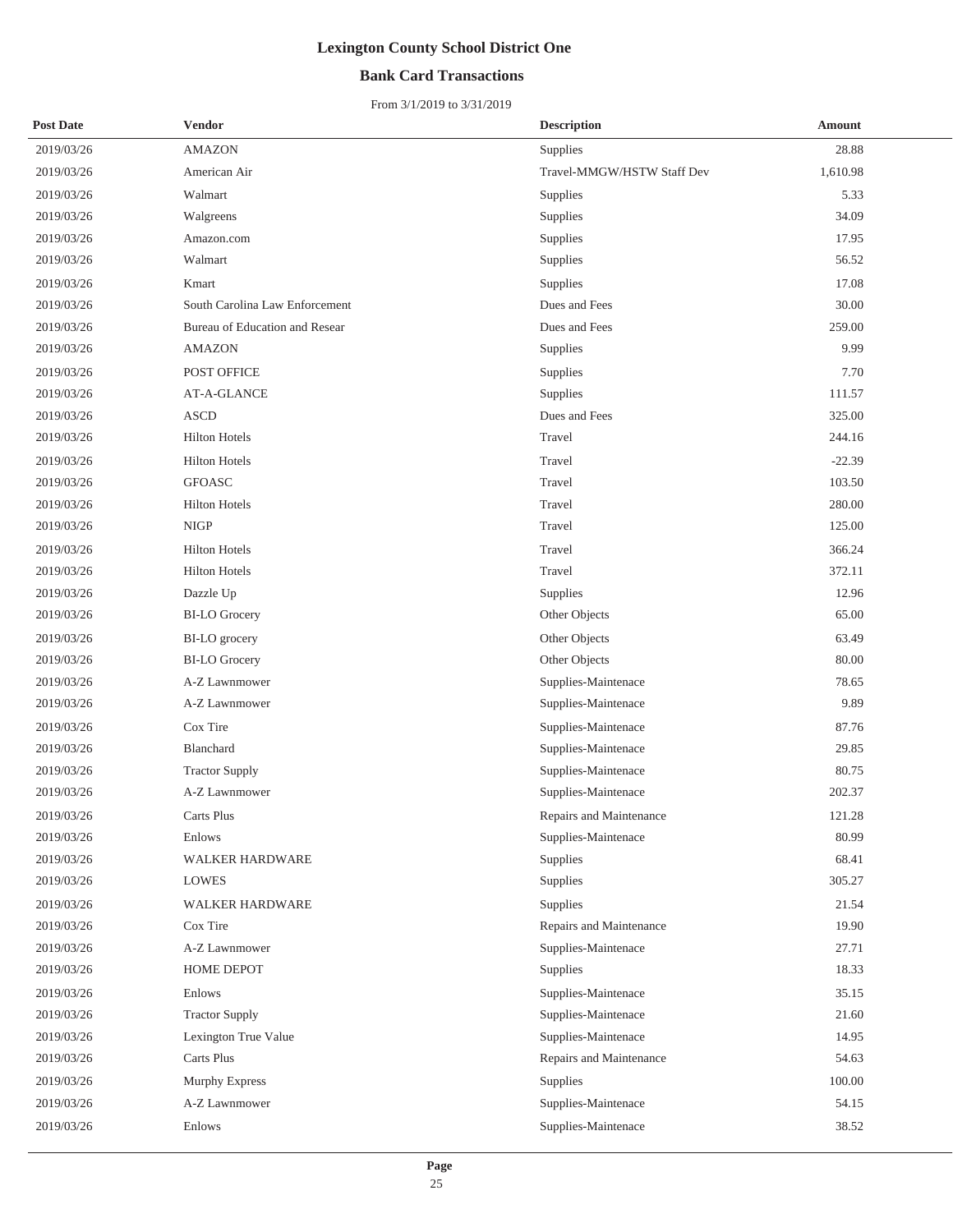## **Bank Card Transactions**

| <b>Post Date</b> | <b>Vendor</b>                   | <b>Description</b>  | <b>Amount</b> |
|------------------|---------------------------------|---------------------|---------------|
| 2019/03/26       | Catoes                          | Supplies-Maintenace | 61.51         |
| 2019/03/26       | Lowe's                          | Supplies-Maintenace | 8.92          |
| 2019/03/26       | A-Z Lawnmower                   | Supplies-Maintenace | 215.82        |
| 2019/03/26       | Lexington True Value            | Supplies-Maintenace | 9.83          |
| 2019/03/26       | Lowe's                          | Supplies            | 398.39        |
| 2019/03/26       | Lowe's                          | Supplies            | 39.79         |
| 2019/03/26       | Murphy Express                  | Supplies            | 22.80         |
| 2019/03/26       | <b>Tractor Supply</b>           | Supplies-Maintenace | 21.60         |
| 2019/03/26       | Enlows                          | Supplies-Maintenace | 81.00         |
| 2019/03/26       | Residence Inn by Marriott       | Travel              | 1,214.67      |
| 2019/03/26       | Residence Inn by Marriott       | Travel              | 1,214.67      |
| 2019/03/26       | Residence Inn by Marriott       | Travel              | 1,214.67      |
| 2019/03/26       | Residence Inn by Marriott       | Travel              | 1,214.67      |
| 2019/03/26       | Wingard's                       | Supplies            | 32.10         |
| 2019/03/26       | Wingard's                       | Supplies            | 32.10         |
| 2019/03/26       | Amazon                          | Pupil Activity      | 375.26        |
| 2019/03/26       | Amazon                          | Pupil Activity      | 15.36         |
| 2019/03/26       | Amazon                          | Pupil Activity      | 149.39        |
| 2019/03/26       | Lowe's                          | Pupil Activity      | 447.67        |
| 2019/03/26       | Amazon                          | Pupil Activity      | 55.60         |
| 2019/03/26       | Office Depot                    | Pupil Activity      | 43.08         |
| 2019/03/26       | <b>Super Duper Publications</b> | Pupil Activity      | 264.24        |
| 2019/03/26       | Raptor                          | Pupil Activity      | 100.00        |
| 2019/03/26       | Amazon                          | Pupil Activity      | 47.97         |
| 2019/03/26       | Amazon                          | Pupil Activity      | 39.16         |
| 2019/03/26       | THE HOME DEPOT                  | Pupil Activity      | 78.27         |
| 2019/03/26       | <b>COLUMBIA FLAGS AND SIGN</b>  | Pupil Activity      | 30.46         |
| 2019/03/26       | T&T SPORTING GOODS              | Pupil Activity      | 21.00         |
| 2019/03/26       | TODD AND MOORE                  | Pupil Activity      | 48.58         |
| 2019/03/26       | <b>TARGET</b>                   | Pupil Activity      | 57.63         |
| 2019/03/26       | DICKS SPORTING GOODS            | Pupil Activity      | 4.26          |
| 2019/03/26       | PAYPAL                          | Pupil Activity      | 155.00        |
| 2019/03/26       | PIZZA INN                       | Pupil Activity      | 321.00        |
| 2019/03/26       | <b>HAMTON INN</b>               | Pupil Activity      | 130.90        |
| 2019/03/26       | <b>HAMPTON INN</b>              | Pupil Activity      | 130.90        |
| 2019/03/26       | <b>HAMPTON INN</b>              | Pupil Activity      | 130.90        |
| 2019/03/26       | <b>HAMPTON INN</b>              | Pupil Activity      | 130.90        |
| 2019/03/26       | FOOD LION                       | Pupil Activity      | 55.84         |
| 2019/03/26       | <b>DOMINOES PIZZA</b>           | Pupil Activity      | 133.32        |
| 2019/03/26       | <b>CHICKFILA</b>                | Pupil Activity      | 8.45          |
| 2019/03/26       | Amazon                          | Pupil Activity      | 40.63         |
| 2019/03/27       | Amazon.com                      | Supplies            | 65.88         |
| 2019/03/27       | Walmart                         | Supplies            | 55.47         |
| 2019/03/27       | Walmart                         | Supplies            | 10.54         |
| 2019/03/27       | Amazon.com                      | Supplies            | 95.28         |
|                  |                                 |                     |               |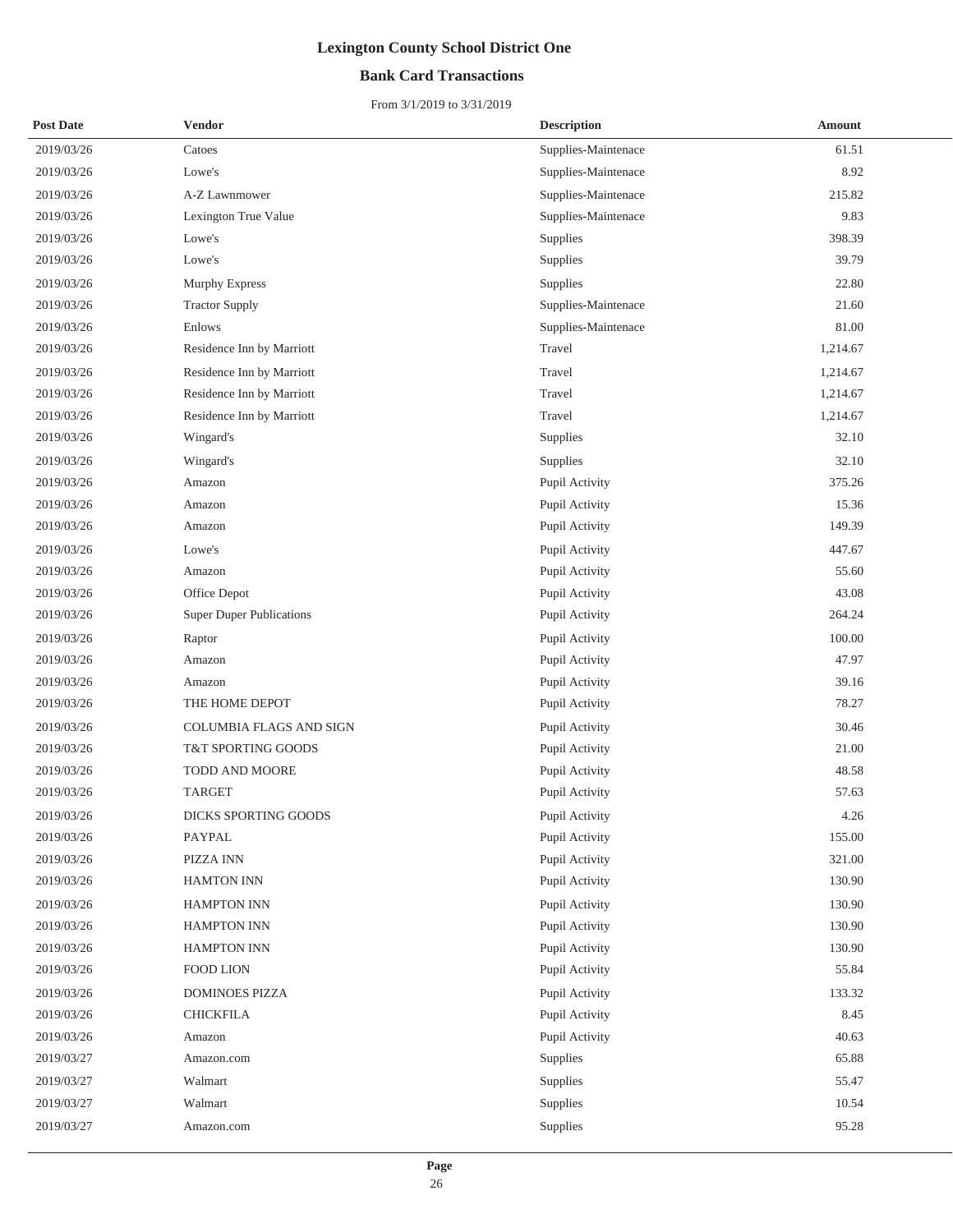## **Bank Card Transactions**

| <b>Post Date</b> | <b>Vendor</b>                 | <b>Description</b>         | <b>Amount</b> |
|------------------|-------------------------------|----------------------------|---------------|
| 2019/03/27       | Publix                        | Supplies                   | 11.53         |
| 2019/03/27       | Magicalatti                   | Supplies                   | 24.05         |
| 2019/03/27       | Walmart                       | Supplies                   | 14.86         |
| 2019/03/27       | Publix                        | Supplies                   | 59.40         |
| 2019/03/27       | Amazon.com                    | Supplies                   | 29.31         |
| 2019/03/27       | <b>CVS</b>                    | Supplies                   | 36.41         |
| 2019/03/27       | Amazon.com                    | Supplies-Immersion         | 84.12         |
| 2019/03/27       | Amazon.com                    | Supplies-Immersion         | 84.12         |
| 2019/03/27       | Amazon.com                    | Supplies-Immersion         | 63.09         |
| 2019/03/27       | Amazon.com                    | Supplies                   | 68.85         |
| 2019/03/27       | Amazon.com                    | Supplies                   | 358.80        |
| 2019/03/27       | Amazon.com                    | Supplies                   | 7.99          |
| 2019/03/27       | Amazon.com                    | Supplies                   | 18.14         |
| 2019/03/27       | Amazon.com                    | Supplies                   | 41.22         |
| 2019/03/27       | <b>UPS</b> Store              | Supplies                   | 191.23        |
| 2019/03/27       | Office Depot                  | Supplies                   | 202.71        |
| 2019/03/27       | Hilton                        | Travel                     | 1,132.96      |
| 2019/03/27       | <b>UPS</b> Store              | Printing and Binding       | 333.00        |
| 2019/03/27       | Amazon                        | Supplies                   | 63.99         |
| 2019/03/27       | Amazon                        | Supplies                   | 113.49        |
| 2019/03/27       | In The News                   | Supplies                   | 567.00        |
| 2019/03/27       | Amazon Prime                  | Supplies                   | 127.33        |
| 2019/03/27       | Trophy and Award              | Supplies                   | 30.23         |
| 2019/03/27       | Amazon                        | Supplies                   | 301.75        |
| 2019/03/27       | Amazon                        | Supplies                   | 92.12         |
| 2019/03/27       | Amazon                        | Supplies                   | 115.64        |
| 2019/03/27       | Historic Columbia             | Supplies                   | 335.00        |
| 2019/03/27       | Office Depot                  | Supplies                   | 72.60         |
| 2019/03/27       | Amazon                        | Supplies                   | 104.85        |
| 2019/03/27       | Amazon                        | Supplies                   | 140.88        |
| 2019/03/27       | Yoga Outlet                   | Supplies                   | 406.26        |
| 2019/03/27       | Amazon                        | Supplies                   | 28.99         |
| 2019/03/27       | The State Newspaper           | Periodicals                | 105.30        |
| 2019/03/27       | <b>NYT</b>                    | Periodicals                | 6.00          |
| 2019/03/27       | <b>SCASA</b> Conference       | Travel-Teacher Staff Dev   | 225.00        |
| 2019/03/27       | <b>SCASA</b> Conference       | Travel-Teacher Staff Dev   | 225.00        |
| 2019/03/27       | Wake Forest Univ Events       | Travel-MMGW/HSTW Staff Dev | 615.00        |
| 2019/03/27       | NAFME                         | Dues and Fees              | 130.00        |
| 2019/03/27       | Walmart                       | Supplies                   | 23.24         |
| 2019/03/27       | Lowes                         | Supplies                   | 53.32         |
| 2019/03/27       | Shell Oil                     | Supplies                   | 52.05         |
| 2019/03/27       | Uber                          | Travel                     | 2.00          |
| 2019/03/27       | Center of Excellence Research | Travel                     | 60.00         |
| 2019/03/27       | Uber                          | Travel                     | 14.62         |
| 2019/03/27       | Uber                          | Travel                     | 1.00          |
|                  |                               |                            |               |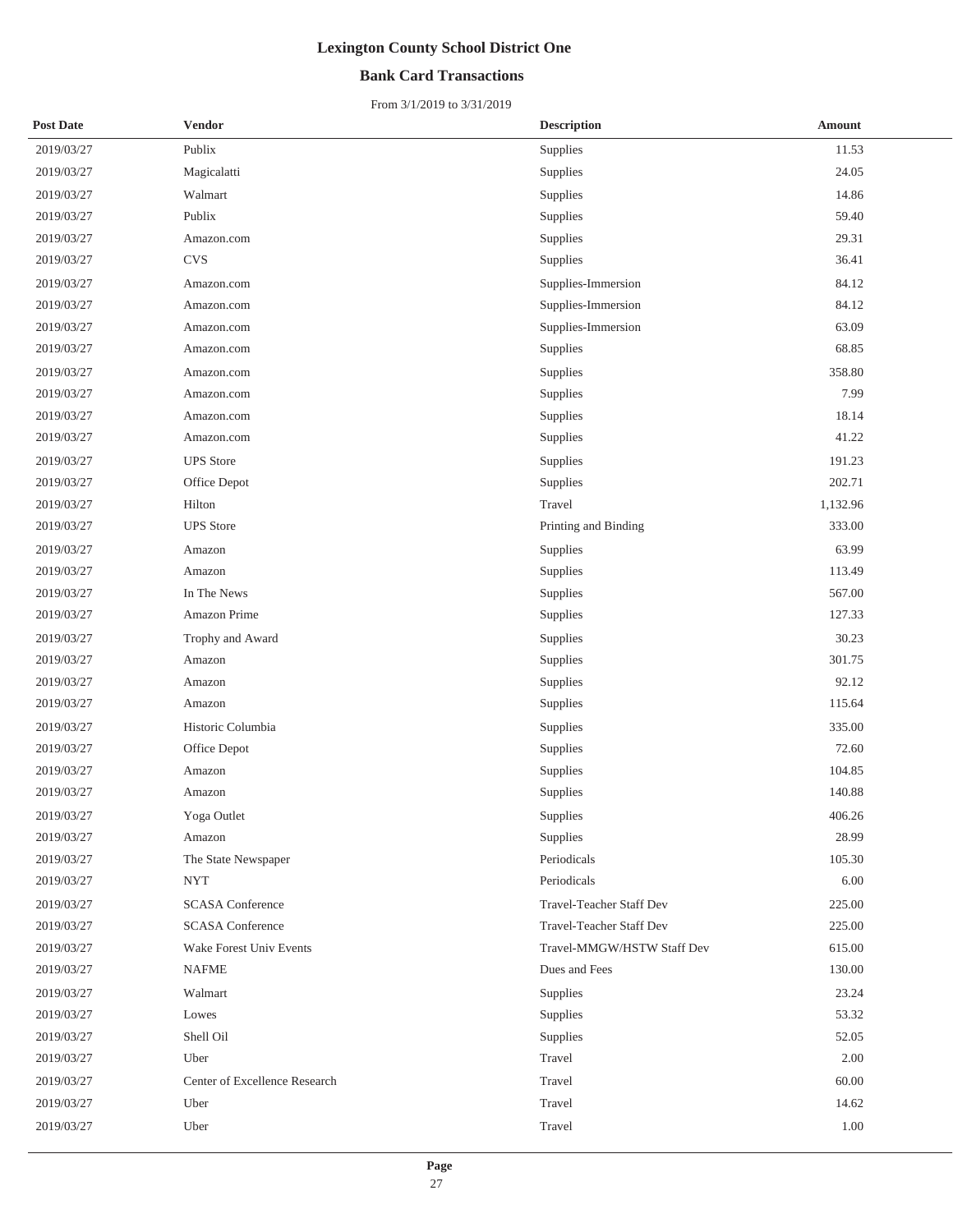## **Bank Card Transactions**

| <b>Post Date</b> | <b>Vendor</b>                  | <b>Description</b>         | Amount   |
|------------------|--------------------------------|----------------------------|----------|
| 2019/03/27       | Uber                           | Travel                     | 17.42    |
| 2019/03/27       | Phonak Hearing Service         | Supplies                   | 218.99   |
| 2019/03/27       | Walmart                        | Supplies                   | 365.87   |
| 2019/03/27       | Marriott                       | Travel                     | 589.52   |
| 2019/03/27       | Marriott                       | Travel                     | 612.90   |
| 2019/03/27       | CPI Inc                        | Supplies                   | 150.00   |
| 2019/03/27       | CPI Inc                        | Supplies                   | 150.00   |
| 2019/03/27       | <b>PSAV</b>                    | <b>Technology Supplies</b> | 214.44   |
| 2019/03/27       | Target                         | Supplies                   | 16.04    |
| 2019/03/27       | Amazon Mktp                    | Supplies                   | 136.99   |
| 2019/03/27       | Amazon                         | Supplies                   | 52.87    |
| 2019/03/27       | Office Depot                   | Supplies                   | 33.16    |
| 2019/03/27       | Walmart                        | Supplies                   | 184.84   |
| 2019/03/27       | USC EMALL                      | Travel                     | 210.00   |
| 2019/03/27       | <b>Hilton Disney</b>           | Travel                     | 895.52   |
| 2019/03/27       | <b>Embassy Suites</b>          | Travel                     | 475.73   |
| 2019/03/27       | <b>Embassy Suites</b>          | Travel                     | 661.83   |
| 2019/03/27       | Amazon                         | Supplies                   | 1,067.50 |
| 2019/03/27       | Office Depot                   | Pupil Activity             | 108.91   |
| 2019/03/27       | Amazon.com                     | Pupil Activity             | 111.74   |
| 2019/03/27       | Amazon.com                     | Pupil Activity             | 64.10    |
| 2019/03/27       | Pine Press Printing            | Pupil Activity             | 164.10   |
| 2019/03/27       | Amazon                         | Supplies                   | 10.34    |
| 2019/03/27       | Amazon                         | Supplies                   | 147.76   |
| 2019/03/29       | Lakeshore                      | Supplies                   | 134.18   |
| 2019/03/29       | Party City                     | Supplies                   | 42.64    |
| 2019/03/29       | Amazon                         | Supplies                   | 39.95    |
| 2019/03/29       | Food Lion                      | Supplies                   | 9.98     |
| 2019/03/29       | Wal Mart                       | Supplies                   | 1.25     |
| 2019/03/29       | Wal Mart                       | Supplies                   | 5.86     |
| 2019/03/29       | Dollar Tree                    | Supplies                   | 17.12    |
| 2019/03/29       | Office Depot                   | Printing and Binding       | 211.76   |
| 2019/03/29       | Cost Less                      | Supplies                   | 44.91    |
| 2019/03/29       | Amazon                         | Supplies                   | 50.99    |
| 2019/03/29       | Amazon                         | Supplies                   | 114.70   |
| 2019/03/29       | Walmart.com                    | Supplies                   | 42.32    |
| 2019/03/29       | Walmart.com                    | Supplies                   | 59.35    |
| 2019/03/29       | Office Depot                   | Supplies                   | 44.16    |
| 2019/03/29       | Amazon                         | Supplies                   | 82.83    |
| 2019/03/29       | Finance Charge Reversal & Rema | Supplies                   | $-0.71$  |
| 2019/03/29       | Office Depot                   | Supplies                   | 122.46   |
| 2019/03/29       | Office Depot                   | Supplies                   | 64.20    |
| 2019/03/29       | Amazon                         | Supplies                   | 62.23    |
| 2019/03/29       | American Airlines              | Pupil Transportation       | 1,482.50 |
| 2019/03/29       | Lowe's                         | Supplies                   | 90.24    |
|                  |                                |                            |          |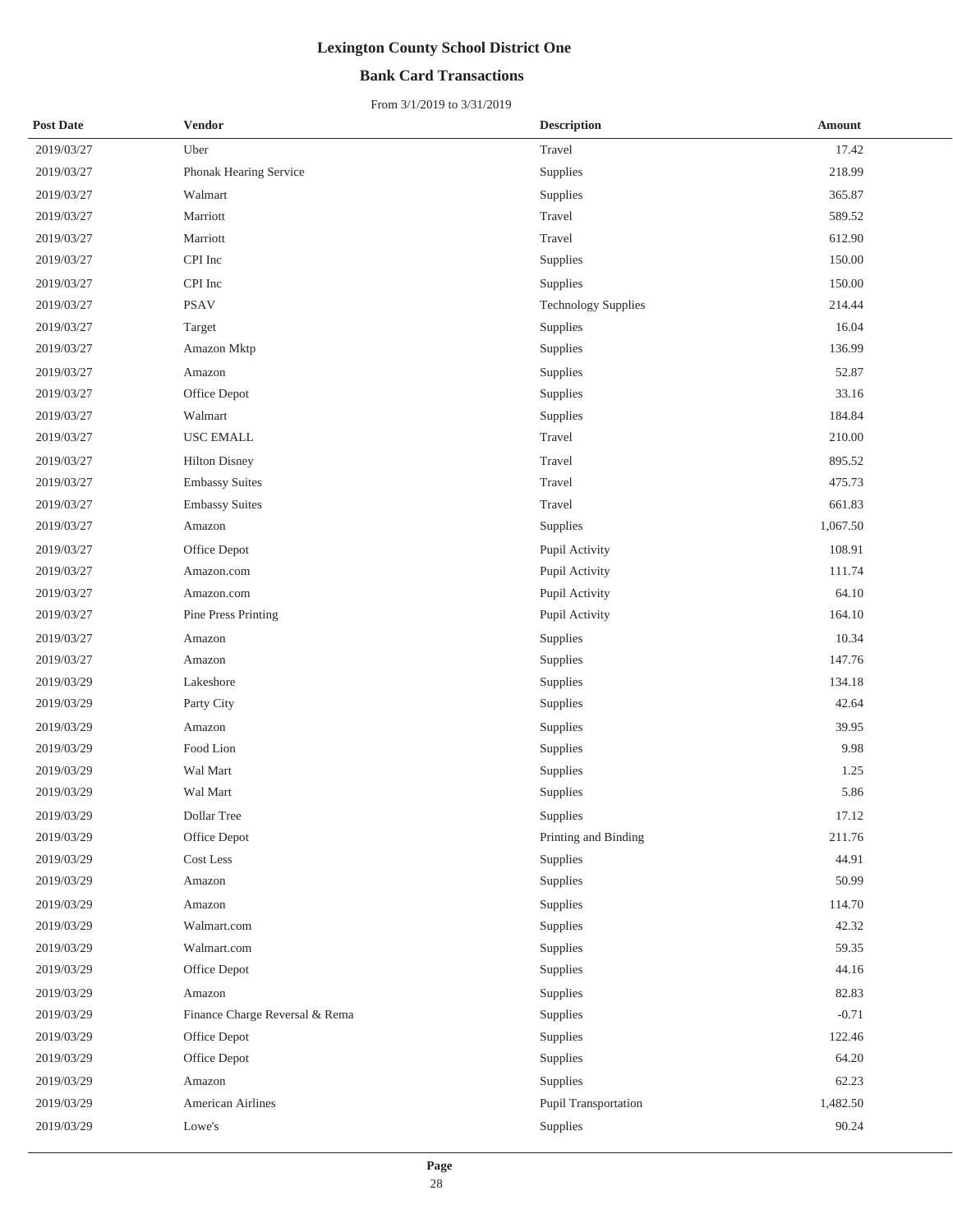## **Bank Card Transactions**

| <b>Post Date</b> | Vendor                         | <b>Description</b>    | <b>Amount</b> |
|------------------|--------------------------------|-----------------------|---------------|
| 2019/03/29       | <b>USPS</b> Downtown Lexington | Supplies              | 450.00        |
| 2019/03/29       | Amazon MarketPlace             | Supplies              | 43.71         |
| 2019/03/29       | Amazon MarketPlace             | Supplies              | 19.76         |
| 2019/03/29       | Lowe's                         | Supplies              | 33.22         |
| 2019/03/29       | Uncle Jim's Worm Farm          | Supplies              | 62.89         |
| 2019/03/29       | Amazon MarketPlace             | Supplies              | 48.10         |
| 2019/03/29       | Amazon                         | Inst Prog Improvement | 45.70         |
| 2019/03/29       | Amazon                         | Supplies              | 37.40         |
| 2019/03/29       | Amazon.de                      | Supplies-Immersion    | 509.61        |
| 2019/03/29       | JW Pepper                      | Supplies              | 70.99         |
| 2019/03/29       | Amazon                         | Supplies              | 199.99        |
| 2019/03/29       | NASW SOUTH CAROLINA            | Travel                | 100.00        |
| 2019/03/29       | BUREAU OF EDUCATION AND RESEAR | Travel                | 259.00        |
| 2019/03/29       | <b>USC</b>                     | Travel                | 245.00        |
| 2019/03/29       | <b>DOLLAR TREE</b>             | Supplies              | 8.56          |
| 2019/03/29       | <b>DOLLAR GENERAL</b>          | Supplies              | 5.62          |
| 2019/03/29       | MEMORIES BY DESIGN OF LEXINGTO | Supplies              | 235.50        |
| 2019/03/29       | HOBBY LOBBY                    | Supplies              | 45.35         |
| 2019/03/29       | OFFICE DEPOT OFFICE MAX        | Supplies              | 72.64         |
| 2019/03/29       | DOLLAR GENERAL                 | Supplies              | 53.55         |
| 2019/03/29       | <b>HOBBY LOBBY</b>             | Supplies              | 45.35         |
| 2019/03/29       | Amazon.com                     | Supplies              | 15.73         |
| 2019/03/29       | Amazon.com                     | Supplies              | 598.90        |
| 2019/03/29       | Lowes                          | Supplies              | 104.16        |
| 2019/03/29       | <b>CVS Pharmacy</b>            | Supplies              | 47.51         |
| 2019/03/29       | Lowe's Foods                   | Supplies              | 18.32         |
| 2019/03/29       | School Health Corporation      | Supplies              | 136.06        |
| 2019/03/29       | Wal Mart                       | Supplies              | 49.51         |
| 2019/03/29       | Enterprise Rent-a-Car          | Rentals               | 307.45        |
| 2019/03/29       | Credit for advance deposit     | Travel                | $-25.99$      |
| 2019/03/29       | Delta Airlines                 | Travel                | 445.00        |
| 2019/03/29       | <b>Embassy Suites</b>          | Travel                | 386.42        |
| 2019/03/29       | American Assoc. of School      | Travel                | 195.00        |
| 2019/03/29       | Travel insurance for R. Pool's | Travel                | 28.93         |
| 2019/03/29       | Hilton Hotels Myrtle Beach     | Travel                | 528.64        |
| 2019/03/29       | Amazon                         | Supplies              | 149.99        |
| 2019/03/29       | Amazon                         | Supplies              | 29.73         |
| 2019/03/29       | Amazon                         | Supplies              | 32.73         |
| 2019/03/29       | Shell Oil                      | Supplies              | 20.08         |
| 2019/03/29       | Amazon                         | Supplies              | 10.06         |
| 2019/03/29       | Miyos of Lexington             | Other Objects         | 84.59         |
| 2019/03/29       | Chocolate Wonderland           | Other Objects         | 32.67         |
| 2019/03/29       | Chick Fil A                    | Other Objects         | 53.14         |
| 2019/03/29       | BiLo                           | Other Objects         | 19.18         |
| 2019/03/29       | Food Lion                      | Other Objects         | 98.80         |
|                  |                                |                       |               |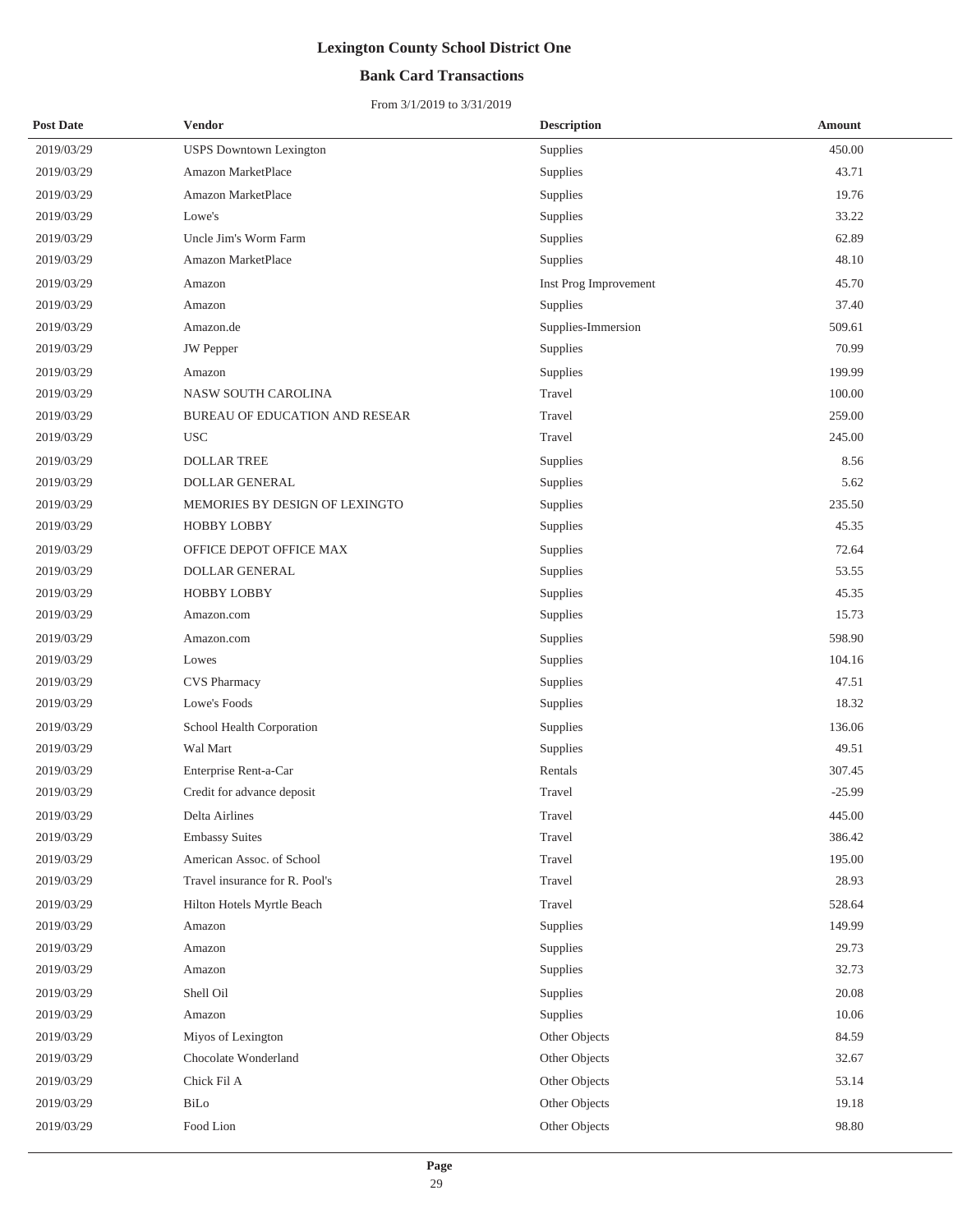## **Bank Card Transactions**

| <b>Post Date</b> | Vendor                           | <b>Description</b>        | <b>Amount</b> |
|------------------|----------------------------------|---------------------------|---------------|
| 2019/03/29       | Cribbs Sandwish Shop             | Other Objects             | 79.52         |
| 2019/03/29       | PayPal/Learning Forward          | Travel                    | 110.00        |
| 2019/03/29       | PayPal/Learning Forward          | Travel                    | 110.00        |
| 2019/03/29       | AASA - School Superintendents    | Travel                    | 295.00        |
| 2019/03/29       | Hobby Lobby                      | Supplies                  | 19.20         |
| 2019/03/29       | APC Schneider Electric           | Supplies                  | 101.67        |
| 2019/03/29       | Amazon                           | Supplies                  | 25.00         |
| 2019/03/29       | Amazon                           | Supplies                  | 53.79         |
| 2019/03/29       | Office Depot                     | Supplies                  | 34.20         |
| 2019/03/29       | Amazon                           | Supplies                  | 186.56        |
| 2019/03/29       | Amazon                           | Supplies                  | 150.64        |
| 2019/03/29       | Amazon                           | Supplies                  | 172.32        |
| 2019/03/29       | Walmart                          | Other Objects             | 123.24        |
| 2019/03/29       | Pizza Kovachi's                  | Other Objects             | 115.00        |
| 2019/03/29       | Groucho's                        | Other Objects             | 51.10         |
| 2019/03/29       | Zoe's                            | Other Objects             | 140.58        |
| 2019/03/29       | iNACO1                           | Dues and Fees             | 60.00         |
| 2019/03/29       | <b>NASN</b>                      | Dues and Fees             | 95.53         |
| 2019/03/29       | Amazon.com                       | Supplies                  | 8.52          |
| 2019/03/29       | <b>USPO</b>                      | Supplies                  | 255.00        |
| 2019/03/29       | Amazon.com                       | Supplies                  | 27.99         |
| 2019/03/29       | Pitt Stop                        | Supplies                  | 25.47         |
| 2019/03/29       | Lowe's Improvement Center        | Supplies                  | 88.36         |
| 2019/03/29       | Lowes Improvement Center         | Supplies                  | 78.48         |
| 2019/03/29       | Pitt Stop                        | Supplies                  | 46.00         |
| 2019/03/29       | <b>SLED</b>                      | Other Prof & Tech Service | 96.00         |
| 2019/03/29       | Office Depot                     | Supplies                  | 5.97          |
| 2019/03/29       | Enlows                           | Supplies                  | 112.18        |
| 2019/03/29       | Enlows                           | Supplies                  | 232.20        |
| 2019/03/29       | Enlows                           | Supplies                  | 188.22        |
| 2019/03/29       | Interstate                       | Supplies                  | 5.93          |
| 2019/03/29       | Office Depot                     | Supplies                  | 313.69        |
| 2019/03/29       | <b>Interstate Transportation</b> | Supplies                  | 102.19        |
| 2019/03/29       | Enlows                           | Supplies                  | 179.12        |
| 2019/03/29       | Cox Tire                         | Supplies                  | 303.77        |
| 2019/03/29       | Lowes                            | Supplies                  | 156.07        |
| 2019/03/29       | Office Depot                     | Supplies                  | 311.34        |
| 2019/03/29       | WAlMart                          | Supplies                  | 7.96          |
| 2019/03/29       | <b>SCAPT</b>                     | Dues and Fees             | 750.00        |
| 2019/03/29       | Amazon                           | Supplies                  | 5.54          |
| 2019/03/29       | Amazon                           | Supplies                  | 21.07         |
| 2019/03/29       | Amazon                           | Supplies                  | 5.54          |
| 2019/03/29       | Shumperts IGA                    | Supplies                  | 33.94         |
| 2019/03/29       | Shumperts IGA                    | Supplies                  | 68.47         |
| 2019/03/29       | Shumperts IGA                    | Supplies                  | 40.82         |
|                  |                                  |                           |               |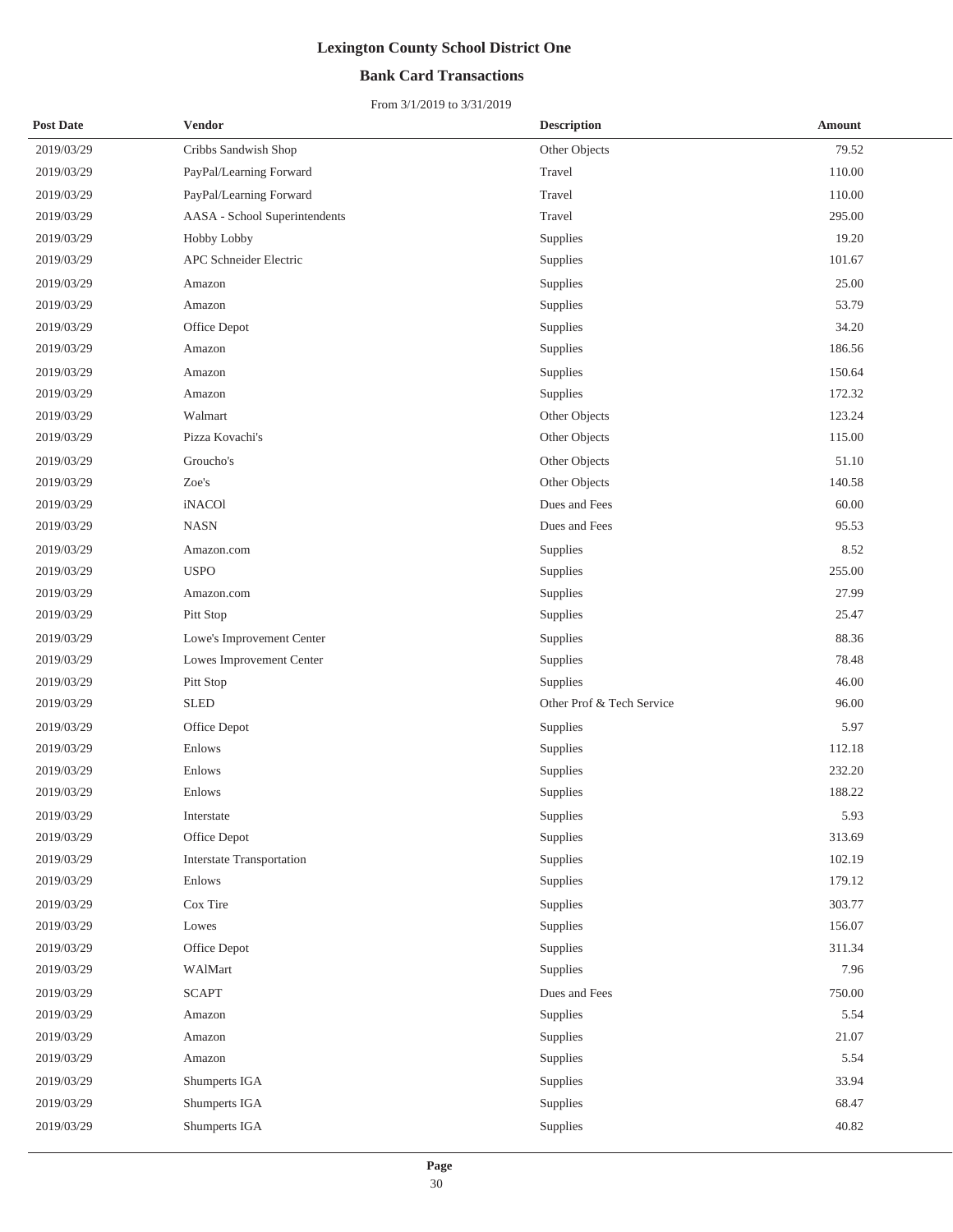## **Bank Card Transactions**

| <b>Post Date</b> | <b>Vendor</b>                  | <b>Description</b> | <b>Amount</b> |
|------------------|--------------------------------|--------------------|---------------|
| 2019/03/29       | Amazon                         | Supplies           | 30.28         |
| 2019/03/29       | Publix                         | Supplies           | 33.98         |
| 2019/03/29       | Office Depot                   | Supplies           | 137.91        |
| 2019/03/29       | Dollar General                 | Supplies           | 17.34         |
| 2019/03/29       | Walmart                        | Supplies           | 74.20         |
| 2019/03/29       | Amazon.com                     | Supplies           | 24.33         |
| 2019/03/29       | Dollar General                 | Supplies           | 23.79         |
| 2019/03/29       | ENVISION FAMILY EYE CARE       | Supplies           | 118.49        |
| 2019/03/29       | Omni Hotels                    | Travel             | 284.39        |
| 2019/03/29       | Omni Hotels                    | Travel             | 284.39        |
| 2019/03/29       | Omni Hotels                    | Travel             | 284.39        |
| 2019/03/29       | Omni Hotels                    | Travel             | 284.39        |
| 2019/03/29       | Omni Hotels                    | Travel             | 307.77        |
| 2019/03/29       | Omni Hotels                    | Travel             | 568.78        |
| 2019/03/29       | Walmart                        | Supplies           | 79.11         |
| 2019/03/29       | Amazon                         | Supplies           | 245.80        |
| 2019/03/29       | Amazon                         | Supplies           | 83.43         |
| 2019/03/29       | USC Conference & Events        | Travel             | 140.00        |
| 2019/03/29       | <b>Comfort Consults</b>        | Dues and Fees      | 110.00        |
| 2019/03/29       | Rhyme University               | Supplies           | 171.15        |
| 2019/03/29       | Amazon                         | Supplies           | 18.94         |
| 2019/03/29       | Amazon                         | Supplies           | 6.20          |
| 2019/03/29       | Amazon                         | Supplies           | 6.41          |
| 2019/03/29       | Amazon                         | Supplies           | 12.75         |
| 2019/03/29       | Amazon                         | Supplies           | 8.49          |
| 2019/03/29       | Amazon                         | Supplies           | 347.77        |
| 2019/03/29       | Amazon                         | Supplies           | 12.90         |
| 2019/03/29       | Amazon                         | Supplies           | 7.34          |
| 2019/03/29       | Amazon                         | Supplies           | 13.29         |
| 2019/03/29       | Amazon                         | Supplies           | 5.44          |
| 2019/03/29       | Amazon                         | Supplies           | 16.79         |
| 2019/03/29       | Amazon                         | Supplies           | 6.41          |
| 2019/03/29       | Amazon                         | Supplies           | 33.51         |
| 2019/03/29       | Amazon                         | Supplies           | 5.39          |
| 2019/03/29       | Scholastic                     | Supplies           | 102.87        |
| 2019/03/29       | Amazon                         | Supplies           | 17.68         |
| 2019/03/29       | Amazon                         | Supplies           | 33.00         |
| 2019/03/29       | amazon                         | Supplies           | 349.65        |
| 2019/03/29       | Amazon                         | Supplies           | 68.37         |
| 2019/03/29       | BiLo                           | Supplies           | 29.24         |
| 2019/03/29       | Walmart                        | Supplies           | 27.07         |
| 2019/03/29       | Hotel Beacon, New York         | Travel             | 736.83        |
| 2019/03/29       | Travel Guard Group United Airl | Travel             | 122.22        |
| 2019/03/29       | <b>United Airlines</b>         | Travel             | 1,880.20      |
| 2019/03/29       | Amazon MarketPlace             | Pupil Activity     | 51.69         |
|                  |                                |                    |               |